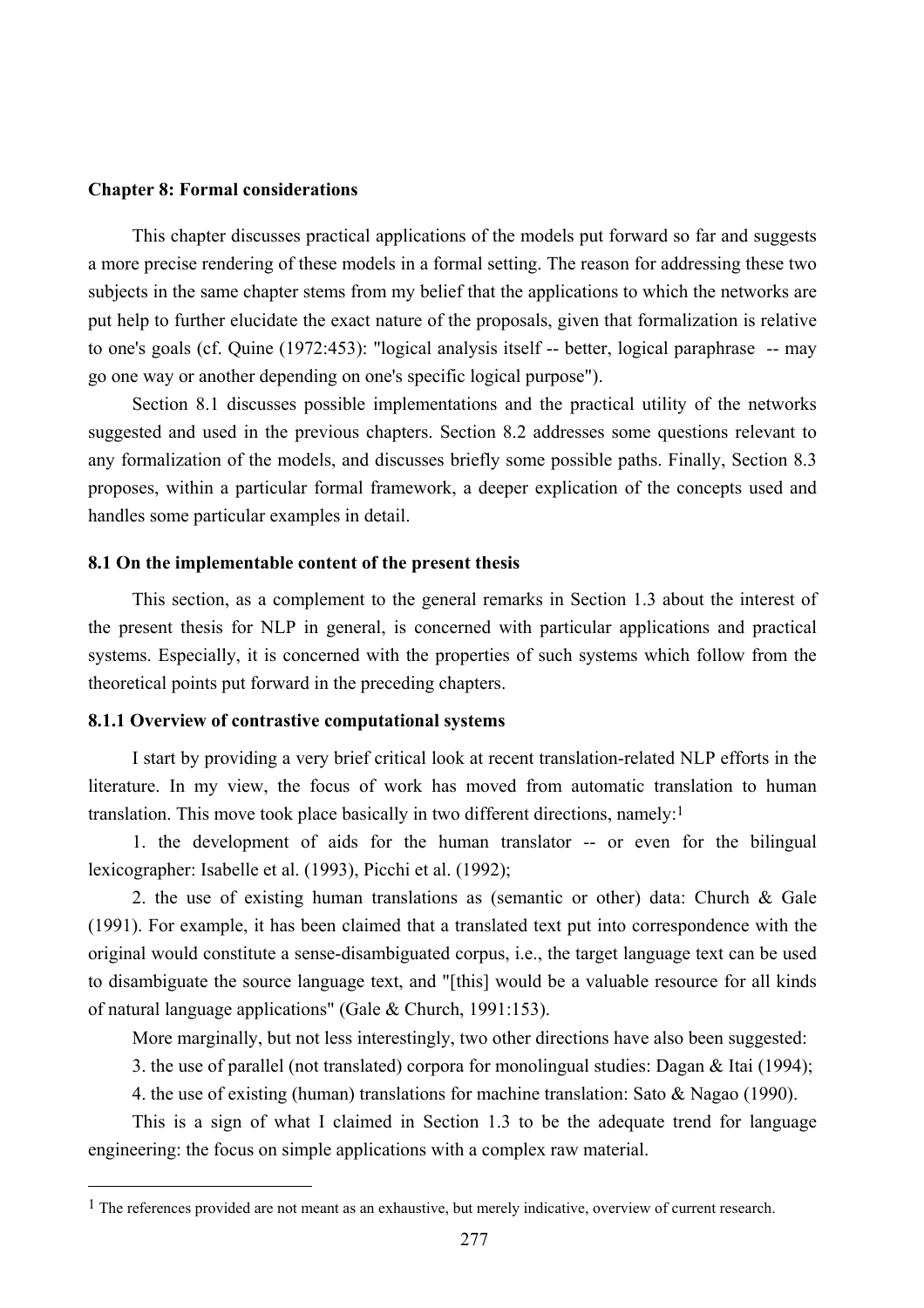The way I am going to proceed here is by introducing the concept of a translation browser in Section 8.1.2, and then project several larger applications of which the translation browser would be (one of) the major building block(s), in Section 8.1.3. I am convinced that the main difficulty will not actually lie in the implementation of these external applications, but rather in the translation browser itself. Be it as it may, I will only turn to the latter in some detail, the others having here the status of simply possible future extensions for further work.

It should also be clearly stated that I have not attempted to implement the translation browser which I describe here. Hence I do not make any claims about ease of implementation, nor do I provide a full specification of it. If anyone wishes to engage in such work after reading this thesis, I can just hope that, although hard, it will prove rewarding in the end. I am of course fully aware that many interesting problems will only turn up during the building process.

### **8.1.2 The notion of a translation browser**

The notion of a translation browser is not new. In fact, several such systems have been presented in the literature; cf. e.g. Church and Gale (1991), Marinai et al. (1991), Isabelle (1992) or Johansson and Ebeling (1994).

Very sketchily, a translation browser is a system that draws on a large body of translation data previously put into (some) correspondence, and allows the user to browse through it displaying the translations in context. Typically, keys for browsing can be source expressions, or source-target pairs. A more detailed description will be given in Section 8.1.2.3 below.

#### **8.2.2.1 General problems with existing systems**

From the content of the preceding chapters, it should be clear that I have identified two general problems with the existing translation browsers -- but these problems are crucially dependent on what is claimed and on what application they are put to.

The first problem is the assumption of translation equivalence. This is reflected e.g. in the mention in Sadler and Vendelman (1990:451) of "cross-references between equivalent expressions in the two languages" and in Marinai et al.'s (1991) apparently evident creation of bidirectional links: "when one of the translation equivalent forms is found (...) a link will be created between the form and its equivalent in the L1 text, and vice versa" (Marinai et al., 1991:66, my emphasis). I have already presented enough criticism of such views: What should be mentioned is translation relatednesss, not equivalence; and translation is not symmetrical.

The second problem, which is still more practically relevant, is that of translation quality. In Landsbergen's (1987) terms, actual translations are possible translations, but not necessarily the best ones. In Chapter 3, I have criticized Isabelle's claim that existing translations provide more solutions to more translation problems, since 1) existing translations may display possible solutions but not the best; and 2) they may at worst even contain errors. In fact, in Section 3.4.2, I have described several kinds of translation relations observable in real translations. This relation, furthermore, applies to any part of the source text whose meaning can be construed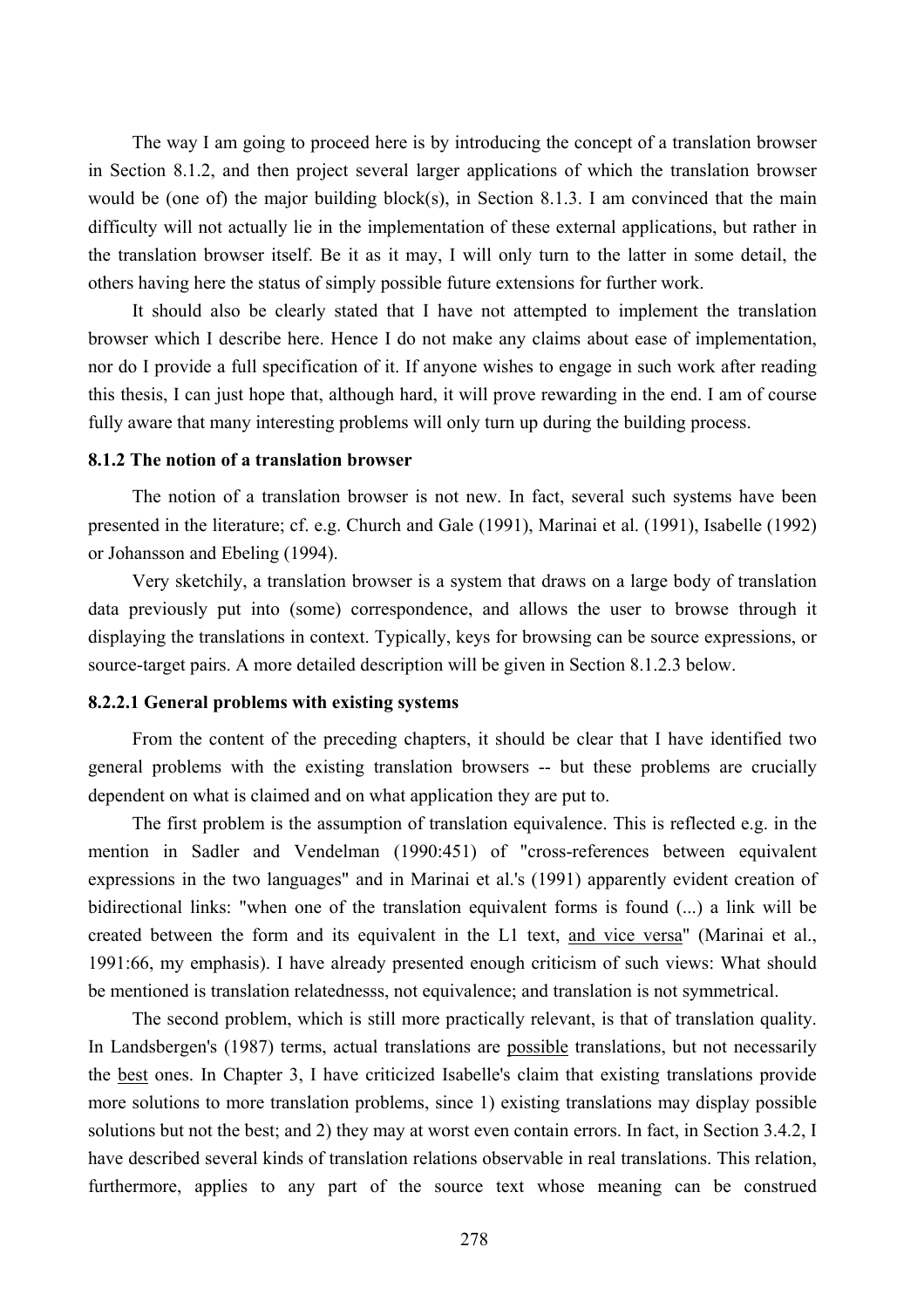independently, i.e., a particular translation of a given sentence may be exact in terms of its subject, involve addition in terms of its verbal meaning, and failure in terms of one adjunct. This makes it highly improbable that a screening procedure retaining only the exact translations could be feasible.

In systems like the ones I am criticizing, all translation relations, provided they are identified, are taken equally. This, I claim, makes their usefulness debatable for many applications.

Now, some of the systems that neglect quality are paradoxically used for translation checking: Isabelle (1992), for example, describes two methods of checking translation automatically. The first one relies on the failure of the program to align -- and some consideration shows that it identifies translation quality with translation literalness. The second one is geared to a particular kind of mistake, i.e., assumes one model of translation errors (namely deceptive cognates), and explicitly looks for them using the translation browser. Des Tombe and Warwick's (1993) use of function words to measure translation quality has the same problem as Isabelle's first method: they simply measure how literal the translation is. The good results they report must be due to the specific language pair, English-French. In my opinion, these treatments of translation quality are very limited, if not totally inadequate.

Finally, there is another wrong assumption lurking in the background of many such systems, which is not harmful to the application in itself, but which may produce unwise expectations: the belief that putting existing translations into correspondence with their originals is a task simpler than, and related to, machine translation. In Chapter 3, I have claimed that such a task is not necessarily simpler; and, even worse, that the phenomena relevant for performing it may not be of value for machine translation in the end.

### **8.1.2.2 Discussion of the system proposed**

My suggestion is to drop the wrong assumptions, and proceed, rather, with a complex translation model in the first place.

Specifically, instead of aligning phrases, I will propose to align categories. These categories are obtained through aspectual networks for each language, as proposed in Section 5.3 and illustrated in Chapter 7. I.e., the "alignment" I propose should proceed through the indications of a translation network.

But let me first consider the question of getting categories from real sentences.

In other words, can real text be parsed neatly by my aspectual networks? This is not what I am claiming. The aspectual networks provided so far cannot be expected to exhaust all possible language phenomena in either language. But they are presumably adequate for many phenomena, due to their strong empirical basis. Their coverage is, in fact, an empirical question -- and only the application and consequent test of the models will give an answer, and above all, serve as the basis for further extension.

Given that the best computational grammar for English in the 80ies would have a coverage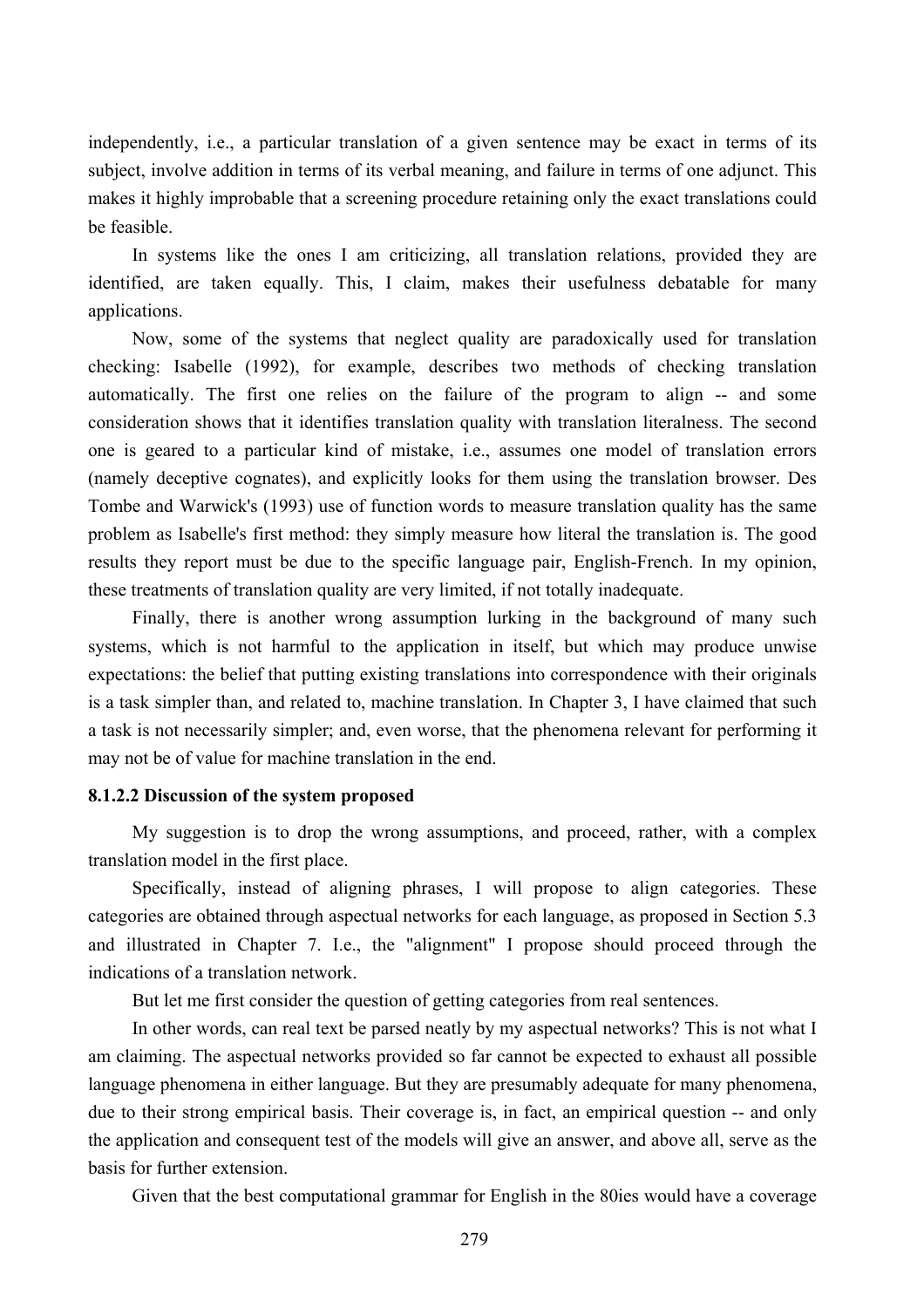lower than 40% of running text as far as parsing a full sentence was concerned, it should not discourage a language engineer that the models are not exhaustive. Rather, a system that could make sense of 40% of the translations pairs in any aligned corpus would be a remarkable achievement.

A system with such a performance would then be applicable -- with some care -- not only to the investigation of plausible extensions (by analysing the quantitatively salient cases where the aspectual network model got blocked), but also to the reinforcement of the model as suggested by Richardson (1994) to make computational grammars more robust (bootstrapping) or in the automatic improvement of the tagger suggested by Brill (1992) and taken up by Roche & Schabes (1995). In sum, not only traditional methods of error debugging but also semiautomatic processes could be applied in a bootstrapping mode.

Now, is it possible to parse any sentence at all, given an aspectual network? Is not additional information, like lexical aspectual class, needed? On the one hand, it should be noted that only surface (grammatical) clues are considered as valid labels for the arcs. Clearly, if the labels read "attempt", "specified quantity" or "presence of human agent", it would be more difficult to specify objective verification criteria to be performed by the computer. Choosing objective linguistic clues -- whose interpretation is not immediately relevant from an implementation point of view -- one can expect to parse (producing possibly multiple parses) sentences carrying those markers.

A shallow syntactic parser is presupposed to apply prior to this whole process, identifying *for*-phrases, the progressive, tenses, etc. Such a system is obviously not trivial, but neither is it practically impossible. Even though there is none for Portuguese,<sup>2</sup> there are some for English, as documented e.g. in Jensen et al. (1992) and Dagan & Itai (1990), or in Hindle & Rooth (1993).<sup>3</sup> On this subject I will not have anything to say in the present dissertation.

As far as lexical information is concerned, and even though it would be very helpful to have access to it,<sup>4</sup> it is strictly not presupposed: In fact, the aspectual network itself could be used as a tool for massive aspectual classification of lexical items, as will be described below.

Let me now discuss the actual production of the translation relations. The translation mappings, as already noted, are obtained with the aid of the corresponding translation networks. This is, in principle, a computationally simpler task, since what is at stake here is only the comparison of two (or possibly more) finite paths.

Again, a prior sentence alignment system is required (as in any of the translation browsers in the literature). This is a sensible thing to ask for, since, in fact, most of the systems currently in use are probably adequate for the pair English and Portuguese as well, since they are based

 $\overline{a}$ 

<sup>&</sup>lt;sup>2</sup> And this is my main excuse for not even attempting an implementation of the aspectual or translation networks.

<sup>3</sup> In addition, there are several parsed corpora of English, like the Penn Treebank (Marcus et al., 1993), the Lancaster Parsed Corpus (Garside et al., 1987) or Sadler and Vendelman's (1990) BKB, which depended (to a larger or lesser extent) on (machine-assisted) human coding.

<sup>4</sup> And it should be emphasized that there are other possible information sources for broad-coverage aspectual information, like human dictionaries, as described e.g. by Alonge (1992).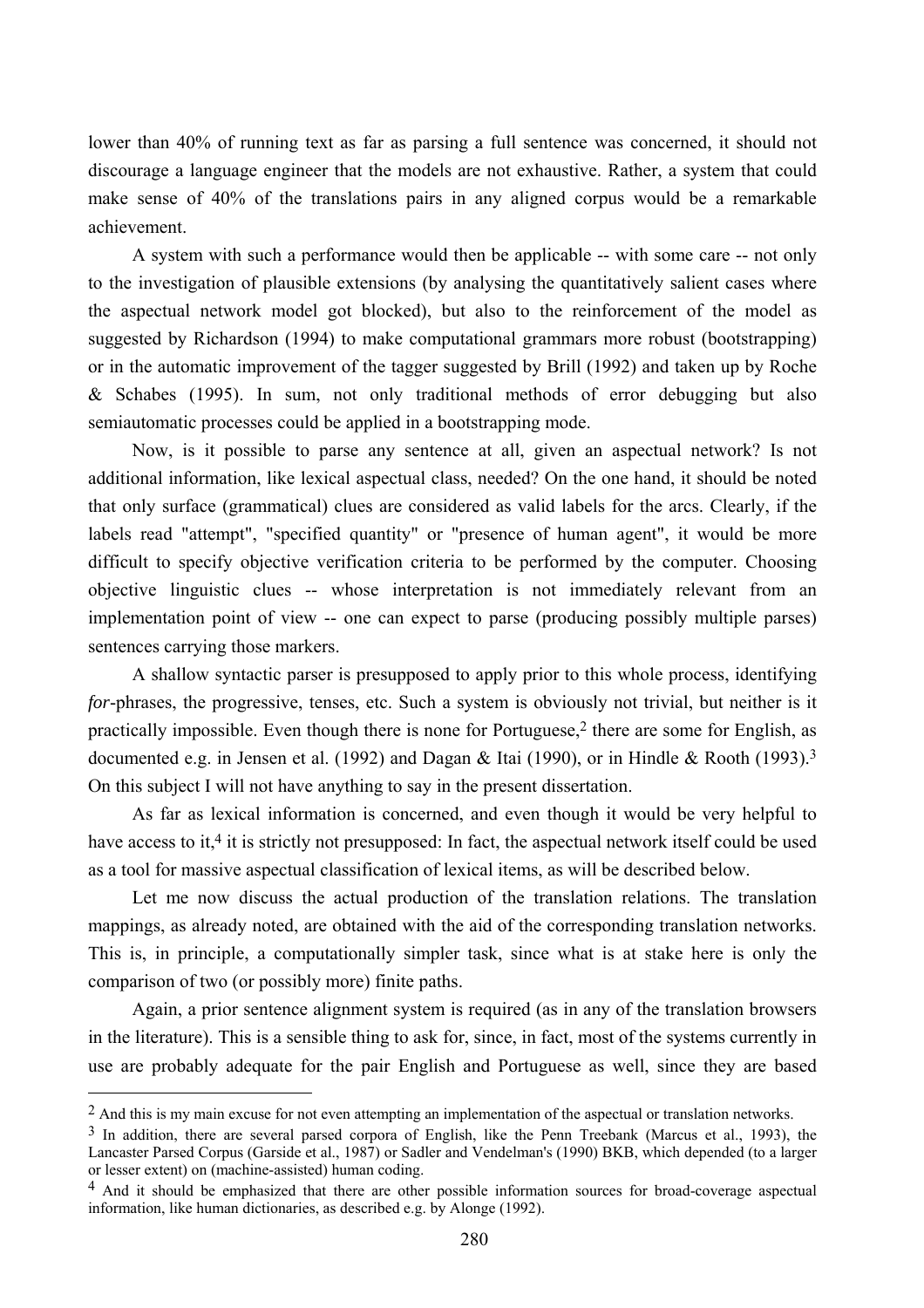mostly on non-linguistic (or rather, non-language dependent) factors, like sentence length in characters and in words (with the possible addition of clues like numbers, or words which are formally similar -- proper names, or cognates), or else they are based on a list of pairs of (fairly frequent) items which are good indicators of translatability (cf. Johansson & Hofland (1994)).

Figure 8.1 displays a block diagram of the system envisaged, which, despite its symmetry is conceived as directional.



This is, in fact, a particular instantiation of Isabelle et al.'s (1993) tripartite model for translation analysis. Where it differs (and, I would hold, it differs considerably) from Isabelle et

281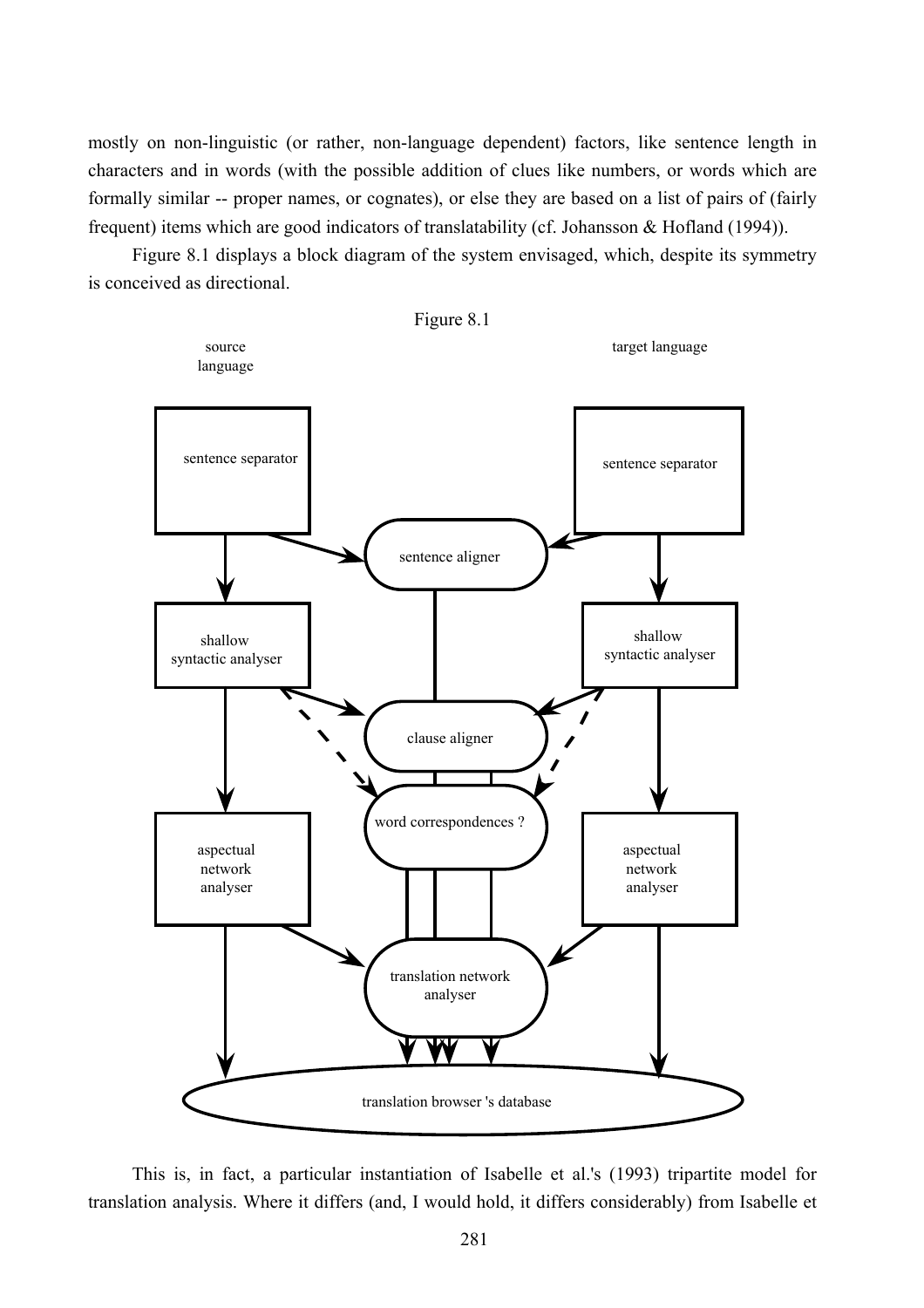al.'s systems is in the internal complexity of the modules it embodies.

# **8.1.2.3 The system from the user's point of view**

From the point of view of the user, I will characterize a translation browser as the one envisaged above as regards the kind of queries, and the kind of information displayed.

# **Display of translation pairs**

 $\overline{a}$ 

I start from the desired format of presenting a translation pair, indexed by source word. There are several possibilities, displayed in the literature, in addition to the ideal one which I claim would result in the system suggested. One example:

Figure 8.2: Three ways of displaying concordance for English *near*

instep and continued on its way, and Kino left his foot there and watched them move over it. The sun arose hotly. They were not **near** the Gulf now, and the air was dry and hot so that the brush cricked pés de Kino e continuous o seu caminho. Então Kino não se mexeu mais e ficou a observar o movimento das formigas. O Sol nasceu escaldante. Já estavam longe do Golfo. O ar era tão seco e quente que os arbustos estalavam com o calor

[They were not **near** the Gulf now] [Já estavam longe do Golfo]

The sun arose hotly. [They were not **near** the Gulf now], and the air was dry and hot so that the brush cricked with heat and a good resinous smell came from it. O Sol nasceu escaldante. [Já estavam longe do Golfo]. O ar era tão seco e quente que os arbustos estalavam com o calor e emanavam um belo cheiro a resina.

The first method resorts to a simple *n*-word sized window for the display (in the example, 25 words to the left and 15 to the right). There is no linguistic motivation for the choice of the particular linguistic chunks that are displayed. Some heuristics are applied to the target language side in order to make relatively sure that the translation lies in the window, but there is no linguistic processing of any sort.

The second method is linguistically safe, but little informative: it consists in presenting exactly the sentences of the translation pair, and nothing else. The practicality of this method depends, in fact, crucially on the actual sentence size of the languages involved.<sup>5</sup> Another variant of the method could be supplying further adjacent sentences (possibly depending on the size of the main translation pair), as is displayed in the third example of Figure 8.2.

The ideal would, however, be to pin-point exactly what the translation part of the source probe was, or, at least, the minimal translation correspondence involving it, and this irrespective

<sup>5</sup> For example, in a Norwegian-English parallel corpus a user can get along with whole sentences as context and be able to immediately spot the translation relation in most of the cases. In contrast, systems that involve German or Portuguese as source languages may prove to put too much of a burden on the part of the user, if displaying whole sentences and respective translations, because the stylistic conventions of those languages encourage native writers to use long sentences. This may, in fact, be the reason why the Italian-English system of Marinai et al. is the only one which does not use sentences but contexts defined by number of words.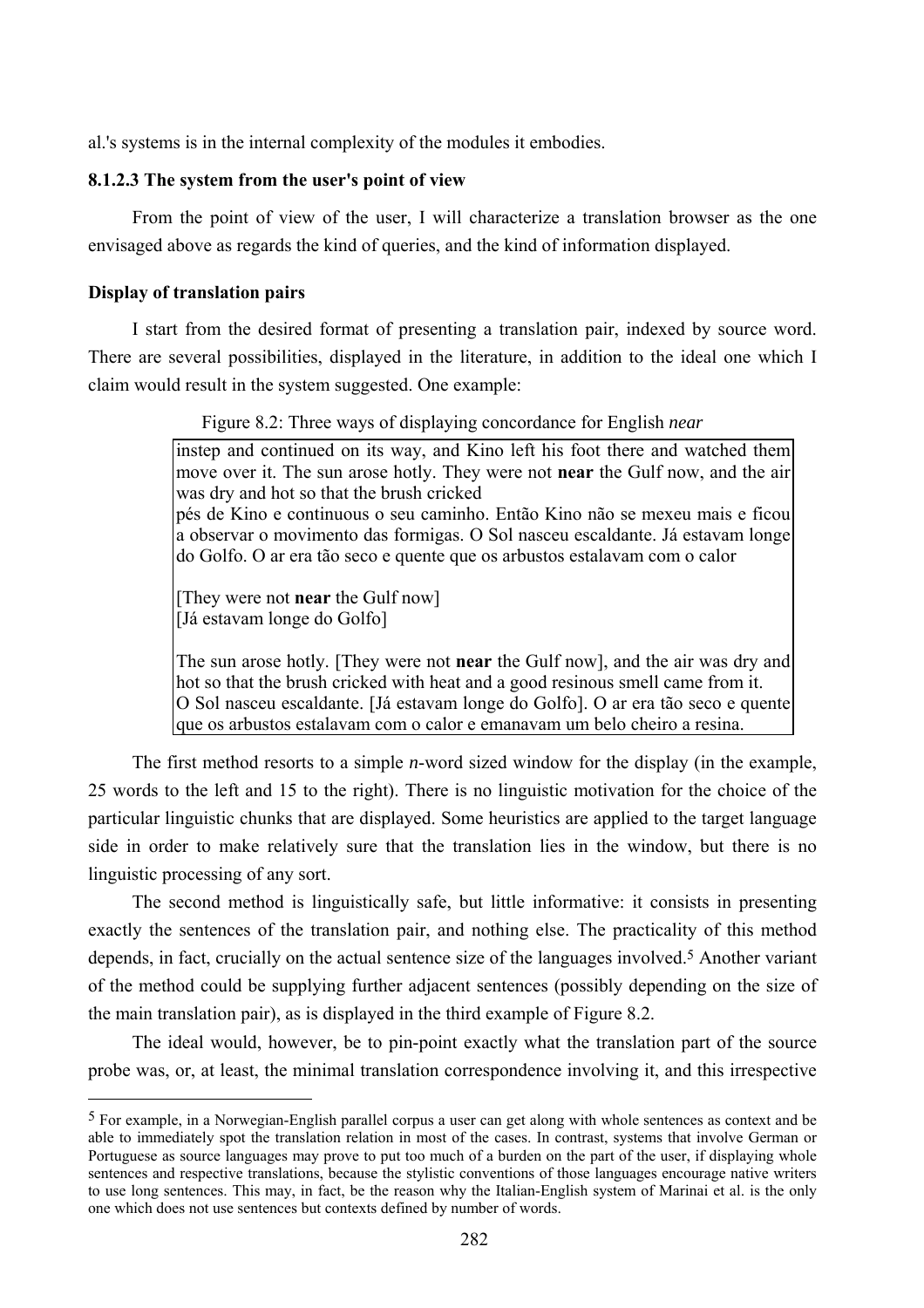of the amount of context also supplied. Additionally, and contrary to the first method, all and only the target parts corresponding to the source text would be displayed.

Figure 8.3 displays other examples where such functionalities would be better perceived:

Figure 8.3

And the baby was weary and petulant, and he **cried** softly until Juana gave him her breast, and then he gurgled and clucked against her. A criança estava fatigada e agitada, e só deixou de chorar quando ela lhe mostrou

o seio, a que se lançou com avidez.

And, since early Mass was over and business was slow, they followed the procession, these endless searchers after perfect knowledge of their fellow men, to see what the fat lazy doctor would do about an indigent baby with a scorpion bite.

e, como a missa da manhã estava acabada e aquilo já pouco **rendia**, juntaram-se à procissão como incansáveis pesquisadores do perfeito conhecimento do próximo, para verem o que aquele gordo e preguiçoso médico faria por uma criança pobre picada por um lacrau.

Note that Marinai et al.'s (1991) system comes close to my suggestion here, in that they display a smaller frame inside which the translation, whatever it is, is supposed to be. However, their highlighting, in my opinion, not only turns out to be counterproductive (because the user's attention is called to the limits of the interval and not to the translation) but it is also based on a complex lexical process (bilingual dictionary based) which would not be required in the system I suggest here.<sup>6</sup>

Figure 8.4 reproduces some of Marinai et al.'s (1991) and Picchi et al.'s (1992) own (successful) examples and my alternative suggestion to render them.

# Figure 8.4

I-HEN.34: un re di Spagna che si diceva "cattolicissimo". Mostruosamente egoista, ed amante all'eccesso dell'adulazione, non **mancò** per questo di accattivarsi l'amore del popolo. Non furono pochi suoi errori in politica.

E-HEN.35: Monstrously egotistical and excessively fond of flattery, yet he managed to endear himself to the people. Politically he made many mistakes but, in spite of them, he nearly always managed to emerge victorious. (Marinai et al., 1991:69)

- > Mostruosamente egoista, ed amante all'eccesso dell'adulazione, [non **mancò** per questo di
- > accattivarsi l'amore del popolo].

 $\overline{a}$ 

> Monstrously egotistical and excessively fond of flattery, [yet he managed to endear

 $6$  Furthermore, it is not irrelevant to note that one (out of 5) of their examples does not actually succeed in getting the translation inside the calculation frame. It is true that Marinai et al. only assert, about the frame they display, that "the two matched (linked) forms which are closest to (immediately preceding and immediately following) the point calculated as the middle of the L2 context are underlined" (Marinai et al., 1991:69), but what is the point of displaying a frame if the translation is not included in it in the first place?

This, in fact, raises the question of the actual performance of the systems presented in the literature. Unfortunately, there have to my knowledge not even been proposed any evaluation measures, let alone used. This, however, is a problem in much work in natural language processing.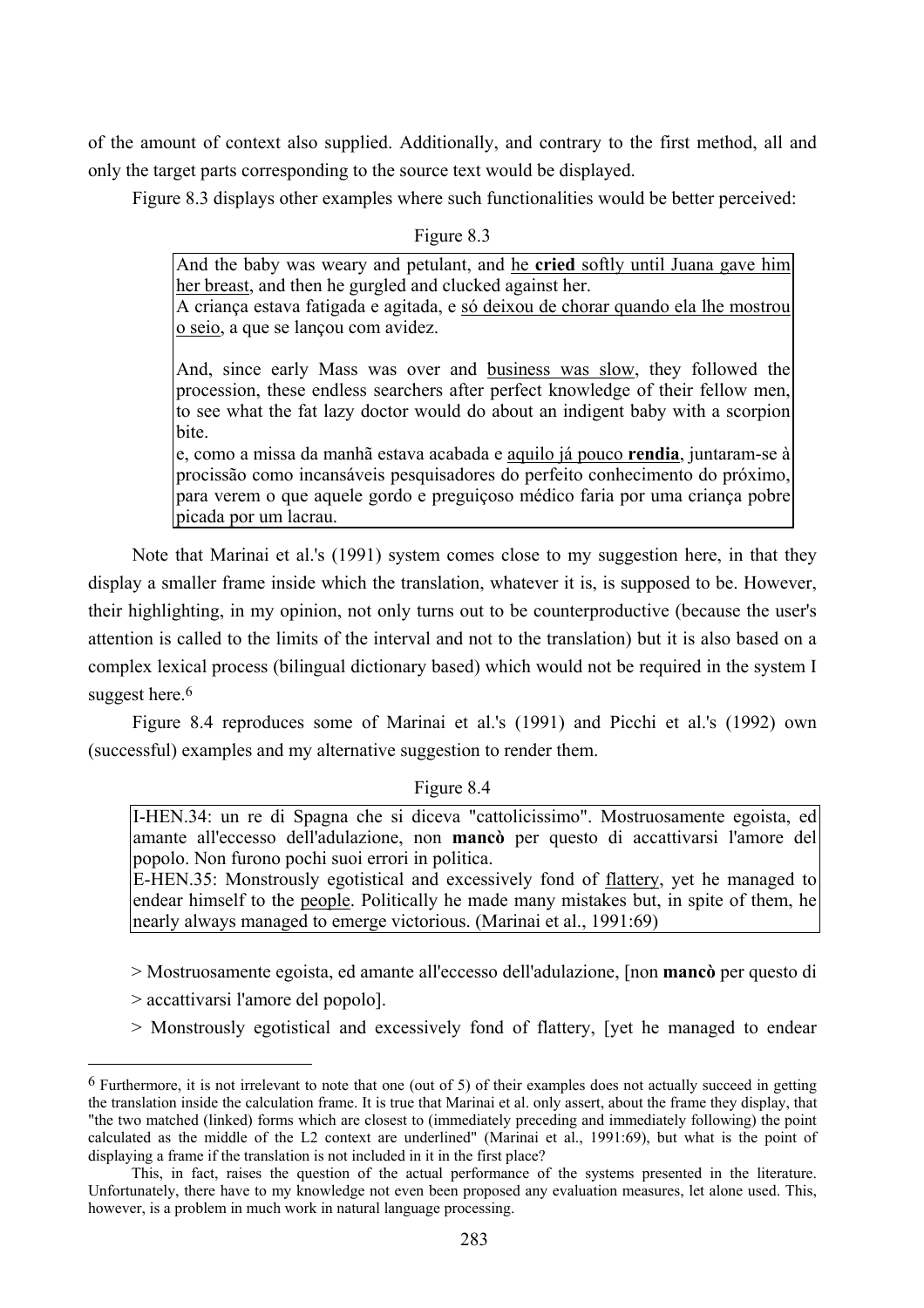himself > to the people].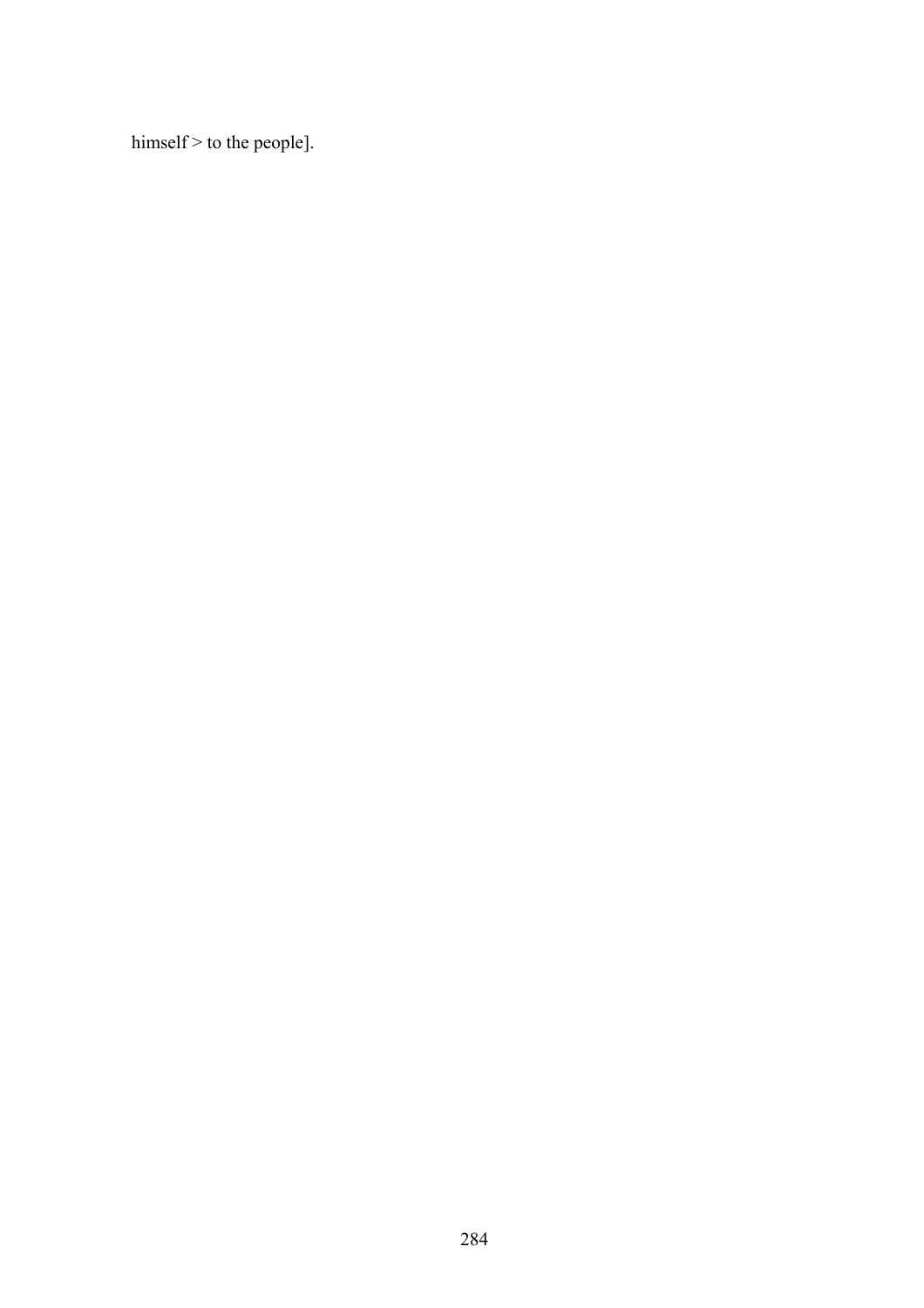{I} estremo del campo. L'osservai con indolenza masticando uno di quei fili d'erba coi quali le ragazze predicono il futuro. Camminava **pian pianino** lungo la scarpata. Teneva una mano sul fianco e nell' altra aveva un bastone col quale saggiava il terreno erboso. I-Dublin2.197

{E} I watched him lazily as I chewed one of those green stems on which girls tell fortunes. He came along by the bank slowly. He walked with one hand upon his hip and in the other hand he held a stick E-Dublin2.211 (Picchi et al., 1992:975)

> Camminava **pian pianino** lungo la scarpata.

> He came along by the bank slowly.

### **Condensed information on translation patterns**

One sensible requirement of a translation browser is that it produces more condensed information on translation relations, such as, for example, the ten most frequent translations (and associated frequency) for a given source word, as displayed by Church & Gale (1991) for the English word *house* in the Hansards (the bilingual proceedings of the Canadian parliament).

To do this, a word correspondence module (dictionary-based like the one used in Marinai et al.'s system, or statistically derived as in Gale & Church (1991)) is required; the scope of such a module, however, is severely restricted to content words like nouns, and those verbs which happen to fall in relatively similar aspectual classes across translation. This is by no means a standard situation, as shown in Chapter 7.

In any case, nouns or aspectually similar verbs are definitely the cases least in need of a translation model such as the one developed in this dissertation. Probably, an ideal translation browser would allow a combination of both the translation network method and of a lexicalbased word correspondence module (which is marked with a question mark in the diagram of Figure 8.1).

But I should emphasize that a lexically based system is not the whole story. A dictionarybased system will not be able to cope alone with most (let alone all) translation cases. This can be easily appreciated noting that many of the examples presented in Chapter 7 did not correspond to standard translations of the kind to be expected in a bilingual dictionary. Klavans & Tzoukermann (1995) have suggested that a robust word correspondence method would have to combine statistical (like that in Church & Gale) and dictionary-based information (like that in Marinai et al.).<sup>7</sup> As I have shown throughout the present dissertation, grammatical context has a lot of weight, too, and so a good translation browser would also have to embody specifically nontrivial contrastive information of the translation network kind.

#### **Kinds of queries allowed**

 $\overline{a}$ 

 $<sup>7</sup>$  This is not mainly a theoretical question. Rather, it is related to such down-to-earth considerations as simple</sup> availability. In particular, Church and Gale's (1991) statistical word correspondence module requires a huge amount of parallel corpus for training purposes. For the pair of languages English and Portuguese-- and, indeed, for most language pairs --, there is no corpus of comparable size.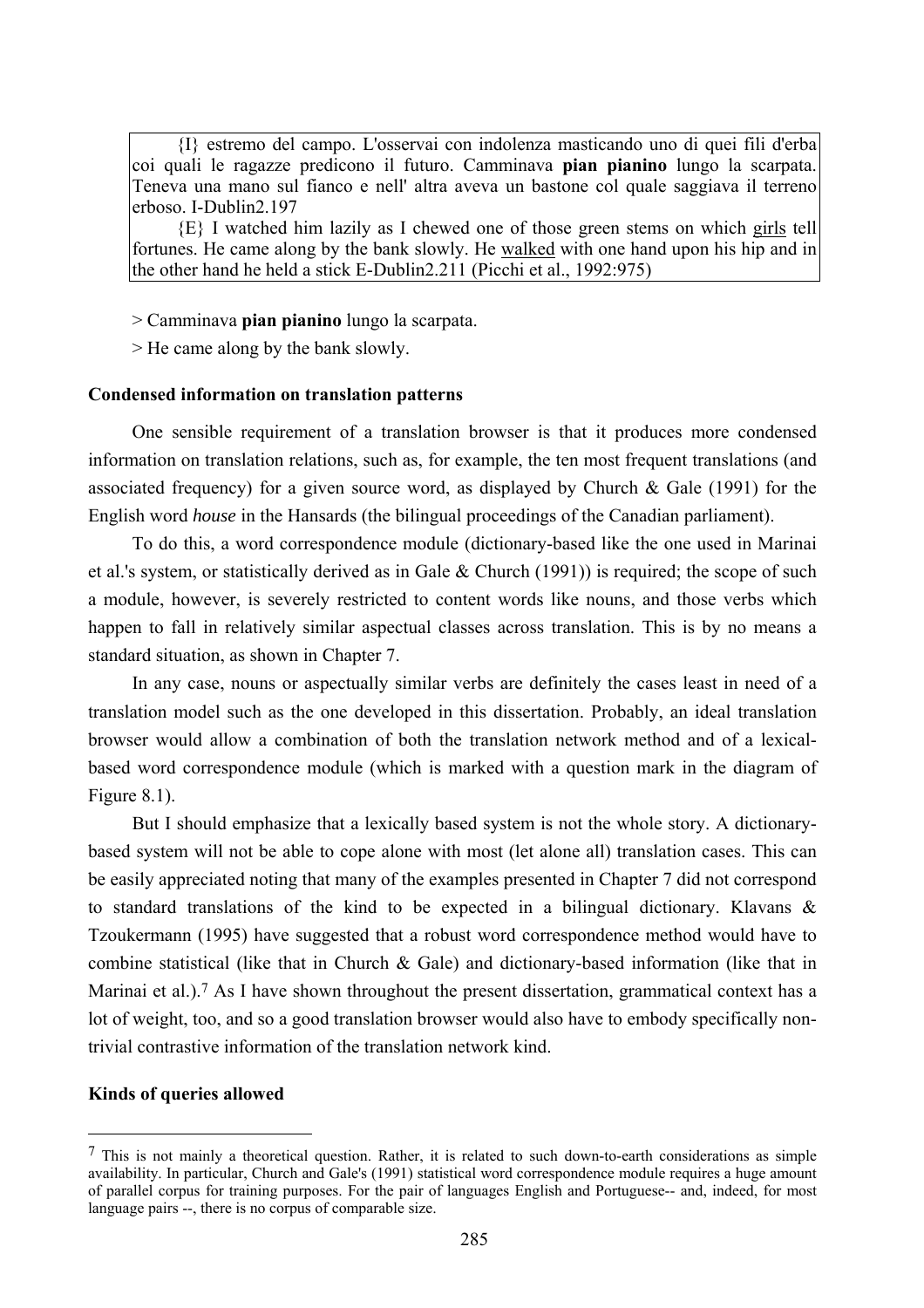In any case, a reasonable kind of query would be to look for pairs. Up to the present, these pairs have been mostly related to lexical items, either looking for the presence of lexical items or for their absence. So, Church & Gale's (1991), Isabelle et al.'s (1993) and Johansson & Ebeling's (1994) translation browsers allow for the search of translations of word A involving the word B, or else not involving the word B (or a list of words).

The translation browser architecture presented in Figure 8.1 allows one to considerably extend the range of pairs to be considered. For one thing, one can surely look for category pairs in addition to lexical items, like Obra to accomplishment. More interesting still, one can look for grammatical markers as well. I.e., it is possible to ask for translations of the word *hang* involving a passive in Portuguese, or translations of relative clauses in Imperfeito in Portuguese involving the progressive in English.

In addition, and this is a crucial advantage, some measure of quality can be provided with each translation pair, based on the number of individual pairings, ambiguity preservation, same relative typicality in the two languages, and so on.

Some selected examples of the query power would be:

• get all examples of phrase to word translation involving the word *be* in the source phrase

- get all examples of *fazer* in Perfeito involving the English perfect
- get whatever is translated by *again* and does not include the expression *outra vez*
- get examples of Mais que perfeito rendered by the English passive

• get the distribution of the translations of the word *evitar*: how many to a lexical item, to a phrase, or even involving a whole clause

Finally, one could look for the cases above displaying quality as measured by the translation network as well as those which seem to fail. The interest of this last query will be best grasped when I turn to further applications of a translation browser, in the next section.

## **8.1.3 Applications of the translation browser**

Which other applications does a translation browser have, apart from being an aid for the translator and/or the contrastive linguist? I answer this question while responding to a plausible objection: A translation browser is no more than a tool intended for translators and linguists. What then is the real advantage of having such a sophisticated -- and computationally heavy -system if a current translation browser, used by human experts, would allow the filtering of the right examples anyway?

I will provide two answers. The first simply questions the word "anyway" in the above argument. If errors are made by human translators, there is absolutely no reason why they would not be made by human reviewers. And this seems to be especially so, if these reviewers were not professional translators, but linguists or lexicographers not particularly acquainted with translation delicacies, or apprentice translators. Also, even a professional translator who is reusing his work is not aware of his own systematic mistakes.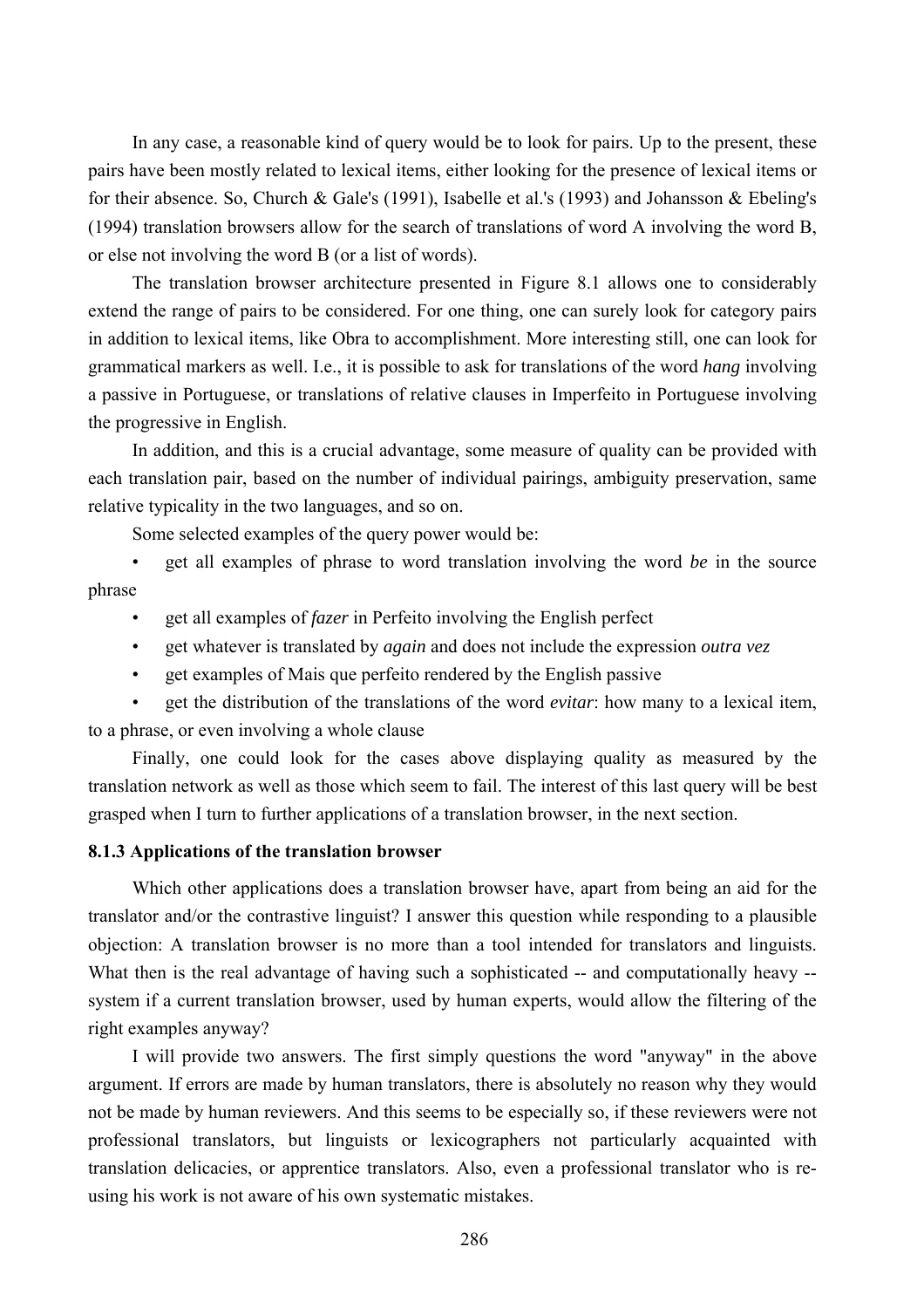As to my second answer, let me assume, for the sake of the argument, that the choice of the right translations in face of ample evidence would indeed be unproblematic most of the time. My reply is that a system equipped with such capabilities provides a wide potential for more complex applications, contrary to the simple systems reviewed above. One obvious application, although still with a mainly theoretical import, is its use for informed language comparison along the lines of the methodology discussed in Section 3.8. What I have in mind are practical applications like a translation tutor, a translation evaluator, a translation checker, or a selective filter for translation memories, as will be shown presently. My point is that even if the increase in functionality of the translation browser in itself would not compensate for the increase of processing, these more powerful features would be required for further applications that could then be based on it.

Let me briefly describe a few such applications:

A translation tutor is an intelligent tutoring system whose aim is to help in teaching translation. By using previous translations, and, especially, problematic ones, it can provide considerable help to the student. In addition, the system can be made to evaluate possible translation suggestions made by the student in the course of the learning process.

A translation evaluator is a system that grades translations of the same original according to objective features (which could well be the ones mentioned above), while a translation checker is a system aimed at identifying problematic instances of translation. This latter task is actually a simple consequence of building a translation database and finding mismatches. The user then either helps the system to store them correctly, if he is concerned with the analysis of previous translations, or revises the translation if the aim is to create a correct translation.

A selective filter for translation memories is a device which prevents unwise addition of previous translations to a corporate memory. Instead of adding all translation pairs produced in a given text for future use, it would rather include only those obeying some standards of quality or exactness.

Finally, and as a more complex endeavour, one could envisage a semi-automatic translation system which would suggest translations based on the knowledge already stored. This was proposed by Sato & Nagao (1990), but the similarity measures they suggested did not embody any contrastive knowledge (they embodied fairly limited linguistic knowledge even as far as each language was concerned). My belief is that a system based on a translation browser (or better, on the database of the translation browser), as suggested here, might provide a considerably better starting point for a translation expert system.

In fact, the ideal automatic system for translation would embody all the previous capabilities, i.e., it would evaluate and filter previous translations to enrich its database, it would be able to suggest new translations, to criticize others, and to reason about translation, in the sense of being able to explain its choices.

Although such a system may be too complex to ever exist in practice, it is, I believe, a better engineering goal that the FAHQT of the sixties, especially because it is composed of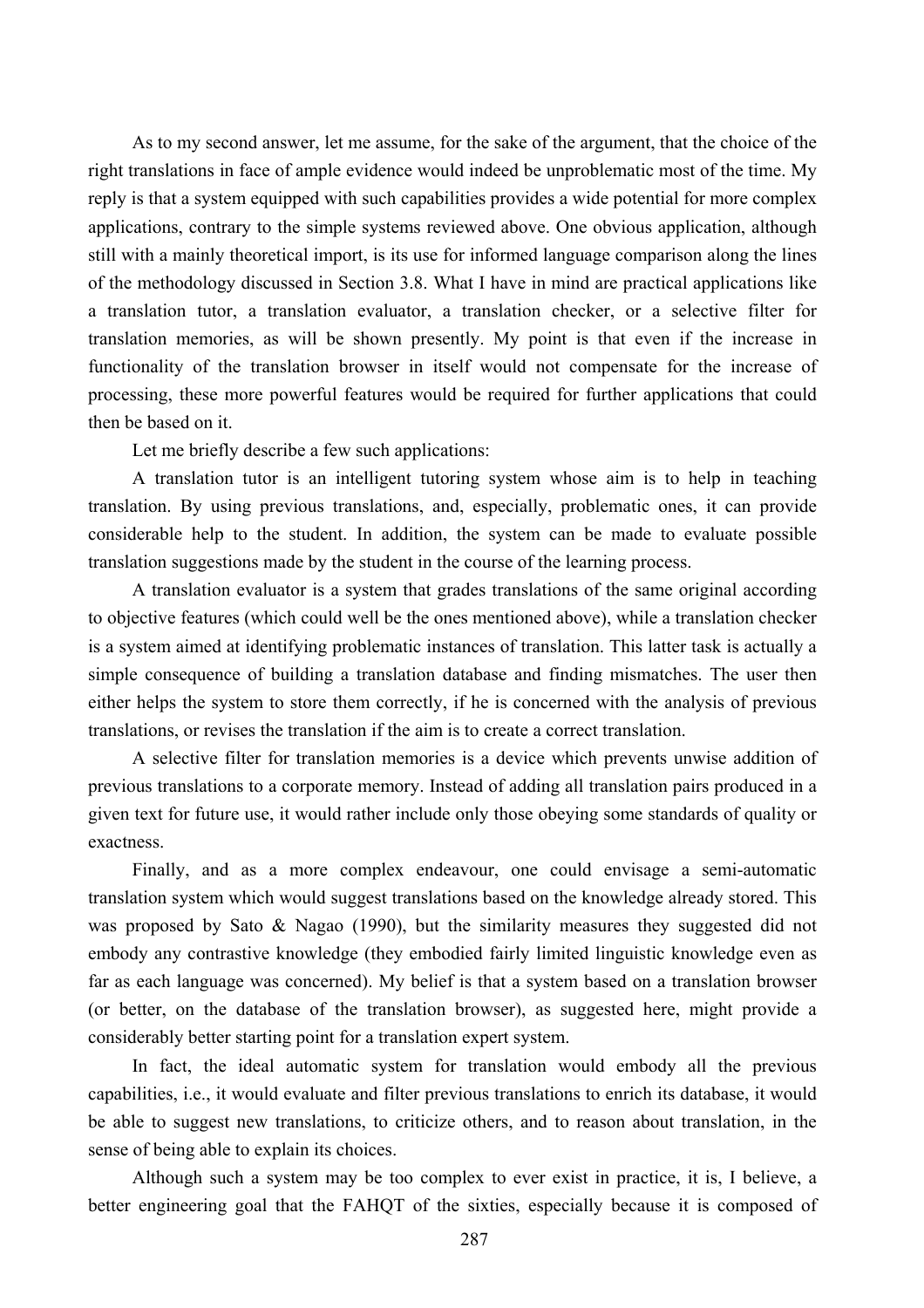several smaller pieces which are no doubt useful and even have present (commercial) applicability.

It is, furthermore, based on a basic tool, the translation browser, whose interest for contrastive research should be undeniable. This way, there would not be a physical separation between knowledge gathering and knowledge use, i.e., between research prototypes and end products.

# **8.1.4 Conclusion**

 $\overline{a}$ 

Having a translation browser of the sort described here is certainly not the solution for all translation problems. It is not even a system that can free human beings from hard work. What it can do, if well used, is to improve significantly the work of its users, by giving them better tools, possibly a shorter training period, and access to previous results in their craft.

This can actually be compared to what the recent trends in information retrieval offer you. With the current networking capabilities, you can access almost any information at your terminal -- but that does not do the reading for you. What human beings gain is that they no longer have to go somewhere else during office hours to look in the shelves for something which actually may not be there. Likewise, what human translators gain is the possibility of accessing more information that would in principle be beneficial to their work -- but still no one is doing the translation for them.

Since the non-trivial parts of the whole system described are the networks, I will concentrate on their precise behaviour in the next sections.

### **8.2 Towards a more detailed specification**

This section investigates, from a formal point of view, the two computational systems proposed in this thesis: the aspectual network for the description of each language's tense and aspect system, and the translation network to cast the translation relations between two different language systems.

Its main goal is to provide insight into the formal properties of these systems, and not the particular formalizations in themselves.

# **8.2.1 The aspectual network as a finite state machine8**

The aspectual network as a computing device is meant to make explicit aspectual (and, to some extent, temporal) matters inside clauses of a language.

It is formed by a set of nodes (whose interpretation is not at stake at this point) and transitions among such nodes, labelled by overt linguistic phenomena (such as the progressive or the existence of a particular adverbial), or simply unlabelled.

<sup>&</sup>lt;sup>8</sup> The reader not familiar with formal languages or automata should consult reference books on the subject such as Hopcroft & Ullman (1979) or the more mathematically oriented Eilenberg (1985). Still, the amount of theory required to understand the present chapter is minimal.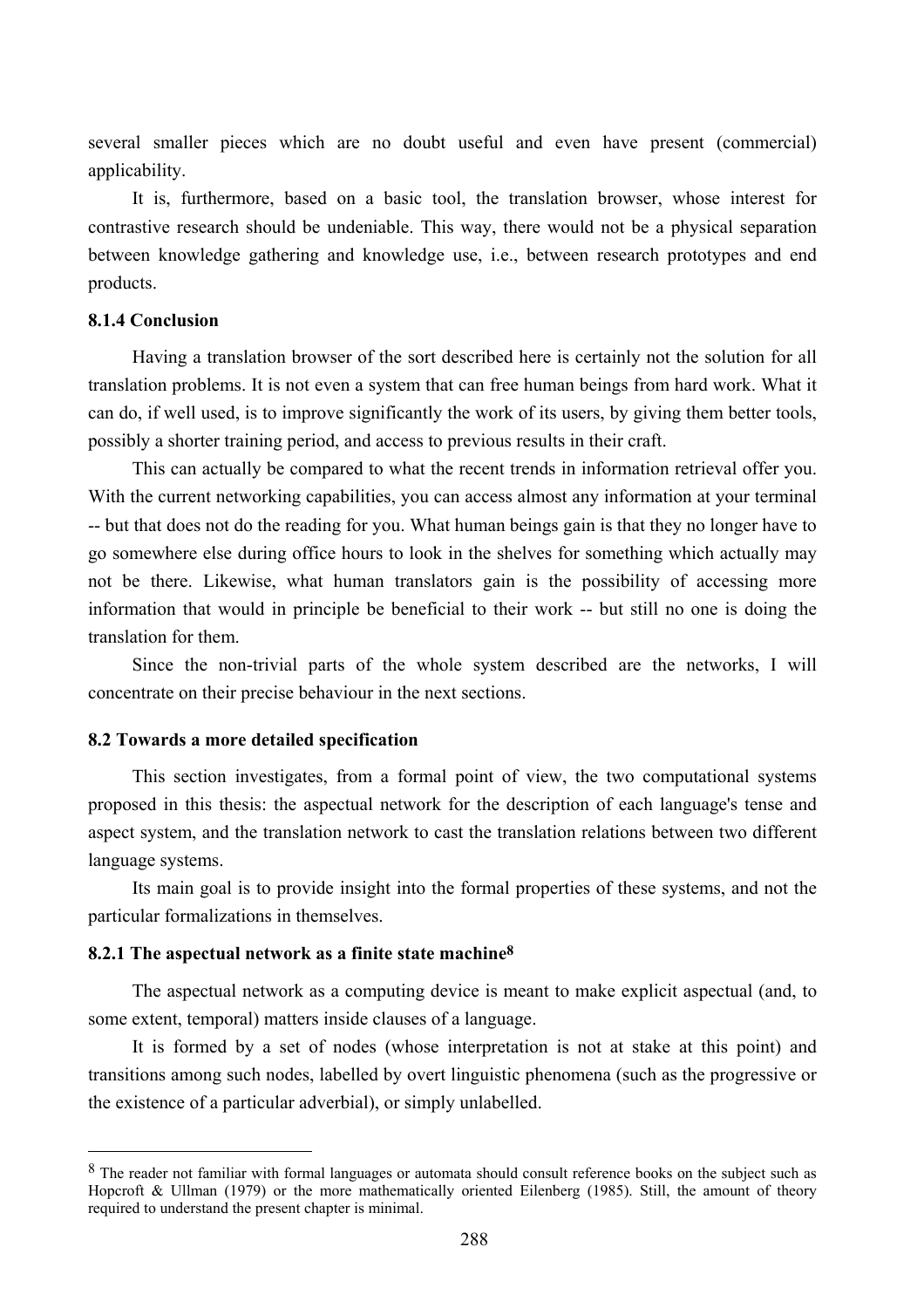An aspectual network can be easily interpreted as a (non-optimized) finite-state machine for the language of aspectual interpretation,<sup>9</sup> which, given a suitably parsed sentence produces a (set of) parse(s) for its aspectual meaning. The parses are cast in the form of paths in the aspectual network.

For example, given the following input (the order of which is not relevant):

(*destroy* progressive passive *for* past)

 $\overline{a}$ 

the output of the aspectual network analyser should yield something like the following, where transition labels are displayed in boldface and unlabelled transitions are not graphically marked:

(achievement **passive** acquisition event **progressive** state **for** accomplishment **past** pastaccomplishment)

In other words, the aspectual network (used as a parser) should produce a sequence of states together with the operators that labelled the path arrows.

Depending on considerations having mainly to do with processing efficiency, one may consider/implement a parser which works from lexical classification to sentential classification, or the other way around. Similarly to the choice between top-down or bottom-up parsing strategies for phrase-structure grammars, the choice can at best be based on the branching factor in either direction  $10$ 

The networks were designed so as to minimize the number of choices in addition to the ones actually required (and overtly signalled) by the languages. Still, it is true that lexical classification is required in order to decide which is the initial node ("initial" in the sense of lexical), in cases where it is possible that an unlabelled arc might have been traversed.

However, to decide what the initial classification should be, the aspectual network can be useful in a different way: After gathering a considerable number of sentences involving such lexical items (partially) parsed by the aspectual network, a simple procedure can be devised that identifies whether the verb in question should be assigned a vague classification (in case two or more cases are joined by a vague node) or, rather, whether the lexical item in question only occurred in one of the (non-vague) classifications. In sum, the aspectual network itself could help in a monolingual task such as lexical aspectual classification, which is required for a full parse.

If no aspectual and/or temporal markers were available at the input, no parse would be possible with the aspectual network. This is not a mere academic question: Tenseless (and/or

<sup>9</sup> From Figure 7.24 of the preceding chapter, for example, it is evident that finite state machines (or regular languages) are not powerful enough to describe all cases presented in the informal aspectual network format. The use of complex labels which correspond to parses in other parts of the aspectual network indicates clearly that a context-free grammar is required, or, equivalently, a push-down automaton.

I believe that the exact place in the grammar hierarchy is not the most interesting problem, though, and so I chose to disregard these matters here (as well as, in general, in the complete informal networks) and discuss the issues I consider relevant using a finite-state automaton.

<sup>&</sup>lt;sup>10</sup> Albeit in general more common grounds for decision are related to the tools and interpreters the programmer has available. Another pertinent question would be whether the aspectual network analyser would work in parallel with the shallow syntactic analyser mentioned in Section 8.1, in which case it would have to follow the direction chosen for it. Here, my goal is simply to emphasize that the choice of direction is not essentially related to the problem at hand.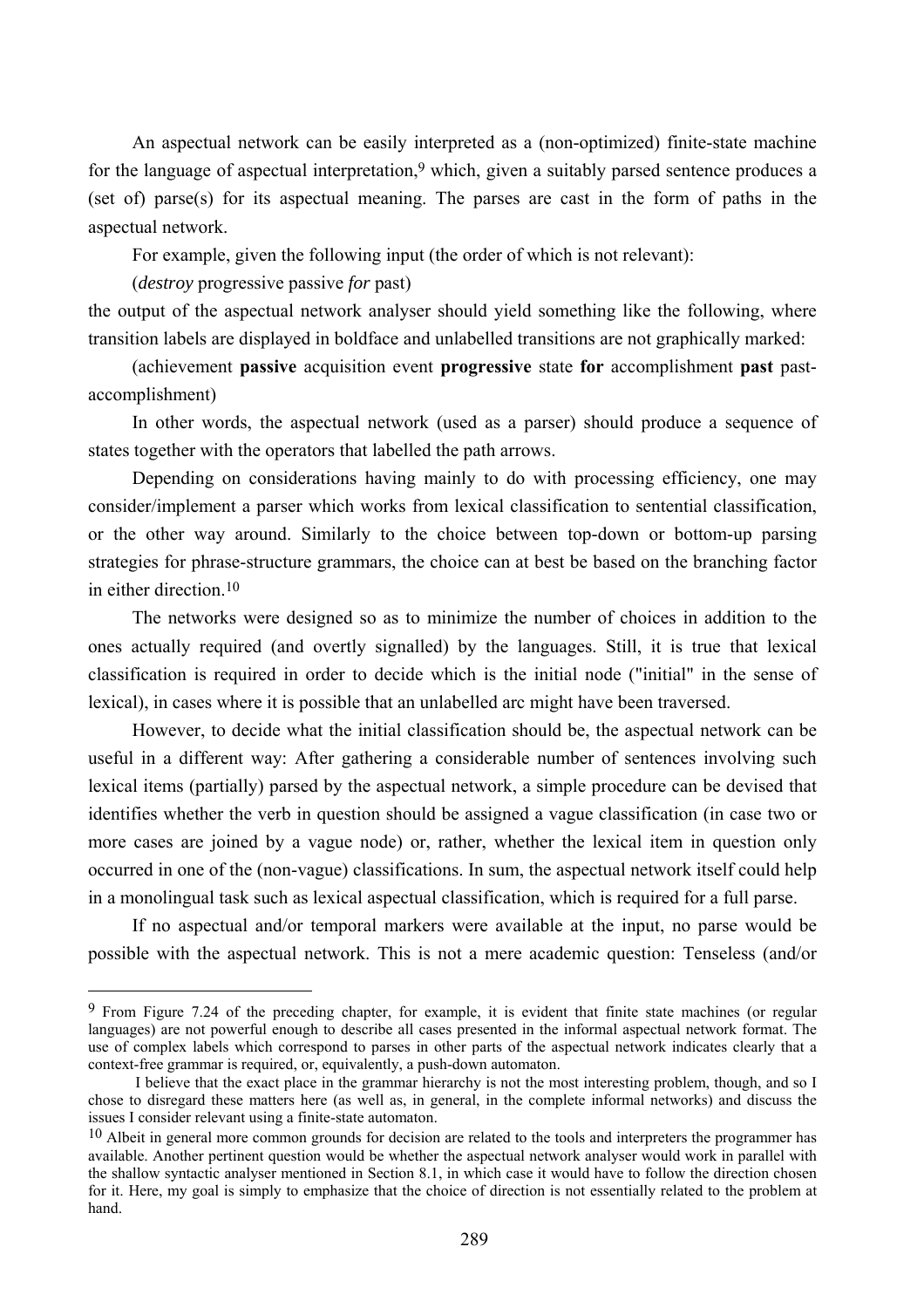verbless) sentences are not infrequent in running text (see e.g. Santos (1992c)) -- and consequently can and will be translated --, but these cases are clearly outside the scope of the present dissertation.

Before providing a (sketch of the) description of the aspectual networks as finite-state machines, let me note that, in order to make the (formal) language described by the aspectual network empirically adequate, the loops corresponding to "no change of aspect" should be spelled out as a path between two nodes. I.e., simple past in English, instead of labelling a loop from achievement to achievement would label an arc from achievement to past achievement, and so on. (This option was mentioned in Chapter 6 in order to separate tensed from non-tensed entities.)

More precisely, the formalization of the aspectual network as a finite state machine is a system  $(S, V, g, s_0, F)$ , where V is a set defining the machine's nonempty input alphabet, S a nonempty finite set of states, s<sub>0</sub>  $\Box$  S an initial state, F  $\Pi$  S a nonempty set of final states, and g: S  $x (V \approx {\epsilon}) \varnothing 2^S$  a mapping from states and input symbols (including null transitions, denoted by the symbol  $\varepsilon$ ) into sets of states. A sketch of the finite state machines corresponding to the English and Portuguese networks follow (the subscripts E and P refer to English and Portuguese respectively):

 $S<sub>E</sub> = {accomplishment, achievement, state, permanent-state, past-accomplishment, ...}$ 

 $V_E$  = {progressive, for, passive, simple-past, result-adjective, ...}

 $s_{0E} = clause^{11}$ 

 $\overline{a}$ 

 $FE = SE - \{clause, past-accomplishment, ...\}^{12}$ 

 $g_{\rm E}$ (accomplishment, passive) = acquisition

 $g_{\rm E}$ (accomplishment, perfect) = acquisition

 $g_{\rm F}$ (accomplishment, simple-past) = past-accomplishment

g $E(\text{activity}, \varepsilon) = \text{accomplishment}$ 

g $E(\text{activity}, \varepsilon) = \text{permannent-state}$ 

 $g_{\text{E}}$ (activity, result-adjective) = accomplishment

...  $Sp = \{obra, mudanca, estado-temporário, obra-passada, ...\}$  $Vp = \{andar-a, PPC, durante, passiva-com-ser, parar-de, ...\}$  $s(p = \text{or} a\hat{\alpha} \hat{\alpha})$  $FP = Sp - \{orac\tilde{a}o, obra-passada, ...\}$ gP(série, andar-a) = estado-temporário  $gp(obra, parar-de) = mudança$ 

 $11$  This initial state is just a matter of form, in order to conform with the requirement of an unique initial state in the finite state machine definition. So, I add this state to the aspectual network diagram and assume unlabelled arcs from it to all states corresponding to tensed clauses.

<sup>&</sup>lt;sup>12</sup> I presuppose that the search is done from classification of tensed sentences to classification of lexical items, which means that all non-tensed nodes are final nodes (considering the initial state as a tensed node).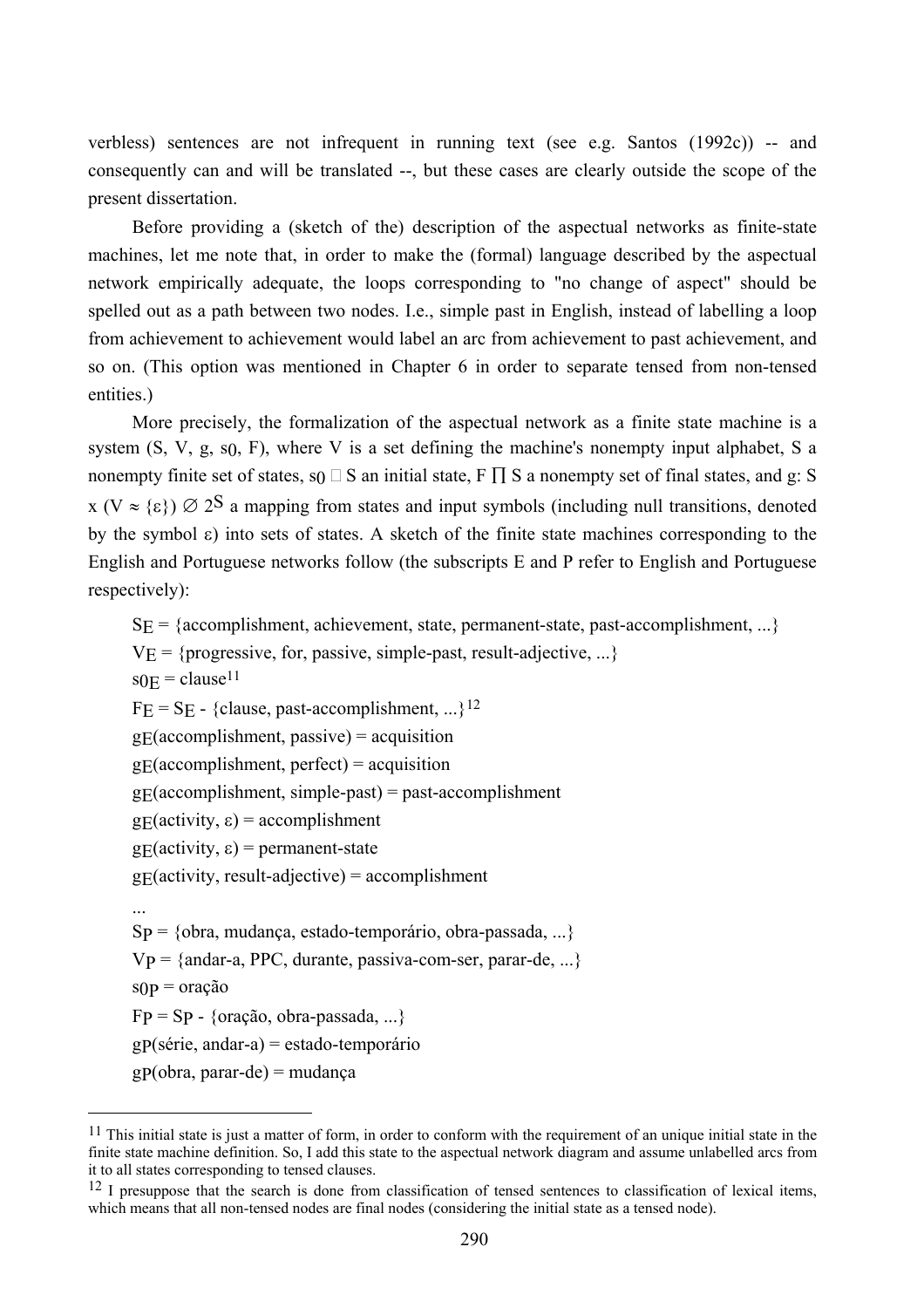The machine as defined above is non-deterministic, i.e., there is more than one possible transition from a particular state given some input symbol, and has ε-moves, i.e., may perform transitions on no input. However, it is well known that any non-deterministic finite-state machine with ε-moves has an equivalent ε-free deterministic one.

Such a machine, however, would correspond to a different set of states (and a different transition function) and would undoubtedly differ considerably from the informal aspectual network formulation. Therefore, I do not present it here.

On the other hand, it should be noted that, to work as a parser as described in Section 8.1, the machine representing the aspectual network should be conceived as having output. More specifically, it should output the classification corresponding to the name of the state it is in. So, a more correct specification would involve a finite automaton with (state-associated) output. Formally, such a machine would differ from the previous description, in that a six-tuple would now be involved (S, V, V<sub>O</sub>, g, s<sub>0</sub>, F), in which V<sub>O</sub> (the set of output symbols) would be equal to S - {s0}. In words, all states but the initial one would output its own identification.

### **8.2.2 The translation network analysed in detail**

...

Turning now to a formal rendering of the translation network, it is not so simple to find models whose graphical description is similar to the one of the translation network.

In fact, it seems useful to provide first a general discussion of the formal properties intended in my informal description. From the presentation of the translation network model in Section 5.3 and its extension in Section 7.3, it is apparent that two distinct issues are at stake: One is the modification of the source network due to the influence of the target language, the other is how to make sense of the translational arcs.

I discuss each subject in turn.

### **8.2.2.1 Extension of the source aspectual network**

One of the extensions to the source network is made through the addition of T arcs and (possibly) new nodes to the source network, when it is paired with a target network. It is very important to emphasize that this is addition in context, in the sense that one cannot take the new source aspectual network separately, and claim that it describes a new language. It only does so when coupled with the network describing the target language (or, alternatively, for each possible path, when coupled with its translation into the target language).

Hence, it seems to be impossible to separate the extension from the linkage with the target language. More specifically, one cannot define a new finite-state machine for the source language without taking into account the target pair as well.

This indicates that, whatever the treatment given to the extension question, it has to be carried out inside the larger issue of expressing the whole translation network, independently of the particular formalization chosen.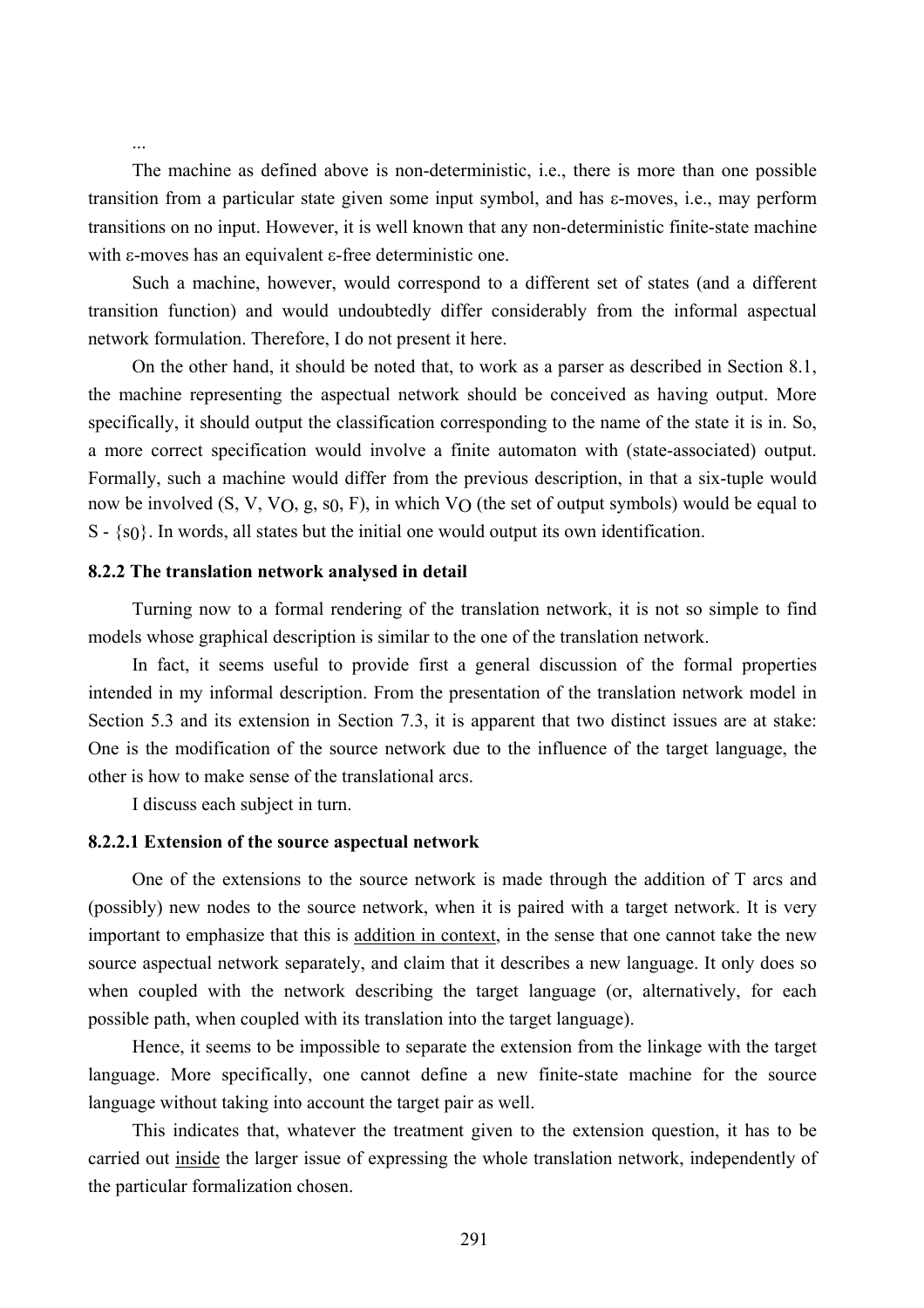As to the other kind of extension, discussed in Section 7.3, necessary to encode the fact that sequences of nodes (and not simply the nodes themselves) may be relevant for the choice of translational arcs, this phenomenon can be handled taking two different courses of action:

1. One may considerably complicate the source aspectual network in order to have different source nodes for different translational arcs. In other words, one can make explicit the influence of translation in the source network -- to such a point that the original network may become unrecognizable. This was the path I described in Section 7.3.

2. Or one may maintain the form of the informal translation network, but complicate the interpretation of the translation arcs (for example, associating restrictions to their traversal, making them dependent on other arcs, etc.).

The kind of extension depicted in 1. is thus not strictly necessary, and so it fails to provide conclusive evidence for the need of simultaneously taking care of extension and addition of translational arcs.

## **8.2.2.2 The relation of translation as described by the set of translational arcs**

I turn now to a description of the properties of the translation relation as defined by the translation network, in order to assess what is essential and what is accessory in the graphical illustrations I have been producing.

The form constraints (and corresponding motivation) are essentially related to the concepts of (contrastive) vagueness and compactness, which I intend to define here in more precise terms. In addition, I will discuss the subject of compositionality.

**Vagueness and compactness.** My presentation of the constrastive issues in Chapter 7 was organized around these concepts. However, there I did not provide an explicit bridge between compactness and/or vagueness and the form of the networks. Here, I will discuss these issues by viewing the translational arcs as defining a mapping.

The first relevant remark is that vagueness and compactness are here meant as contrastive concepts. Hence they do not necessarily relate to monolingual vagueness (or monolingual compactness), even though it is not surprising that they may be associated with them.

Contrastive vagueness stands for cases in which the source language does not make a distinction required by the target language. The source language may make such a distinction in other cases -- and thus that particular situation can be analysed as monolingually vague as well - or it may never make that distinction, in which case it cannot meaningfully be described as monolingually vague.

In the translation network, contrastive vagueness can be modelled by T arcs, while monolingual vagueness is modelled by unlabelled arcs. When contrastive vagueness is absolute (i.e., the categories between which is vague do not have monolingual justification), an alternative model could use simply a 1-to-M relation, i.e., the same source node would correspond to more than one node in the target network.

Contrastive compactness corresponds, on the other hand, to (some kind of) dual of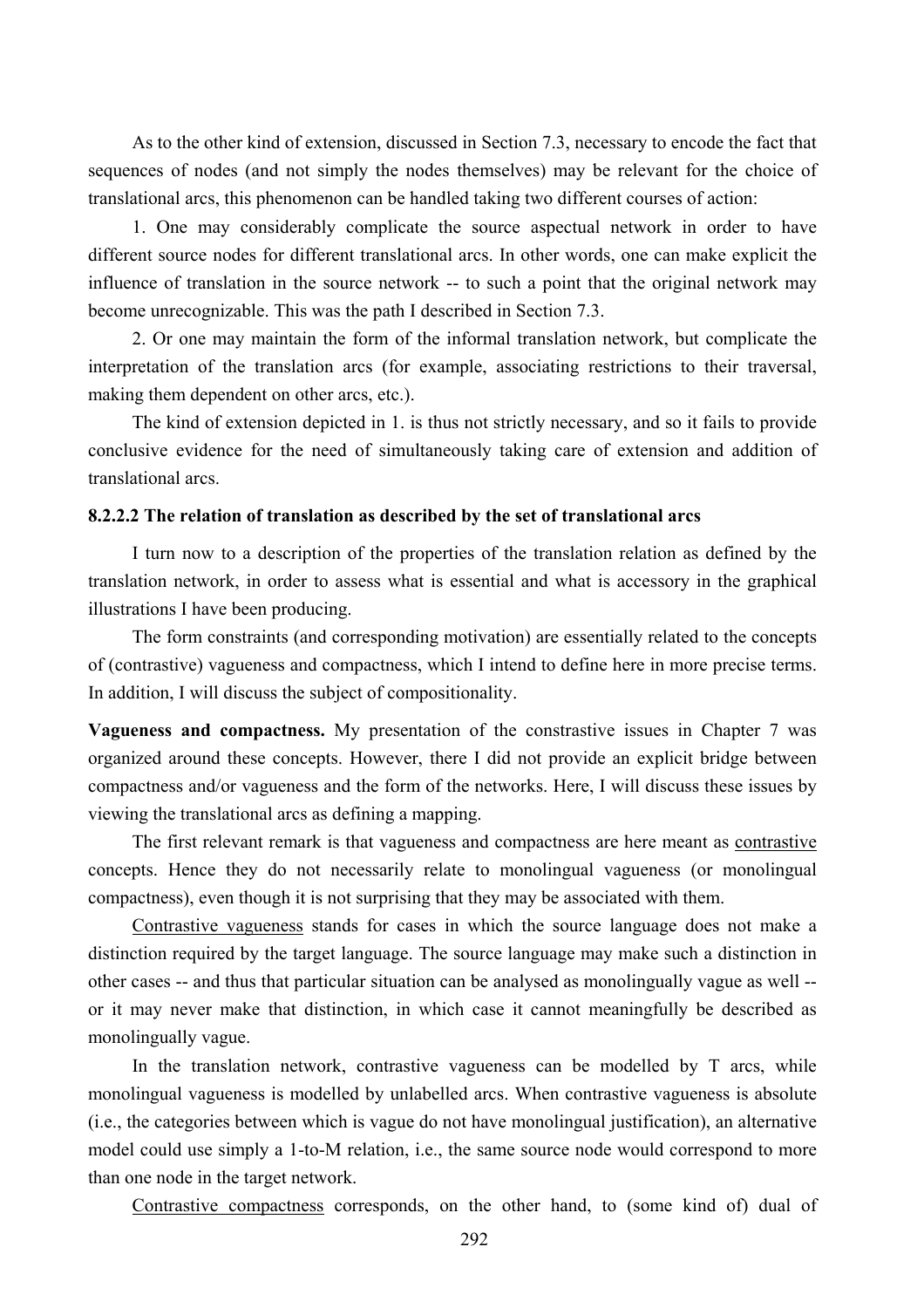contrastive vagueness: it stands for situations where a single device in one language packs two or more pieces of information which have to be conveyed by independent means in the target language. Again, they may be distinguished in the source language, in which case one could talk about monolingual compactness as well, but not necessarily.

Compactness is not so simple to convey structurally in terms of the translation network,13 since it implies that one source category (and/or source transition) is rendered in the target network by a combination of two or more categories and/or transitions. In fact, most probably, as discussed in Chapter 3, only one of them would be naturally involved; a combination of the two would in general correspond to translationese.

Compactness at the level of categories (nodes) corresponds to the cases of 1-to-N mappings in a translation network. (In order to distinguish this case from absolute vagueness discussed above, one alternative would be to label the translational arcs. Another way, which I will assume in what follows, is to require that all vagueness be encoded by T arcs.) A 1-to-N mapping corresponds thus to partial translation in the sense of Chapter 3.

Depending on the particular form of the target aspectual network, i.e., on the existence or not of a (sequence of) transition(s) between two target nodes corresponding to the same source node, to preserve the information may or may not be possible. If there is a vague node corresponding to the two cases, a translation arc from a compact source node to a vague target node might be the optimal translation strategy, even though not information preserving.<sup>14</sup> Incidentally, this has been found to be widely used in practice, as several examples of Chapter 7 illustrate.

As for compact grammatical mechanisms (arcs, that is), the respective transition would be required to correspond to more than one transition in the target aspectual network. This cannot be directly read from the form of the translation network, though. In any case, I made it clear in Chapters 5 to 7 that most markers did not carry solely aspectual information, and thus compactness may not be exhausted by a more complex structural formulation of the networks, either. (Even though the addition of nodes for temporal information and perspectival aspect, suggested in Chapter 6, can be seen as an attempt in that direction). A different strategy to deal with compactness (not structural) will be followed in Section 8.3 below.

**Compositionality.** It seems appropriate to discuss compositionality at this point, too. Two kinds of compositionality can also be distinguished, namely contrastive and monolingual.

Contrastive compositionality (roughly, every distinction formally marked in the source

 $\overline{a}$ 

<sup>13</sup> Monolingual compactness is not in general identifiable by the form of the aspectual network, either. Rather, for the case of compact nodes, one needs to analyse the nodes themselves to identify it. For the case of compact arcs, a necessary requirement would be that they mirrored a sequence of two or more arcs linking the same two nodes. Even then, the import of the two sequences would not necessarily be the same, and thus an analysis of the meaning of the grammatical markers would be required to establish it.

<sup>&</sup>lt;sup>14</sup> It is interesting to note that, once again, matters of truth seem not to exhaust the considerations relevant to translation: In fact, modelling compactness and vagueness as logical conjunction and disjunction, respectively, A  $\Box$  B translating to A (or to B) is stronger than a translation into A  $\Delta$  B, as Lauri Carlson noted. However, this latter preserves reference / mention to both A and B.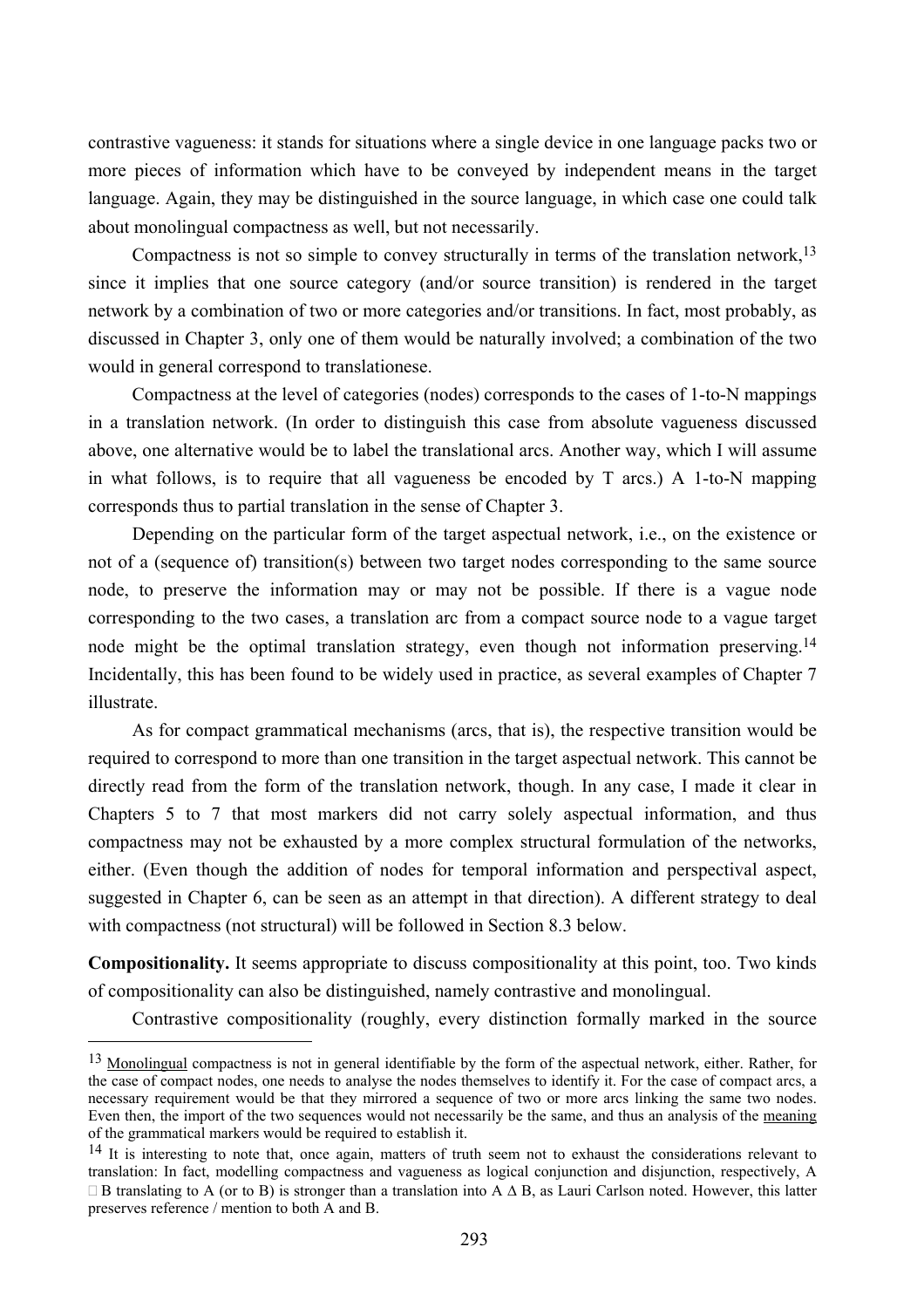language is formally mirrored in the target language) has been shown not to exist in practice; no theory of translation I know of postulates it, either. As far as the form of the translation network is concerned, absence of compositionality brings no constraints.

On the other hand, one may be tempted to suggest that the monolingual models display a compositional approach to aspect in each language, in the sense that every marker described produces a transition, i.e., is given independent import.

Closer scrutiny, though, shows that the models are meant the other way around, i.e., only the markers that can be specified independently are displayed separately. The PPC, for example. was not compositionally separated into *ter* + Particípio passado and Presente, but specified syncategorematically.

Furthermore, due to coercion, it is possible that the combination of two markers produces a result different from the strict (mathematical) composition of their import, i.e., AB(x) in the aspectual network may result in something other than  $A(B(x))$  or  $B(A(x))$ .

As a consequence, the models as I intend them remain silent about compositionality. They allow one to cast both compositional and non-compositional analyses when describing particular markers.

**Summing up.** In order to define structurally compactness and vagueness, two concepts which I selected empirically as translationally relevant, a generic translation network must have the following structure:

1. To model the vagueness of the source language, either 1-to-N arcs are necessary, or the source network is expanded with new categories coming from the target language, reached by T arcs which leave an arc without counterpart in the target language.

2. In cases where contrastive compactness (of aspectual class) is at stake, translational arcs necessarily define a 1-to-N mapping.

3. When the target language does not make distinctions which are relevant in the source language (vagueness of the target language), translational arcs define a N-to-1 mapping.

4. When the source language does not employ a particular category used by the target language (and, in addition, such category is not necessary to translate other categories), such a target node will not be reached by any translational arc. In technical terms, the relation is not onto.

# **8.2.3 The translation network as a finite-state transducer**

In a formal language setting, the easiest way to conceive of the translation network is to define a transducer whose state set is the Cartesian product of the states of the two aspectual networks, whose transitions may be made on individual or joint transitions in the original networks, and whose output measures matches between states related by translational arcs.

More formally, take e.g. the English-to-Portuguese translation network, corresponding to the linkage of an English source aspectual network, defining the language LE, with a Portuguese aspectual network, defining the language LP.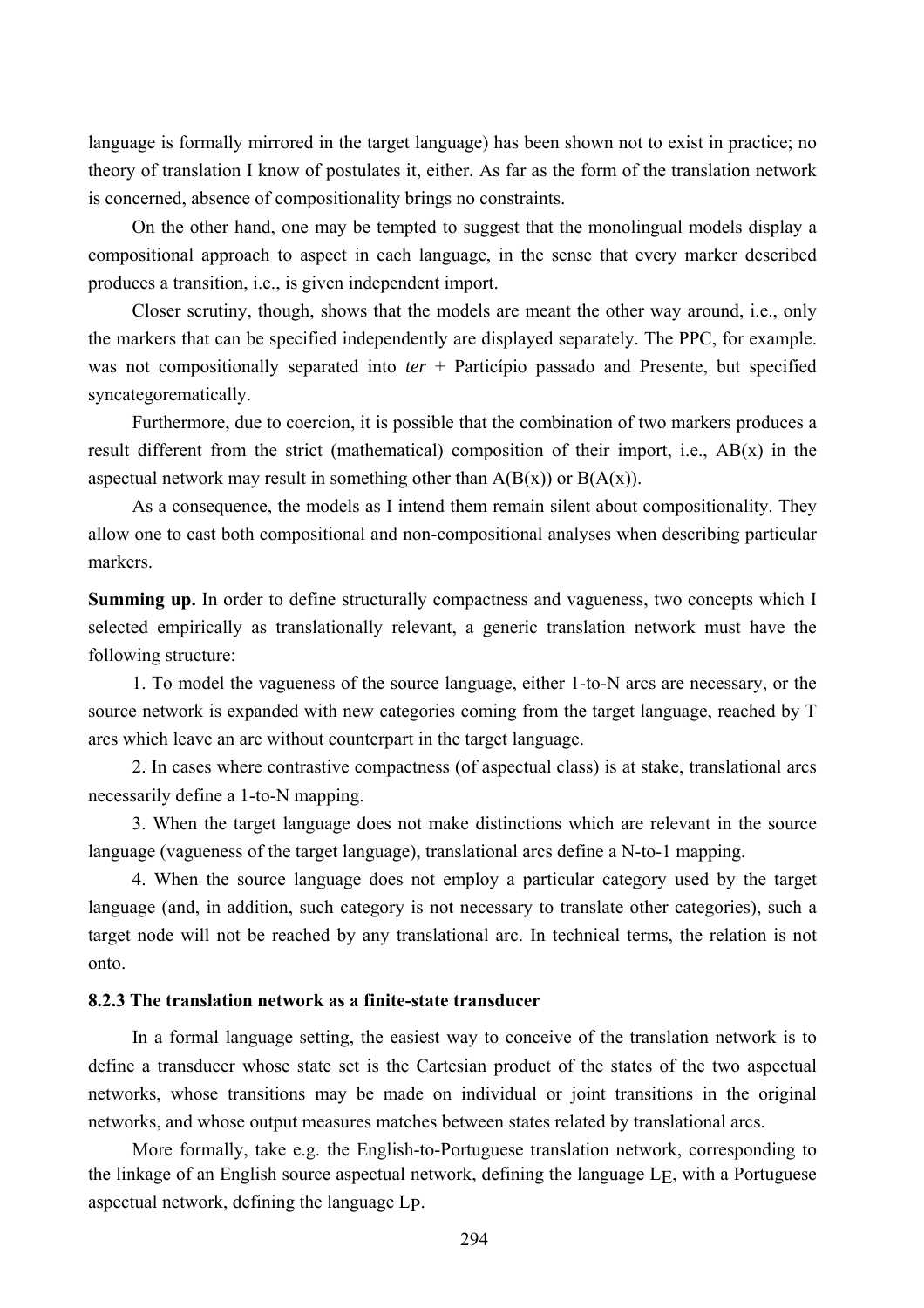The following machine can then be defined, where N<sub>X</sub> stands for the set of nodes in the aspectual network of language X, VX for the corresponding input vocabulary, FX for the corresponding set of final states, and T for the subset of the states of the transducer which correspond to those pairs of nodes linked by a translational arc in the informal translation network: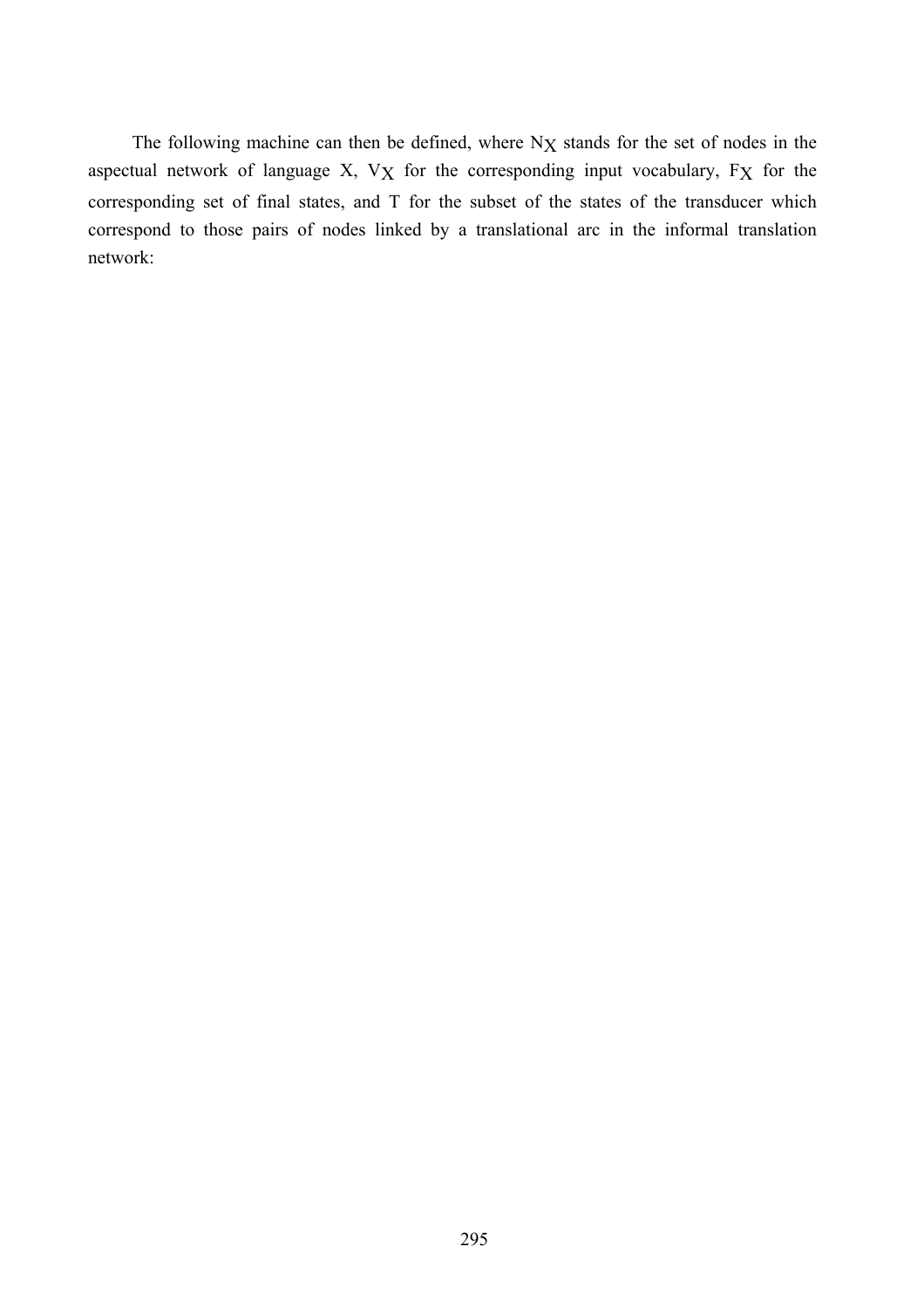State set: NE x NP Input:  $(VE \approx \{Q\})$  x  $(VP \approx \{Q\})$ Transitions (in the form "input state, input in pair form  $\Box$  output state, output"):  $(qE,qP), \emptyset, b \square (qE,q'P), \nu$  $(qE,qP), a, \emptyset \square (q'E,qP), \nu$  $(qE,qP), a, b \Box (q'E,q'P), v$ Output: *v* is 1 if the output state is in  $T \prod_{i} N_{E_i} \times N_{P_i}$ , otherwise *v* is Ø Acceptance: *x*,*y* such that  $\delta$  [(q<sub>0E</sub>, q<sub>0P</sub>), x<sub>1</sub>,y<sup>]</sup> is in F = F<sub>E</sub> x F<sub>P</sub>

In words, the transducer accepts all pairs  $x, y$  such that  $x$  belongs to the language L<sub>E</sub> and  $y$ belongs to the language LP, and its final output is the length of the output string.

Note that *Ø* is a symbol not in VE  $\approx$  VP, and is not taken to denote ε-moves in either aspectual network: it is a symbol only relevant for the present (translation) transducer, which is required to model lack of parallelism in source and target paths. δ is the usual transition function defined on strings.

This is a fairly trivial kind of transducer, which, due to its simplicity, does not deserve a more detailed specification here, but it can obviously be made less trivial if a more refined output is provided, and translational arcs are actually weighted according to criteria of information preservation, translationese, and the like.

In order to be used in practice, acceptance would have to be more restrictive, requiring, at least, that the output length were greater than zero (otherwise, any pair of sentences in the two languages would "parse" in this translation network).

As to the encoding of the T arcs, and assuming that the new categories had already been included in the source aspectual network, as well as the corresponding T arcs (i.e., the source aspectual network is already in extended form), the requirement that only corresponding transitions could be done by traversing T arcs is trivially specified by allowing only the correct transitions in the transducer. For example, in the case of the English aspectual class "state", interpreted as a temporary or a habitual state induced by translation into Portuguese, the only two transitions allowed would be:

(state, estado temporário), T,  $\emptyset \square$  (temporary state, estado temporário) (state, estado permanente),  $T, \emptyset \square$  (habitual state, estado permanente)

which would entail that the following translations would not be permitted:

(state, estado temporário),  $T, \emptyset \square$  (habitual state, estado temporário) (state, estado permanente),  $T, \emptyset \square$  (temporary state, estado permanente)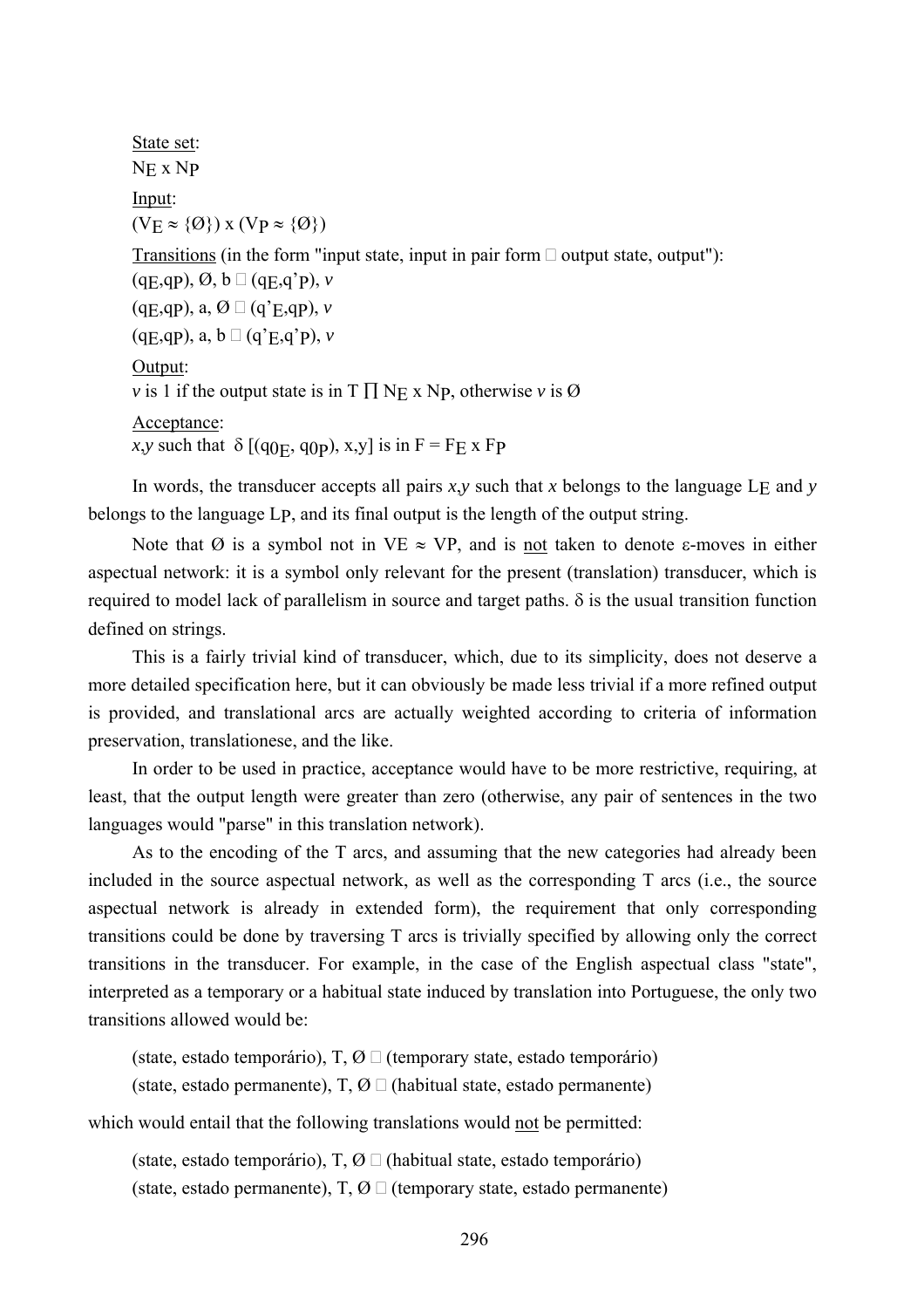In a similar vein, the encoding of the dependencies between translational arcs could be enforced in the transducer by simply not allowing some sequences of (transducer) states. In the case of the example discussed in detail in Section 7.3,15 the following transition would not be allowed by (i.e., would not be defined in) the transducer:

(obra, achievement), MOP, perfect  $\Box$  (obra completa, acquisition)

Alternatively, the extension could have already been encoded in the (extended) source aspectual network as described in Section 7.3.

Finally, the transducer could also be extended in order to allow for sequences (words in the language of the aspectual networks), a particular case being its defining a gsm mapping.<sup>16</sup> This would allow the encoding of dependencies inside each language, such as sequences of transitions in the target language corresponding to one transition in the source language. In this way, it would provide a way to express contrastive compactness of arcs (cf. the definition of this concept above).

### **8.2.4 The networks as specifying abstract data types**

Another possible way to view the aspectual network, inspired by close resemblance with its graphical format,17 is to consider it as an ADJ-diagram, as suggested in Goguen et al. (1978) for the specification of abstract data types in computer science.18

This graphical notation is meant as a convenient way to display a (multi-sorted) signature, whose sorts are the node names, and whose operations are the arc labels. A precise algebraic interpretation of such graphical devices consists of a collection of sets (each set extensionally defining a sort, hence called the carrier of the sort), and a collection  $\Sigma$  of functions among the sorts, forming an S-sorted  $\Sigma$ -algebra. Then, further restrictions on the objects and operations defined are expressed in equational (or other) form.

Let me analyse briefly the aspectual network in this light.

# **8.2.4.1 Aspectual classes as abstract data types**

Aspectual classes are the datatypes to be defined. Due to the high connectivity of the aspectual networks, the definition of aspectual classes gets conveyed by interrelationships among

 $\overline{a}$ 

<sup>15</sup> Namely, where either the path OBRA MQP OBRA COMPLETA is translated by ACHIEVEMENT perfect ACQUISITION or OBRA is translated by ACHIEVEMENT.

<sup>&</sup>lt;sup>16</sup> Formally, a gsm (generalized sequential machine) is defined by a six-tuple  $M = (S, V_I, V_O, g, s_0, F)$ , S being the set of states, V<sub>I</sub> the input alphabet, V<sub>O</sub> the output alphabet, s<sub>0</sub> the initial state, F the set of final states, and g: S x V<sub>I</sub>  $\varnothing$  S x V<sup>\*</sup>O defining a mapping from pairs of states and input symbols to pairs of states and finite subsets of output symbols.

Note that a transducer and a gsm are basically the same computational object, only the perspective on it changes:  $V_I$  and  $V_O$  of the gsm correspond in the above transducer to two inputs.

From an implementation point of view, this amounts to viewing the transducer as a translation checker, or evaluator, and a gsm as a translator.

<sup>17</sup> suggested to me by Amilcar Sernadas.

<sup>18</sup> The reader not familiar with this tradition could also consult Ehrig & Mahr (1985) or Wirsing (1990).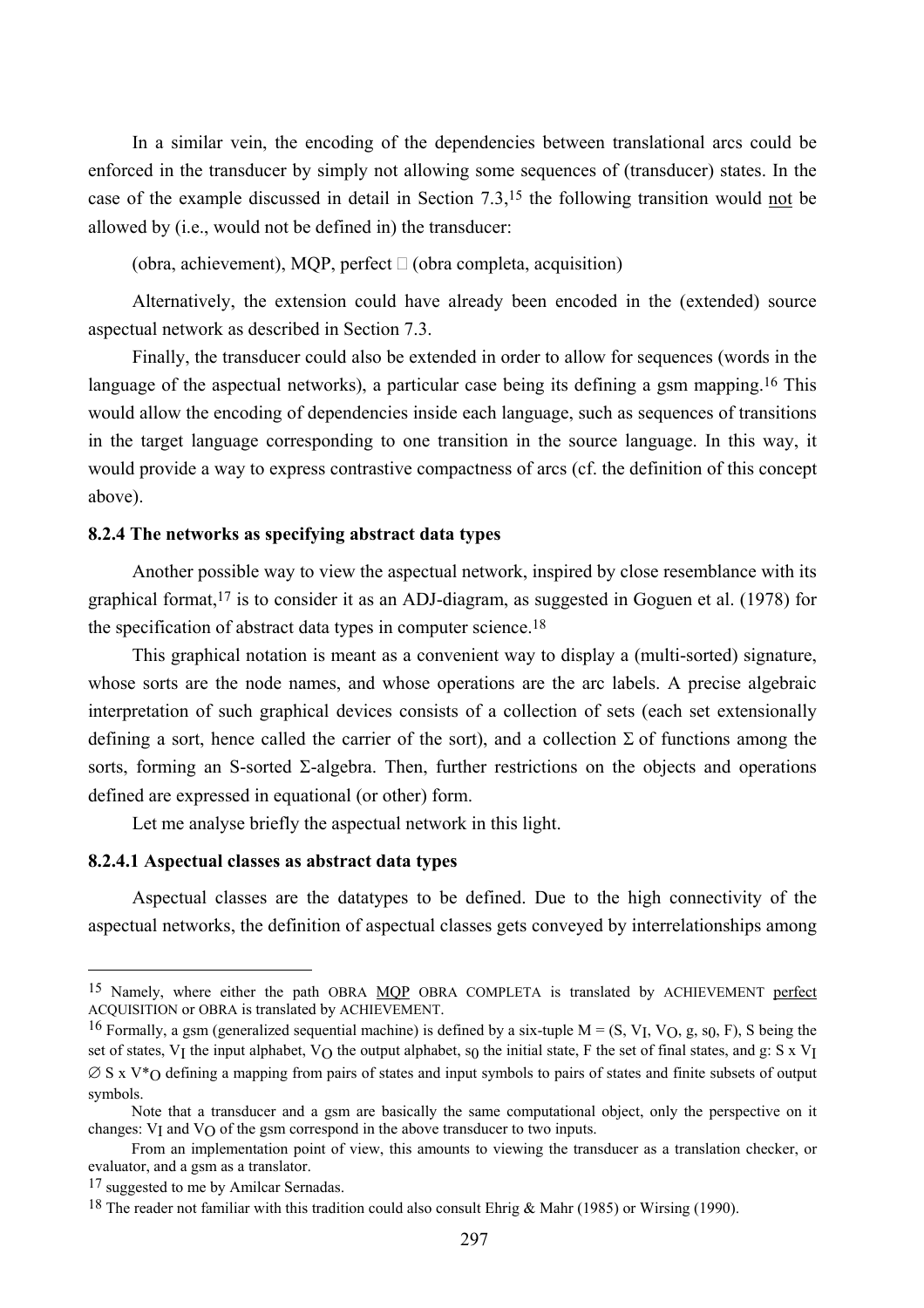the whole language system (e.g., the specification of the data type "accomplishment" is dependent on all (or many) of the other data types). Aspectual transitions are viewed as meaningful operations on data types.

The basic formalism is typed, i.e., an operator has its arity and rank as part of its definition, but it is possible, and even common, to employ overloading of operator names in practice; cf. Wirsing (1990:680).19

It is thus not necessary to change labels, for example, for the progressive operator, even though it operates from accomplishment to state and from state to temporary state. I.e., PROG will belong to both  $\Sigma$ <sub>accomplishment, state</sub> and  $\Sigma$ state, temporary-state.

The view of arcs as operators has as consequence that unlabelled arcs, too, correspond to operations (which only differ in that they are not linguistically marked). I.e., to each particular unlabelled arc a particular operation (in general, different) is assigned. Henceforth, I will use the naming convention UNLAB<sub>X, y</sub> to denote the operation associated with the unlabelled arc from x to y.

One particular advantage of formalizing arcs as operations, and given that there is no restriction to the arity of the operators, is that this model allows one to represent compact aspectual classes as the combination of two or more inputs. A case in point is the syntactic combination, in English, of an activity verb and a result adjective. This, in a unary perspective (as is the case of the informal aspectual network) can be modelled as a parameterized family of operators (one per adjective), and is expressed in an algebraic formulation as a unary operator RESULTADJ  $\Box$   $\Sigma$ <sub>activity, accomplishment</sub>. It is plausible that a more adequate formulation, however, would have a binary operator ADDRESULT belonging to  $\Sigma$ activity result-state. accomplishment instead.20 The same is possibly true of the cases, described in the previous chapter, which involved two levels of the aspectual network, i.e., that corresponded syntactically to clausal embedding.

Comparing a formal language description with the specification of a data type, the two seem to focus on different faces of the same coin:

The formal language description is concerned with the (syntactic) elements that constitute the language, i.e., with the terminals that have aspectual import: progressive, past tense, result adjectives, etc. Nodes (aspectual classes), corresponding to non-terminals of a grammar, are just devices that help in the parsing, or, at most, are the output of the parsing process (if the automaton is considered to have output). In order to optimize processing, reshuffling of nodes suggests itself (in particular, to dispose of null transitions, and to obtain a deterministic automaton).

By contrast, the algebraic specification is geared to define the meaning of the nodes (is

 $\overline{a}$ 

<sup>19</sup> Rydeheard & Burstall (1988) claim that such a facility (i.e., polymorphism) is essential for specification languages.

 $20$  Even though an adjective is not in itself a result state and some coercion into a verbal class would probably be necessary as well.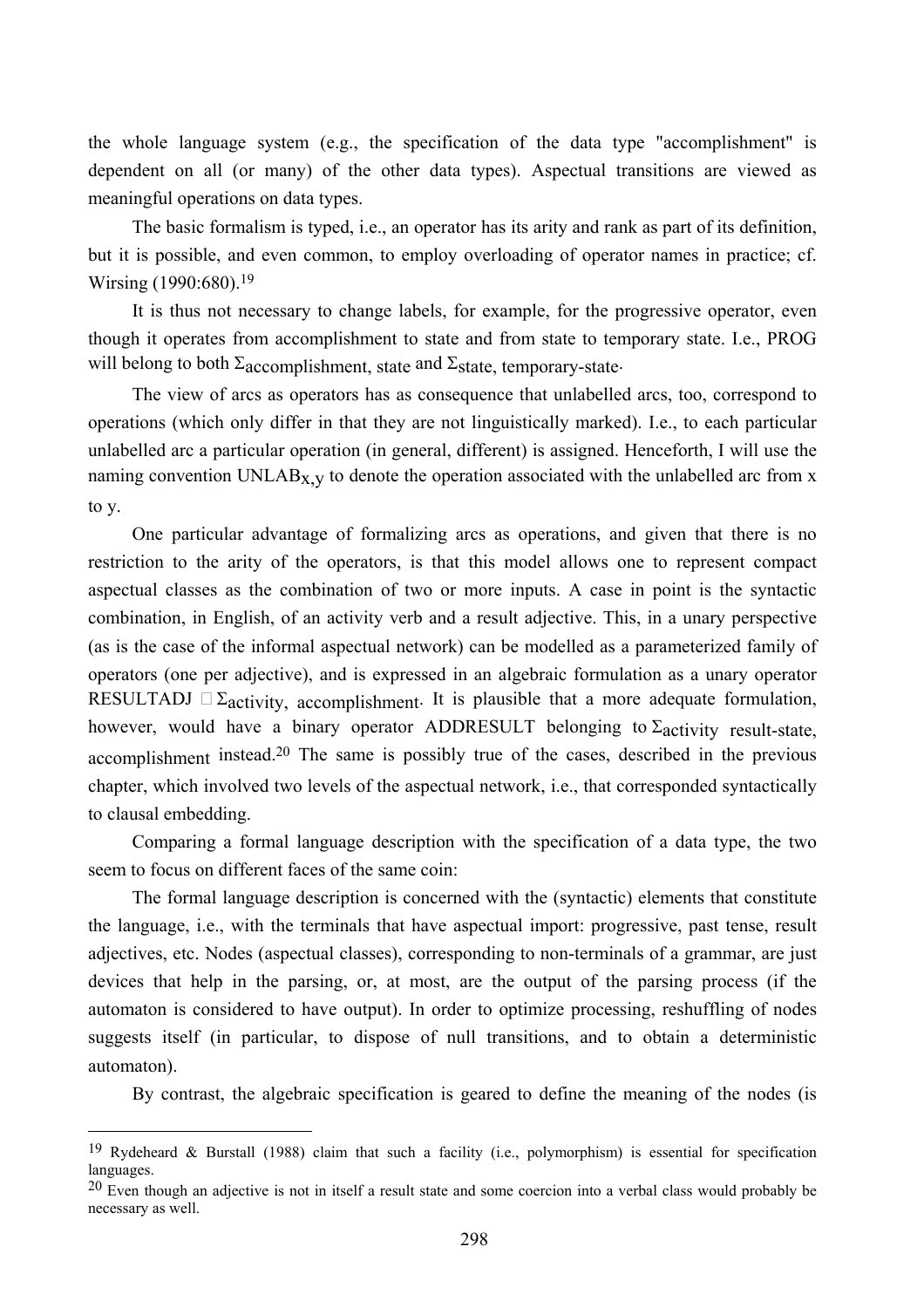thus, basically, semantic), to which goal it requires (or suggests) a reshuffling of the arcs instead.

So, compared to the informal aspectual network, there is a proliferation of nodes in the formal language description, versus a proliferation of arcs in the algebraic description, both of which have costs as to my intended interpretation.

Still, the view of the nodes as primary conforms better to the views defended in the present dissertation, since (i) not all operators were taken into account in the informal networks (but, in principle, the set of aspectual classes is complete) and (ii) I defended in Section 5.1 that the aspectual classes in themselves were more relevant than the features they might include.

I present here a flavour of what a data type formulation of the (English) aspectual network would look like. The names of the sorts are:

 $S = \{state, temporary state, acquisition, accomplishment,...\}$ 

Letting  $\Sigma_{\lambda, S}$  denote the (set of) constants of sort *s*, and  $\Sigma_{r, S}$  denote the (set of) operation symbols of arity *r* and of sort *s*, possible members are:

 $\Sigma_{\lambda}$ , state = {John be a teacher} Σλ, accomplishment = {*John build a house*} Σλ, acquisition = {*John be angry*}  $\Sigma_{\lambda}$ , activity = {*the wind brush the sky*} ...  $\Sigma$ state, state = {PAST}  $\Sigma$ acquisition, state = {UNLAB acquisition, state}  $\Sigma$ activity, accomplishment = {RESULTADJ, UNLABactivity, acc.}  $\Sigma_{\text{state}}$ , temporary state = {PROG, PERFECT} ...

Not all data types (aspectual classes) have constants, i.e., there may not exist lexical items of a particular type, as is the case of "habitual state". On the other hand, the possible constants (the verbs in the lexicon) are far too many to specify graphically or as a simple list, so I have provided here only one example constant per aspectual class.

Computing the corresponding (ground) term algebra according to the standard procedure in multi-sorted equational logic, elements of it would be:

PAST(John be a teacher) UNLABacquisition, state(*John be angry*) RESULTADJ(*the wind brush the sky*) PAST(UNLABacquisition, state(*John be angry*)) PAST(PAST(*John be a teacher*)) PAST(RESULTADJ(*the wind brush the sky*)) PAST(PAST(UNLAB(*John be angry*)))

...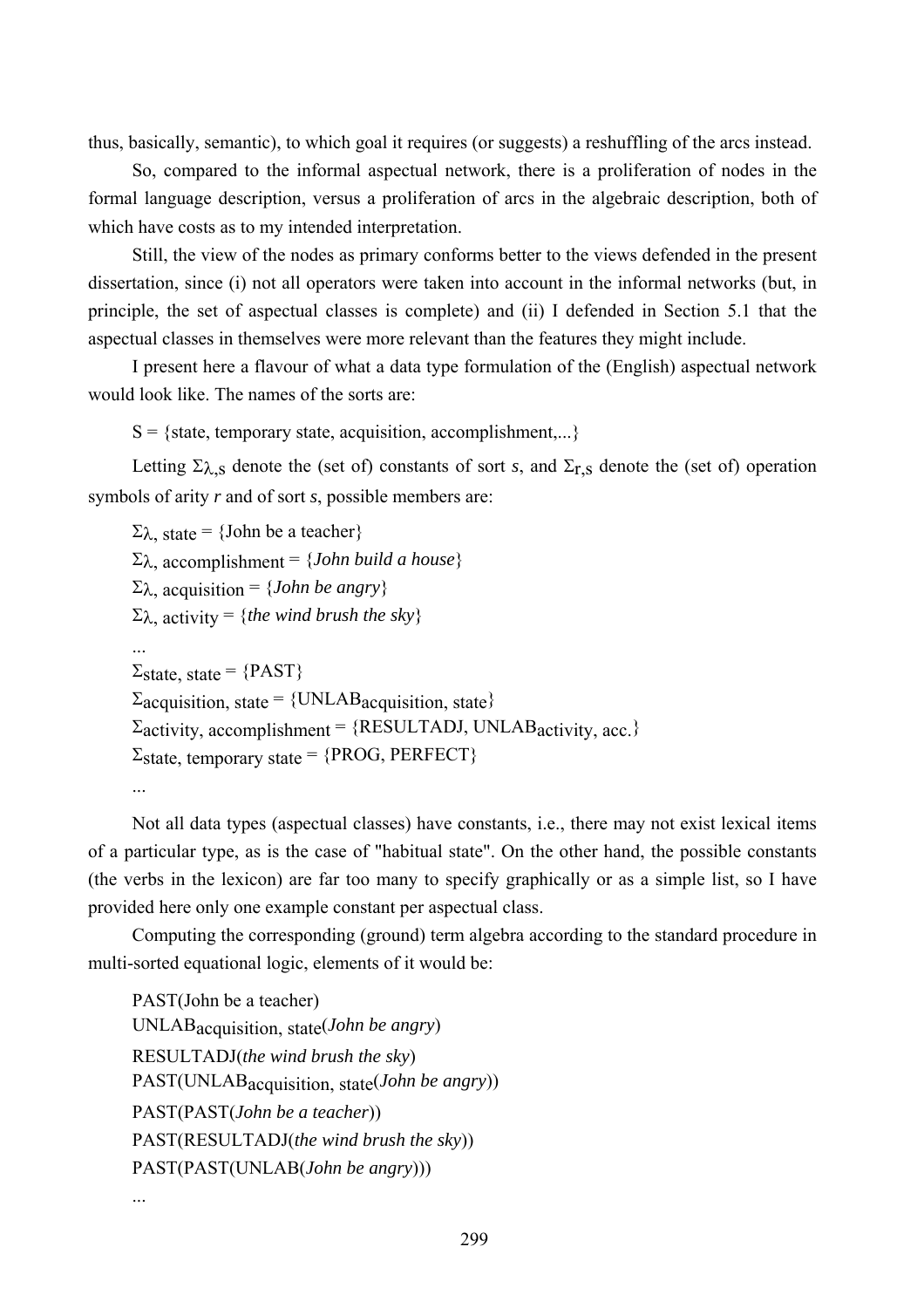These are terms of the term algebra corresponding to the basic data types defined by the signature. Then, the equations (irrespective of their precise form) are meant to dispose of many of these terms -- for instance, the ones corresponding to repetition of morphological operators, the ones involving more than one unlabelled operation in a row, etc.

A specific advantage of this formulation, that is made apparent here, is that one can inspect directly the (series of) resulting terms and check whether they are intuitively meaningful.

### **8.2.4.2 The translation network defining a morphism**

Turning now to the use of abstract data types specification tools for the formalization of the translation network, I will look into several different approaches, beginning by signature morphisms and morphisms between algebras.

The idea of letting the target language influence the form of the source language seems to agree nicely with the concept of a morphism, because, intuitively, what coercion by translation does is bringing together the form of the two aspectual networks, as noted by Amilcar Sernadas (p.c.).

First, I consider viewing the translational arcs as defining a signature morphism, i.e., a mapping between two signatures (a pair of mappings: one between the sorts and another between the operators) "in such a way that the types are preserved" (Wirsing, 1990:681). Formally, a signature morphism trans:  $\Sigma \oslash \Sigma'$ , with  $\Sigma = (S, F)$  and  $\Sigma' = (S', F')$ , is a pair  $\triangle$ transsorts, transopns where transsorts:  $S \oslash S'$  and transopns:  $F \oslash F'$  are mappings such that, for any f: w  $\oslash s$ ,  $type(trains<sub>onns</sub>(f)) = trans<sub>sorts</sub><sup>*</sup>(w), trans<sub>sorts</sub>(s).$ 

Now, no pairing of operators is done in the informal translation network, and thus it is not evident how transopns would in general be defined. The case of the path OBRA MOP OBRA COMPLETA discussed above shows, however, that in some cases this is actually required, resulting in <u>perfect</u>  $\Box$   $\Sigma$ achiev, acquisition being the image of <u>MQP</u>  $\Box$   $\Sigma$ <sub>obra, obra completa, i.e.,</sub>  $trans<sub>onns</sub>(MQP) = perfect.$ 

The fact, noted in Section 8.2.2.2 above, that source language compactness necessarily implies irreducible 1-to-N relations indicates, nevertheless, that translation in general does not preserve the source language's "data types". One must therefore postulate a family of (partial) morphisms instead, each implementing a particular translation into the target language. This formalizes, in a way, the celebrated "free choice" of the translator.

For the sake of concreteness, let me specify the translation network displayed in Figure 8.5 in this form.21

Mapping of sorts:

 $\overline{a}$ 

transsorts(habitual state) = estado permanente

transsorts(particular event) = obra

 $21$  This translation network corresponds to the (partial) informal translation network presented in Figure 7.6, with all influence of translation spelled out carefully.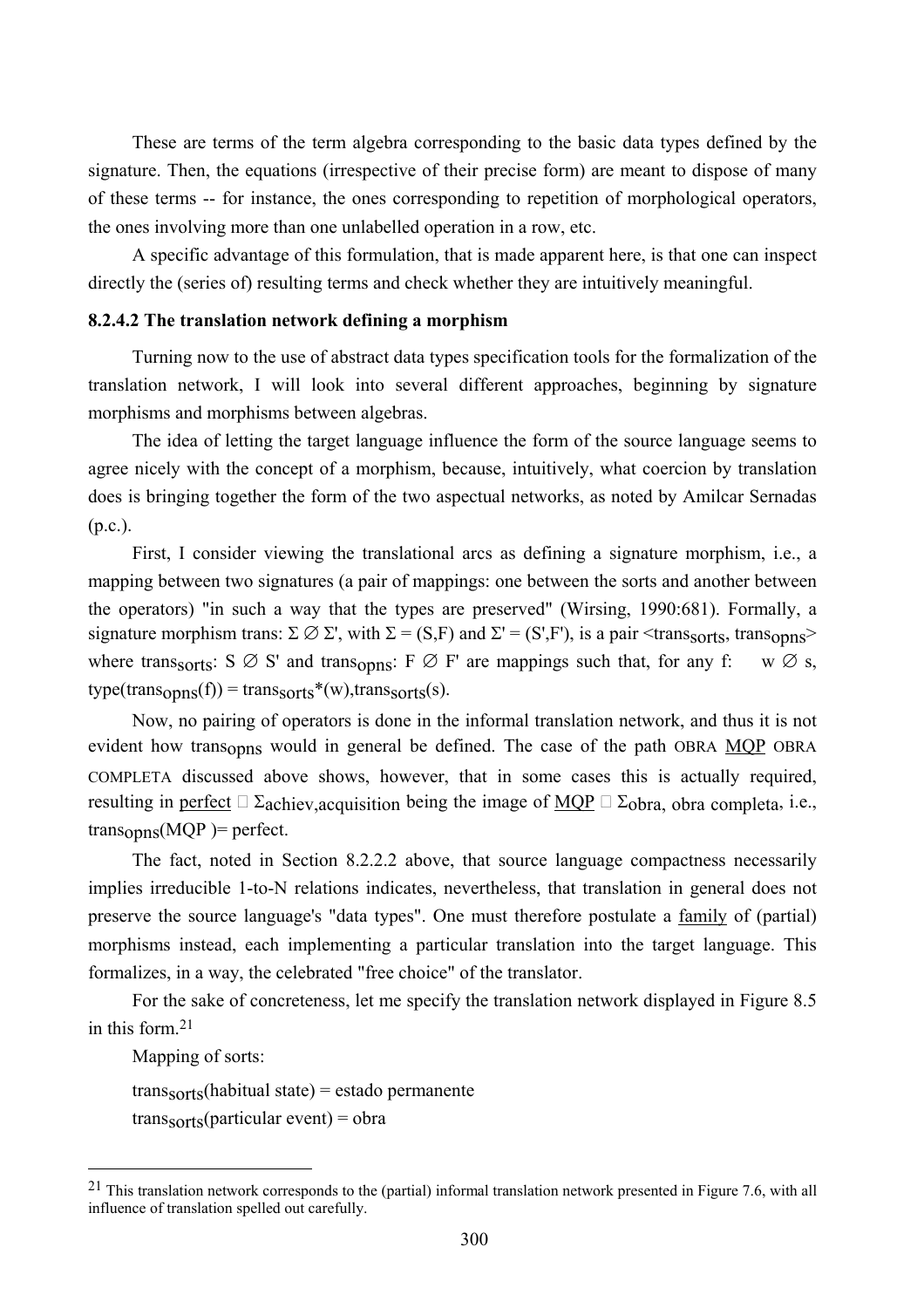$trans<sub>sorts</sub>(acquisition) = aquisição$ transsorts(temporary state) = estado temporário transsorts(permanent state) = estado permanente  $trans<sub>sorts</sub>(event) = UNDERINED$  $trans<sub>sorts</sub>(state) = estado$ 

"UNDEFINED" indicates that there is no analogue in the target system. In other words, the best one can do is to have a partial morphism, i.e., have no mapping whatsoever involving the node "event".



The mapping of operations is then necessarily also partial. In the particular case at hand, and due to the fact that (by coincidence) most arcs in the source network leave from a node corresponding to a sort for which transsorts is not defined, specification of transopns results in only:

transopns(Tparticular event, completed event) = Perfeito transopns(Tparticular event, temporary state) = Imperfeito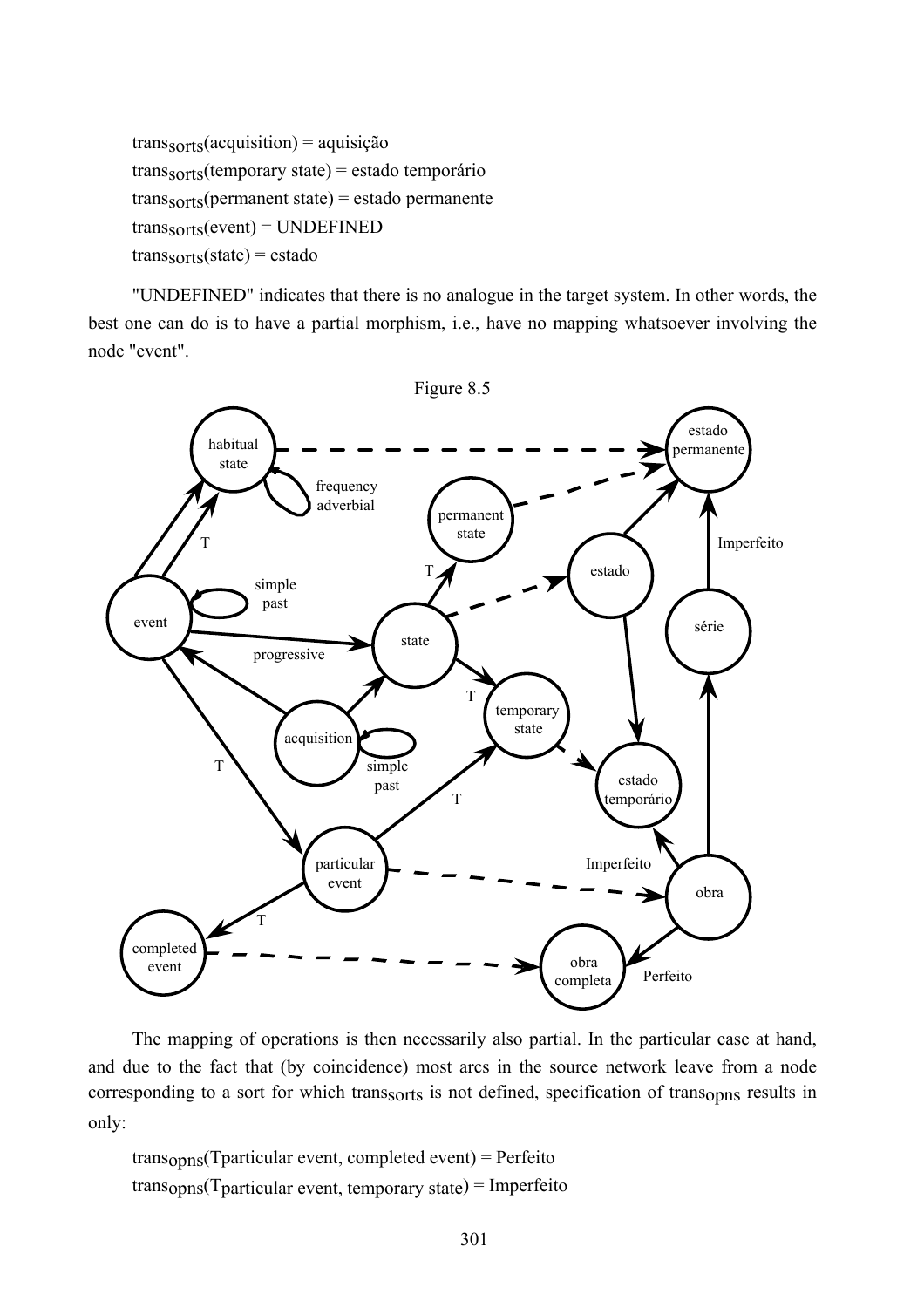In any case, a signature morphism is clearly too weak, in the sense that it does not involve the whole specification of the (aspect) data types, but only its more syntactic part.

One should thus work with whole algebras and not only with signatures. The notion of Σhomomorphism between algebras is available for such a purpose; cf. Wirsing (1990:682): "a  $\Sigma$ homomorphism maps the "data types" of one Σ-algebra to those of another in such a way that the operations are preserved". Formally, a  $\Sigma$ -homomorphism h: A  $\varnothing$  B, where A and B are two  $\Sigma$ algebras, is a family of maps  $\{h_S: A_S \oslash B_S\}_S \cap S$  such that for each f:s1...s<sub>n</sub>  $\oslash$  s  $\Box$  F and a1  $A_{s1}$ ,... an  $A_{s1}$ , h<sub>s</sub>(f<sup>A</sup>(a<sub>1</sub>,...a<sub>n</sub>) = f<sup>B</sup>(h<sub>s1</sub>(a<sub>1</sub>),...h<sub>sn</sub>(a<sub>n</sub>)).

At first sight, therefore, the translation network could define a  $\Sigma$ -homomorphism between the algebras of source language aspect and target language aspect. The problem with such a view, however, is that it runs counter the empirical evidence. For example, assuming the mapping of sorts presented above, the homomorphism h would define maps for the basic elements of the carriers h:  $A_{state} \oslash B_{estado}$ , and would have to obey equations such as:

 $h<sub>state</sub>(progressive(x<sub>event</sub>)) = progressiva(h<sub>event</sub>(x))$ 

But, as previously noted, neither there is a corresponding operation in general (such as I assumed "progressiva" corresponded to "progressive" in the example at hand) nor the value of hevent is defined. And so, it seems that one has to stick to a signature morphism formulation, although it is admittedly too weak.22

### **8.2.4.3 Translational arcs as operations**

 $\overline{a}$ 

Another alternative, also in the algebraic spirit, would be to define translational arcs as representing operations between data types.

Restrictions associated with translational arcs could then be expressed in equational form. Allowing translational arcs to be defined on sequences of operations:

 $TRANS1(MQP(obra)) = PERFECT(achievement)$ TRANS2(obra) = achievement

a plausible encoding of the necessary restriction would be:

TRANS1(MQP(X)) exclusive-OR TRANS2(X).

Looking at the translational arcs as operations has, moreover, the advantage of expressing translation as a set of specific (and possibly very different) operations with which an explicit semantics may be associated.

An additional advantage of this perspective is that the phenomenon so far encoded by T arcs could be recast by considering translation a binary operation (having one operand in each

<sup>22</sup> Cristina Sernadas has noted that, in line with the general approach of looking at the translation network as defining a morphism, I should have considered a morphism between (finite) automata as well, in the sense of a mapping between alphabets and an inverse mapping between the states, subject to conditions on the transitions and the initial and final states.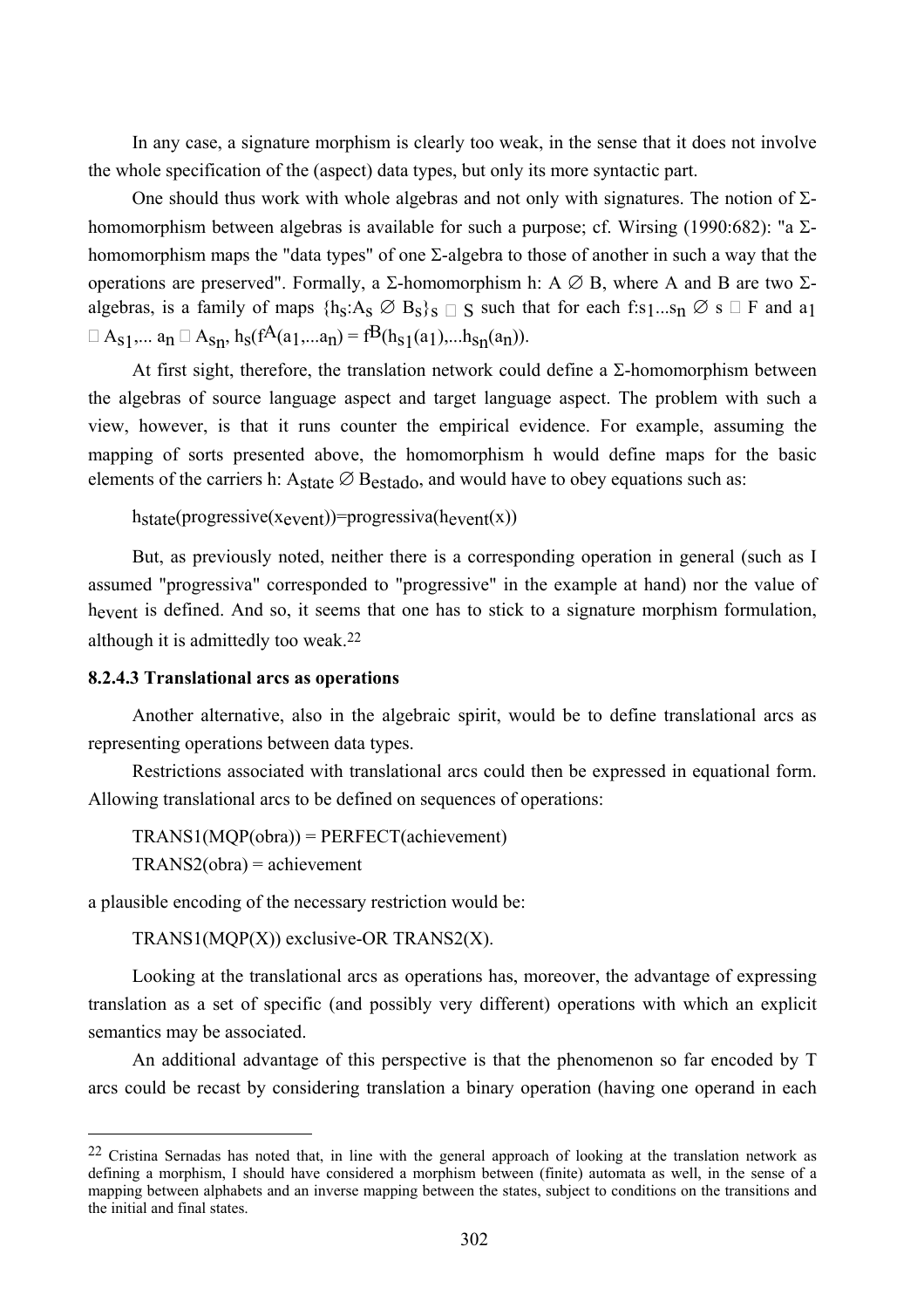aspectual network) whose result is a target network data type, dispensing with the extension of the source aspectual network altogether. Coercion by translation would be modelled thus:

TRANS3(state, estado temporário) = estado temporário.

Finally, at a still higher level of abstraction, one could consider the class of all possible aspectual networks as defining a category in its own, and formalize the translational arcs as a functor in that category. To be developed in detail, this approach requires, however, more knowledge of category theory than I have now.

I will therefore try to give more semantic content to the translational arcs, instead, by pursuing, in the next section, a specific model that combines insights from the two kinds of frameworks investigated here, leaving for Section 8.4 an assessment of what has been achieved in the whole chapter.

### **8.3 A detailed formalization based on Carlson's model of aspect**

I have not attempted so far at an explanation why some transitions in the aspectual network are allowed and not others, nor have I tried to explicate the distinction between unlabelled and labelled transitions. Neither have I discussed why there are some translational arcs and not others in the translation networks, clearly the most relevant issue to properly understand this device.

In order to answer these questions, a deeper analysis of both the aspectual and the translation networks must be effected, and node and arc labels alike must be explicated in terms of other concepts. To do so, I will investigate L.Carlson's formalization of aspect suggested in Carlson (1993, 1996).

A remark is in order here, though. It should be clear that Carlson's model of aspect was not devised to formalize my (or Moens's) aspectual network. It was designed, in fact, to explain exactly the same matters of language behaviour, but not necessarily with the same conceptual tools. And thus, when in what follows I talk about networks, coercion, or vagueness, it must be borne in mind that such concepts were not originally in Carlson's proposal. I am, therefore, "twisting" it to some extent for my purposes here.

### **8.3.1 Aspect as a regular language over events**

In unpublished work (1993,1996), Lauri Carlson suggested the following formalization of tense and aspect: the world W is a partially ordered set of event (token)s. An event type is a set of complex events (i.e. a subset of all chains of events in W  $(W^*)$ ), expressed as a regular expression.

The language of aspect contains the following operators: concatenation,  $\neg$  (complement),  $*$ (iteration),  $\approx$  (union) and  $\leftrightarrow$  (intersection), as well as variables bound by a lambda operator (graphically denoted by ":" after the variable). The lambda operator is extended from propositions to regular expressions by defining the expression e:peq to denote the language u: ∃v  $v = xuy \Box v \Box peg \Box x \Box p \Box y \Box q.$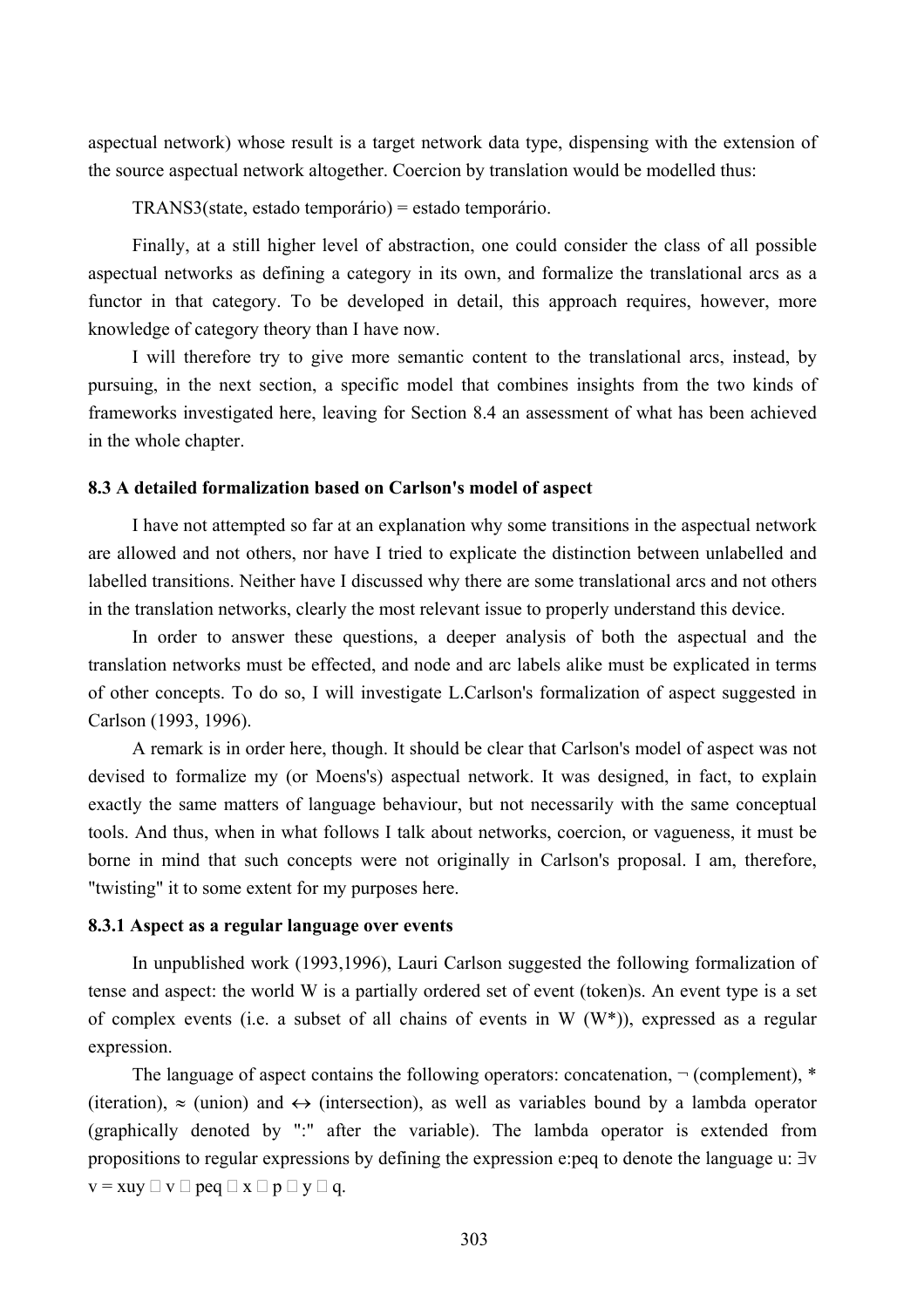Variables can then also be contextually or existentially bound in the propositions which result from tense application.

Aspectual classes are thus special kinds of event types, those that obey some particular properties, expressed as equations over the language. E.g.:

| an activity is closed under iteration                 | $a = a^*$                          |
|-------------------------------------------------------|------------------------------------|
| a series is an iteration of some other type of event  | $r = e^*$                          |
| a bounded event type is such that                     | $e \leftrightarrow ee = \emptyset$ |
| a Mudança is a sequence of a state and its complement | $m = \neg ss$                      |

Carlson's model is essentially semantic, and, therefore, the description of vague aspectual classes in his model is not done at the same level, but as something linguistic which can correspond to either case. He thus introduces the notion of "aspect type" for linguistic classes whose model corresponds to a disjunction. But, if one is happy to model aspect types extensionally in terms of a union of the two possibilities, the notion of aspect type can be dispensed with by transferring the disjunction to the language of events. E.g.:

an acquisition is the disjunction of a state and an incipient change  $q = s \approx \neg ss$ 

Aspect operators map event types to event types. Their definition in Carlson's system thus proceeds in the lines of the following examples ("a:" reads "lambda a"):

| the imperfective cuts out of an event type an unbounded one impf: $\mathbf{e} \oslash \mathbf{a} : \mathbf{e} \leftrightarrow \mathbf{a}$ |  |
|-------------------------------------------------------------------------------------------------------------------------------------------|--|
| the perfective turns an event type into a bounded event type perf: $e \varnothing \neg ee \neg e$                                         |  |
| the progressive selects the state of being inside a process (inside an event)                                                             |  |

# prog: **e**  $\emptyset$  **s:xsy**  $\leftrightarrow$  **p**  $\leftrightarrow$   $e^{23}$

Not all aspectual operations are required to be formally marked in natural languages, i.e., Carlson notes that habituality is unmarked in English, but corresponds to the semantic operator **hab**. This operator has a modal import which cannot be represented in terms of the regular operators. (One way to describe its import is to say that it turns a repeated activity into a property of a participant of the activity).

hab: **e\*** ∅ **s**

 $\overline{a}$ 

Temporal operators, on the other hand, are represented as ordering relations between events and times represented by temporal variables, some contextually bound (like the one for reference time), others existentially bound. Times are in Carlson's system complex event types too (collections of events whose common property is being simultaneous). Tenses are modelled as operators from events into propositions involving sentences of the form **e at t** or **e in t**, which are abbreviatory conventions respectively for " $e \Box t$ " and "**xey**  $\Box t$ ". These expressions are

<sup>&</sup>lt;sup>23</sup> If **e** is a process already, then the progressive definition simplifies to **p**  $\emptyset$  **s:xsy**  $\leftrightarrow$  **p**, given that, obviously, **p** $\leftrightarrow$ **p = p**.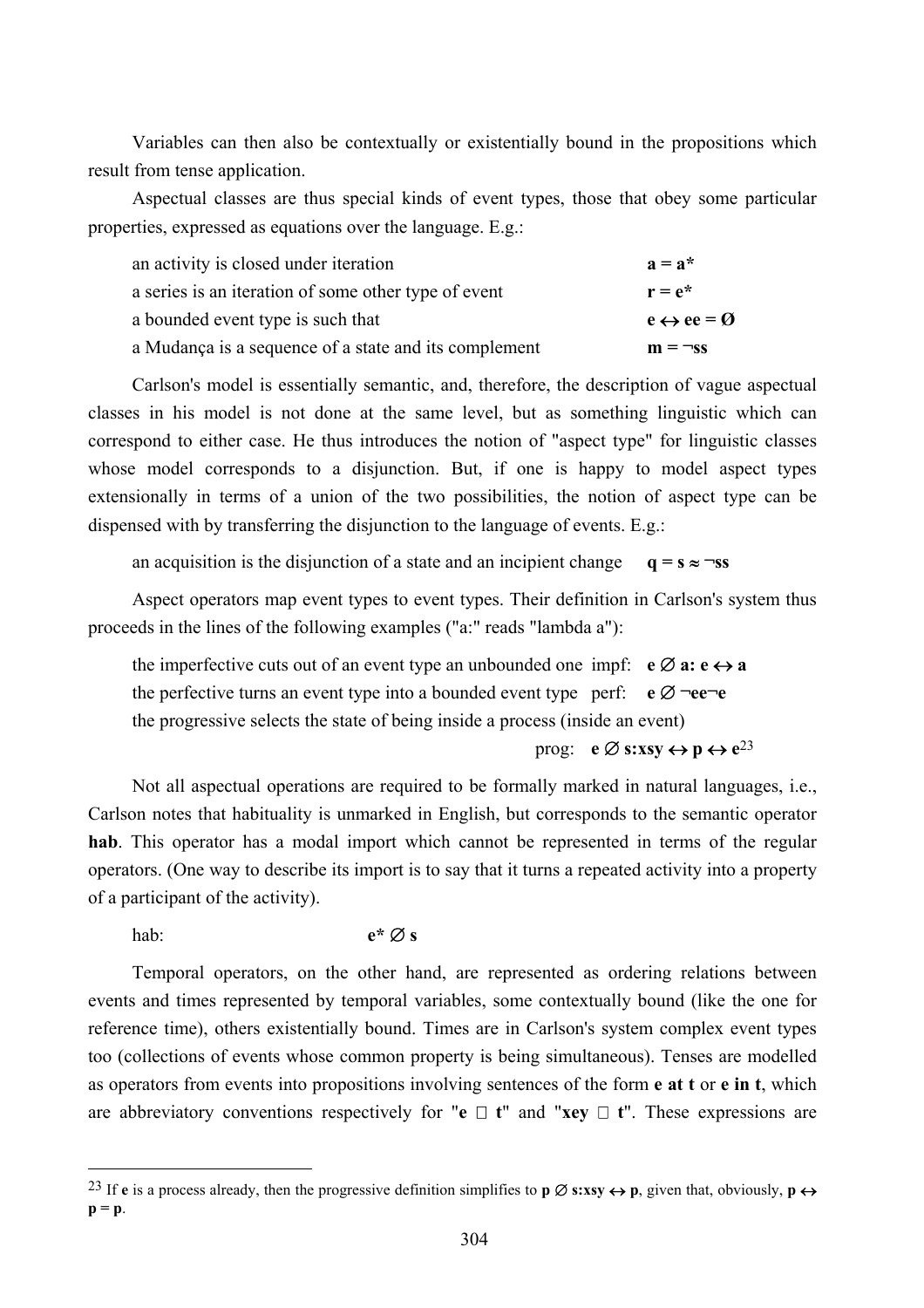suitably extended to (set) inclusion, if the first argument is an event type.<sup>24</sup>

Here are some examples of temporal operators as suggested by Carlson (1996) (in brackets I display the kind of input event type presupposed in their definition):

| English simple present:  | $[s]$ s at r $\Box$ r = now                                         |
|--------------------------|---------------------------------------------------------------------|
| English present perfect: | $[e]$ e in $x \square x \leq now \square x$ in $r \square$ now in r |
| Perfeito:                | [e] perf(e) in $t \Box t$ < now                                     |
| Imperfeito:              | [e] hab(e*) at r $\Box$ t in r $\Box$ t < now                       |

From the examples above, it can be seen that (a sort of) coercion is implicitly defined in the meaning of some operators. For example, Perfeito is modelled as turning its argument into a perfective event. In case this is not possible, Perfeito would not be felicitous. Likewise, English simple present requires a state. Its application to a lexical event would thus correspond to the following (derivational) path in Carlson's system, before the simple present could be applied:

event ---(series formation)---> series ---(habit formation)---> state

Let me now discuss some relevant properties of this model of aspect, before providing a more exhaustive description, dealing with the particular aspectual networks.

First, classification is seen in implicational terms: For example, considering that a natural expression for a Mudança would be **¬ss**, no claim is being made that the meaning of *ir a Lisboa* ('go to Lisbon') is exhausted by the existence of a state of not being in Lisbon followed by a state of being in Lisbon. Rather, what is being claimed is that, if the expression *ir a Lisboa* is correctly used, in the possibly infinite set of possible conceptualizable events associated to that expression, one will always find two of that form (and with that temporal ordering).

A similar point relates to the question of result. The attentive reader may have noticed that no mention of result has been made in this framework. Yet, I have claimed that, for English events in general and for Mudanças in Portuguese in particular, this was a crucial notion. The way this model tackles the concept of result is simply by mentioning a change of state in the implicational definition, i.e., all event types described by a change of state "¬ss" have "s" as their result.

This does not mean that any state followed by its negation (or vice versa) corresponds to a resultative event. On the contrary, what is stated is that, whenever resultative events are expressed in natural language, there is a verification procedure which allows us to detect such things as "¬s" and "s".

This is undeniably a great advantage of the present framework: it allows one to bypass the philosophically complex questions of result and causation when working on a model of aspect.

In addition, the formalism seems to have the necessary ingredients to deal with the temporal contribution of the tenses:25 As noted above, tenses are allowed to introduce

 $\overline{a}$ 

<sup>&</sup>lt;sup>24</sup> For example, if **t** and **t'** are times, **t** at **t'** corresponds to  $\forall$  **x**  $\sqcap$  **t x** at **t'**.

<sup>25</sup> Elsewhere (Carlson (1994)), Carlson provides a more formal characterization of tense and aspect in a theory of rational dialogue, where "the truth of a sentence p is defined at a period h'' in a period h' of a history h through a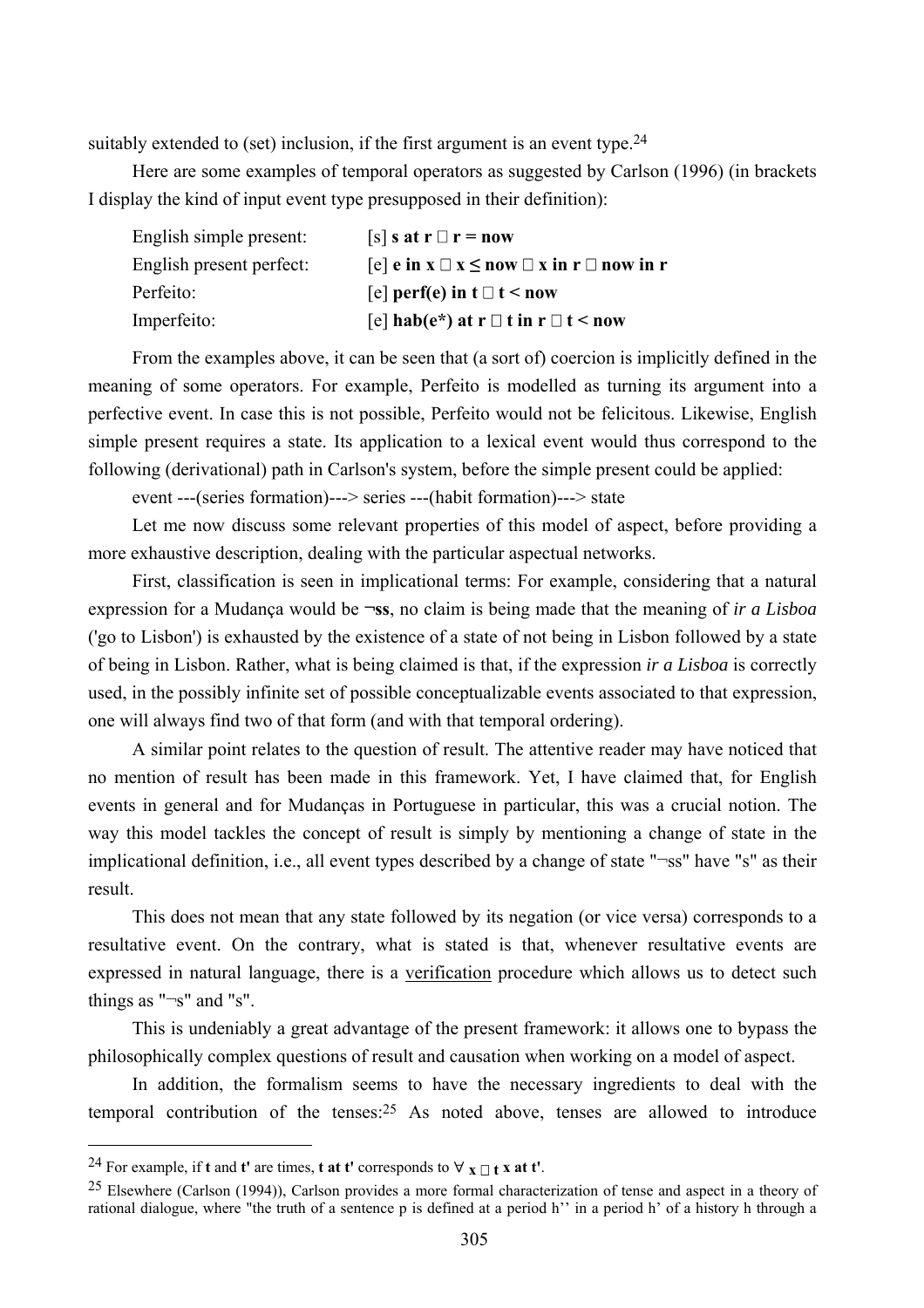contextually dependent variables, as well as precedence relations. This is in accordance with the view (reviewed in Chapter 4 ) that tense is relational and often referential (deictic and/or anaphoric).

Also, allowing temporal operators to have aspectual requirements (requirements on the form of the event they localize temporally) is a convenient way to model the fact that tense and aspect are intrinsically mingled, incidentally something which, though several times emphasized in the present dissertation, has not received an adequate model in the networks, in which only aspectual contrasts are explicit.

 So, it will not come as a surprise that not only the translation contrasts involving temporal reference but also the import of operators like *já*, which is more of a (non-deictic) tense than an aspect operator, will be more adequately described in this framework.

### **8.3.2 The aspectual network**

After this general overview, let me present Carlson's proposal in more detail as far as the particular description of event types is concerned, with a view to express an aspectual network in the framework. Carlson distinguishes between the following semantically defined event types in equational form:

| activities: | $a = a^*$                                                                                                       |
|-------------|-----------------------------------------------------------------------------------------------------------------|
| processes:  | $\mathbf{p} = \mathbf{e}^*$ , where $\mathbf{e} \neq \mathbf{p}$                                                |
| series:     | $\mathbf{r} = (\neg \mathbf{s}\mathbf{s})^*$ (or equivalently, $(\neg \mathbf{s}\mathbf{s}\neg \mathbf{s})^*$ ) |
| states:     | $s = t: xty \leftrightarrow s$                                                                                  |

All these are unbounded, in the sense that  $e=e^*$  (over some granularity level). Conversely, the following event types are bounded, i.e.,  $X \neq X^*$ :

| events:  | $e \leftrightarrow ee = \emptyset$ |
|----------|------------------------------------|
| changes: | ™ss                                |
| pulses:  | $\neg ss\neg s$                    |

Note that types are not mutually exclusive: for example, changes are events.

Even though Carlson presents these semantically defined event types as language independent, diferences between languages can show in which different combinations are present, both in the lexicon and in grammar.

In other words, some languages may lexicalize some of these event types in one particular aspectual class. Alternatively, languages may have vague predicates (encompassing more than one entity). For example, still according to Carlson, English does not lexically differentiate between pulses and series, which means that English would have an aspect type corresponding to

trend H for a choice function C" (Carlson, 1994:385). Aspect only deals with the at-index, while "the general form of a tense-logical truth condition is p is true at h' in h''" (ibidem, 389), the at-period and the in-period corresponding to Reichenbachian event and reference times, respectively.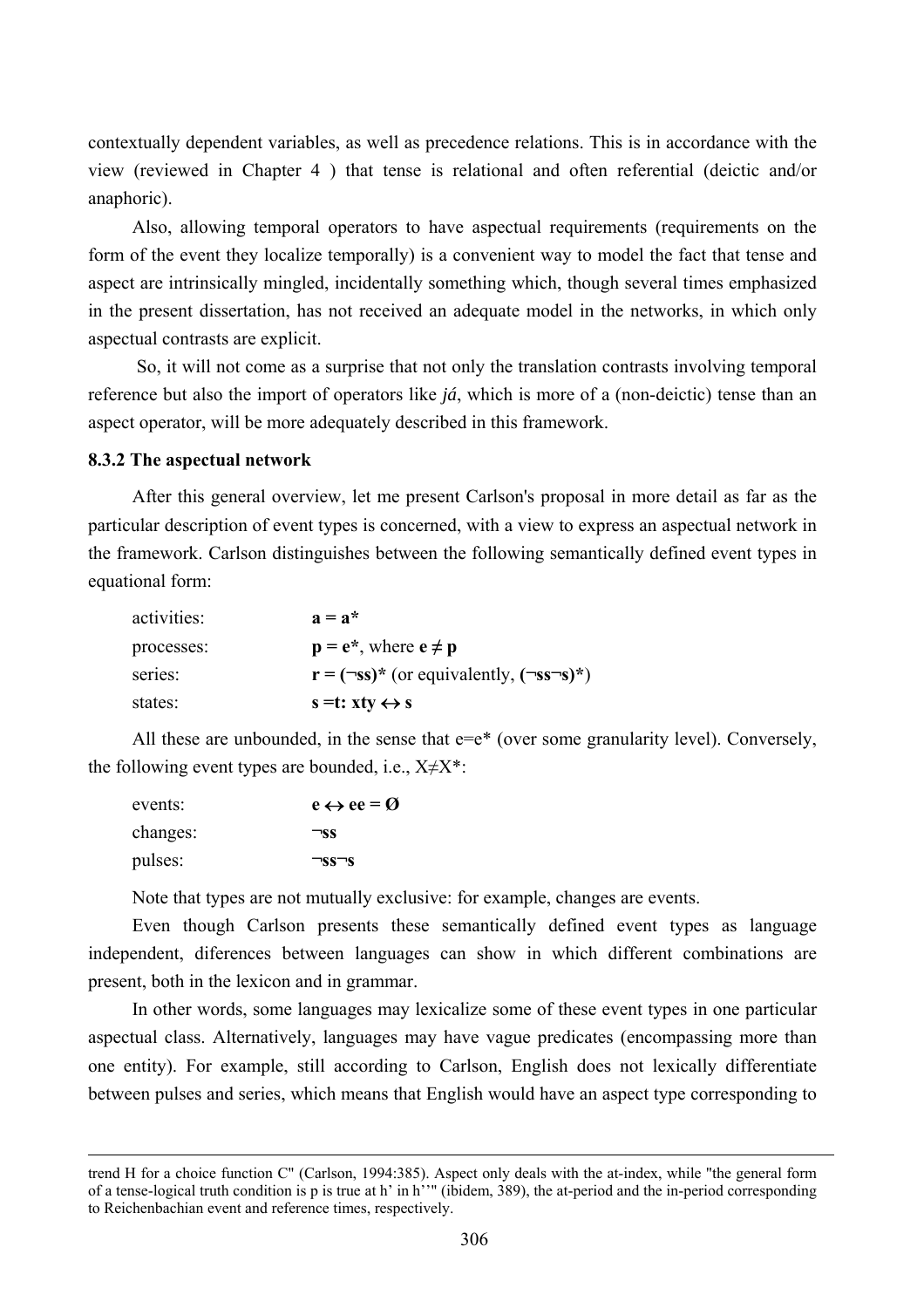the disjunction of both entities.26

Likewise, particular languages may have combinations of these basic event types, as is the case of English accomplishments, modelled as a process bounded by a change **¬sps.** I consider such a class as not existing in Portuguese -- as noted in Chapters 6 and 7 above --, but it is undoubtedly pertinent for English.

#### **8.3.2.1 Nodes (aspectual classes)**

Let me thus specify the aspectual classes of the two languages in this form. In order to make clear that the translation corresponds to semantic (and not linguistic) aspectual classes, I prefix "S\_" to the names of the informal aspectual classes.

I start by displaying the English (simple) lexical aspectual classes:27

| S states:          | s such that $s = t$ : $xty \leftrightarrow s$ (homogeneity)              |
|--------------------|--------------------------------------------------------------------------|
| S activities:      | <b>a</b> such that $\mathbf{a} = \mathbf{a}^*$ (closure under iteration) |
| S achievements:    | e such that $e = \neg ss$                                                |
| S accomplishments: | <b>e</b> such that $e = \neg sps$                                        |

And proceed by displaying the non-lexical ones:

S series: **r** such that  $\mathbf{r} = \mathbf{e}^*$ 

S temporary states: **s** such that  $\mathbf{s} = \mathbf{t}: \neg \mathbf{t} \neg \mathbf{t}$ 

S permanent states: **s** such that some modality is involved

Aspect types like acquisitions and gradual accomplishments correspond to the disjunction of the corresponding "constituent classes":

| S_acquisitions:    | <b>a</b> such that $\mathbf{a} = \mathbf{s} \approx \neg \mathbf{s} \mathbf{s}$ |
|--------------------|---------------------------------------------------------------------------------|
| S gradual accomp.: | <b>g</b> such that $\mathbf{g} = \mathbf{p} \approx \neg \mathbf{ss}$           |

The difference btween gradual accomplishments and other accomplishments is only in the intrnal dtail of the activity: it is of the form s1s2...sn where the stats are ordered along some dimension.

In order to cast the Portuguese ones, let me first describe how to encode, in a regular language over events, the notion of having duration, which I considered definitional for Obras. On the one hand, it is enough to require that the event type Obra has more than one distinct part: recasting a purely temporal concept in terms of internal structure requirements. On the other hand, in order to separate Obras from Mudanças, it is necessary to require that the second part is not the negation of the first. This allows for heterogeneous ( $\mathbf{b} \neq \mathbf{a}$ ) and homogeneous ( $\mathbf{b} = \mathbf{a}$ ) Obras.

S obras: **e** such that  $\mathbf{e} = \mathbf{a}\mathbf{b}$  and  $\mathbf{b} \times \neg \mathbf{a}$ 

 $\overline{a}$ 

<sup>&</sup>lt;sup>26</sup> This is actually "built in" in the meaning of  $*$ , i.e.,  $e^* = e \approx e^+ \approx \mathcal{O}$ .

<sup>&</sup>lt;sup>27</sup> Henceforth, the letters "e", "s", "a" and "r" abbreviate respectively "e is a bounded event or a S activity", "s is a S\_state", "a is a S\_activity", and "r is a S\_series".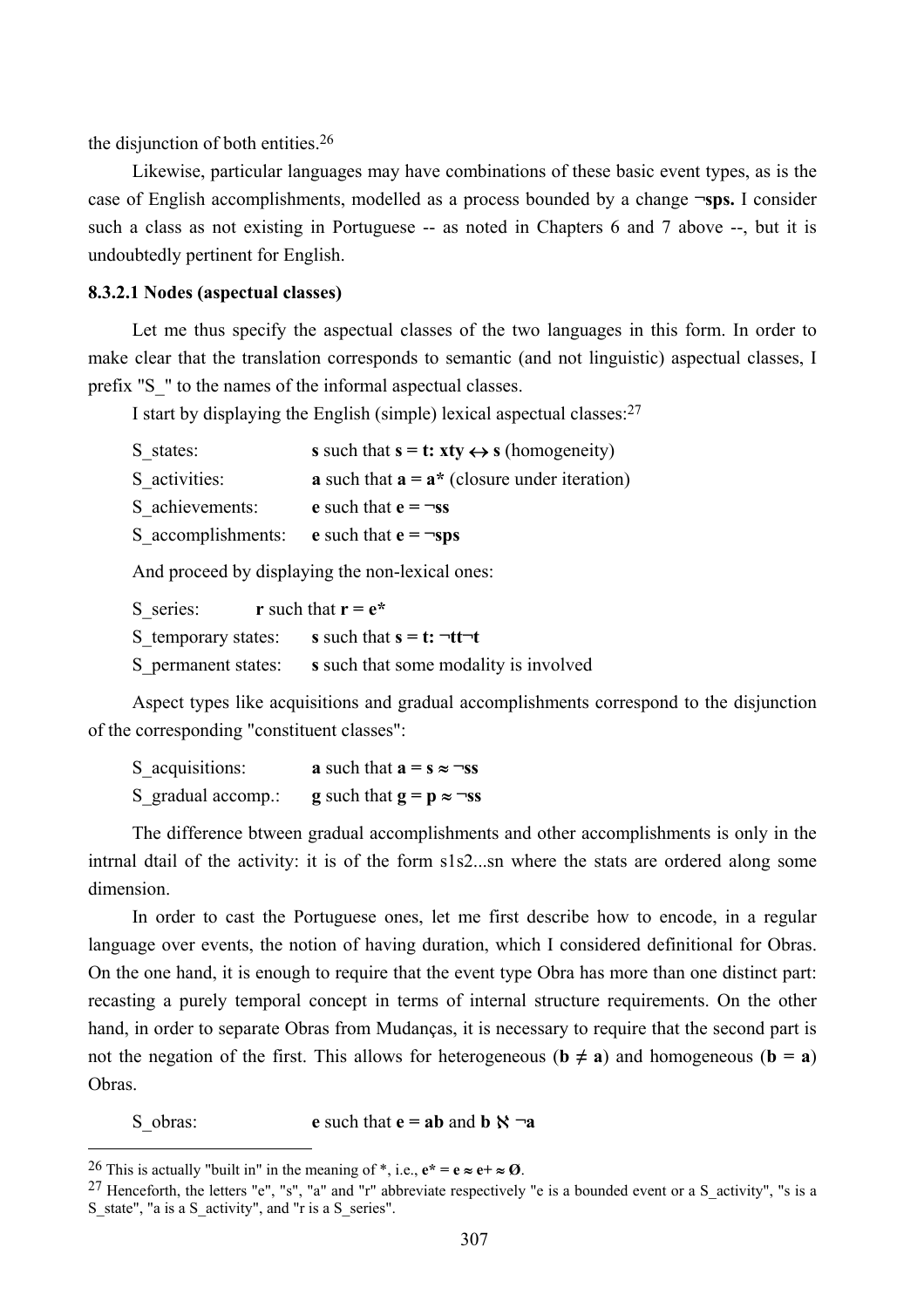| S mudanças:                                                     | e such that $e = \neg ss$                                   |  |
|-----------------------------------------------------------------|-------------------------------------------------------------|--|
| S séries:                                                       | <b>r</b> such that $\mathbf{r} = \mathbf{e}^*$              |  |
| S aquisições:                                                   | a such that $a = s \approx \neg ss$                         |  |
| S mudança+obra:                                                 | q such that $q = \neg \text{ssab}$ and $b \aleph \neg a$    |  |
| S obra+mudança:                                                 | q such that $q = abs\neg s$ and $b \aleph \neg a$           |  |
| S estados permanentes:                                          | s such that some modal element is involved                  |  |
| S estados temporários: s such that no modal element is involved |                                                             |  |
| S estados:                                                      | S                                                           |  |
| S propriedades sociais:                                         | s such that $s = t$ : et and some modal element is involved |  |
| S propriedades essenciais:                                      | s such that some modal element is involved                  |  |

Now, it is obvious, from the previous definitions, that the inability to express modal values in this framework, which was quite a marginal concern for English, was much more damaging for the formalization of Portuguese. In fact, no equational definition in terms of event types was found that allowed one to express permanent states or essential properties and consequently states are not really handled in the present framework.

Also, I have considered that more concern with temporal duration is required in Portuguese than in English.28 In fact, this framework does not handle metrical properties of times such as length, but allowed an alternative definition (that of having internal structure), that entails duration.

As will be seen in Section 8.3.3 below, the present definitions already allow some interesting contrastive conclusions. But, in order to obtain a model of the aspectual network, I have to suggest a formalization for the operators first.

## **8.3.2.2 Arcs (aspectual operators)**

 $\overline{a}$ 

In a way similar to his view of event types, Carlson's aspect operators are languageindependent (or, at least, are meant to encompass aspect operations in languages as diverse as English, Finnish, Portuguese and the Slavic languages). So, I conceive of his imperfective operator as sometimes being materialized in English through progressive, as when it applies to pulses conveying iteration, although the progressive has its own (more specific) aspectual import when applied e.g. to accomplishments.

It is thus possible for the "same" linguistic operator to correspond to more than one semantic operator in Carlson's system, so the semantic operators do not necessarily correspond exactly to the meaning of the correspondingly named devices in particular natural languages, making the convention of prefixing an "S " to the original name still more useful. Since, strictly speaking, there are no unlabelled operators in the semantic aspectual networks, I present, for ease

<sup>28</sup> Provided one agrees with the formulation of English accomplishments and achievements presented here in the first place. Vlach, in disagreement with e.g. Moens's (1987), Carlson's (1993) and my own views, claims that "the difference between achievements and accomplishments is simply that achievements are momentary but accomplishments span extended intervals" (Vlach, 1993:243), in other words, a simple question of temporal duration.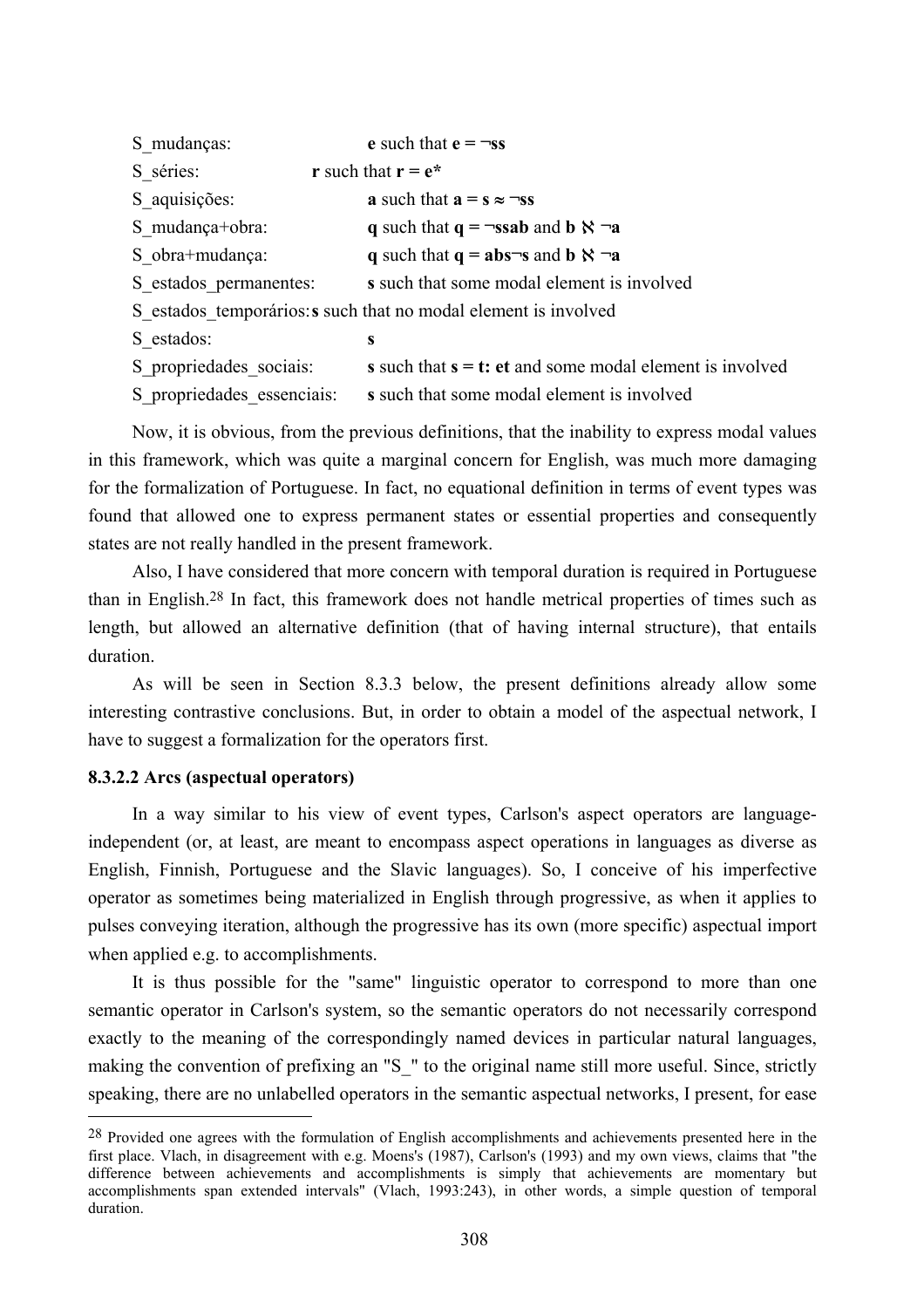of reference, the new aspectual networks, in which the names of the formally unmarked operators are displayed underlined, in Figures 8.6 and 8.7.

One thing that should be made clear is what it means for an operator to have an output whose type is a disjunctive class, which is the case of the perfect and the passive in the English aspectual network. There are two possible answers here: the corresponding operation may yield a disjunctive output, or else its output may be vague (non-specified) relative to one particular distinction.

In any case, the operations must be defined in such a way that further conclusions can be taken regarding the properties of the complex expressions that resulted from their application.

This is an important point. Since Carlson's system provides a translation for both aspectual classes and operators (i.e., it gives an interpretation to both transitions and nodes of the aspectual network), it entails (or requires) that the nodes and transitions are further subject to the restriction of logical coherence. This is, actually, the major purpose of the present exercise: to be able to express the operations corresponding to linguistic operations so that they are compatible with the output class assigned by the informal aspectual network(s).

Figure 8.6: The semantic English aspectual network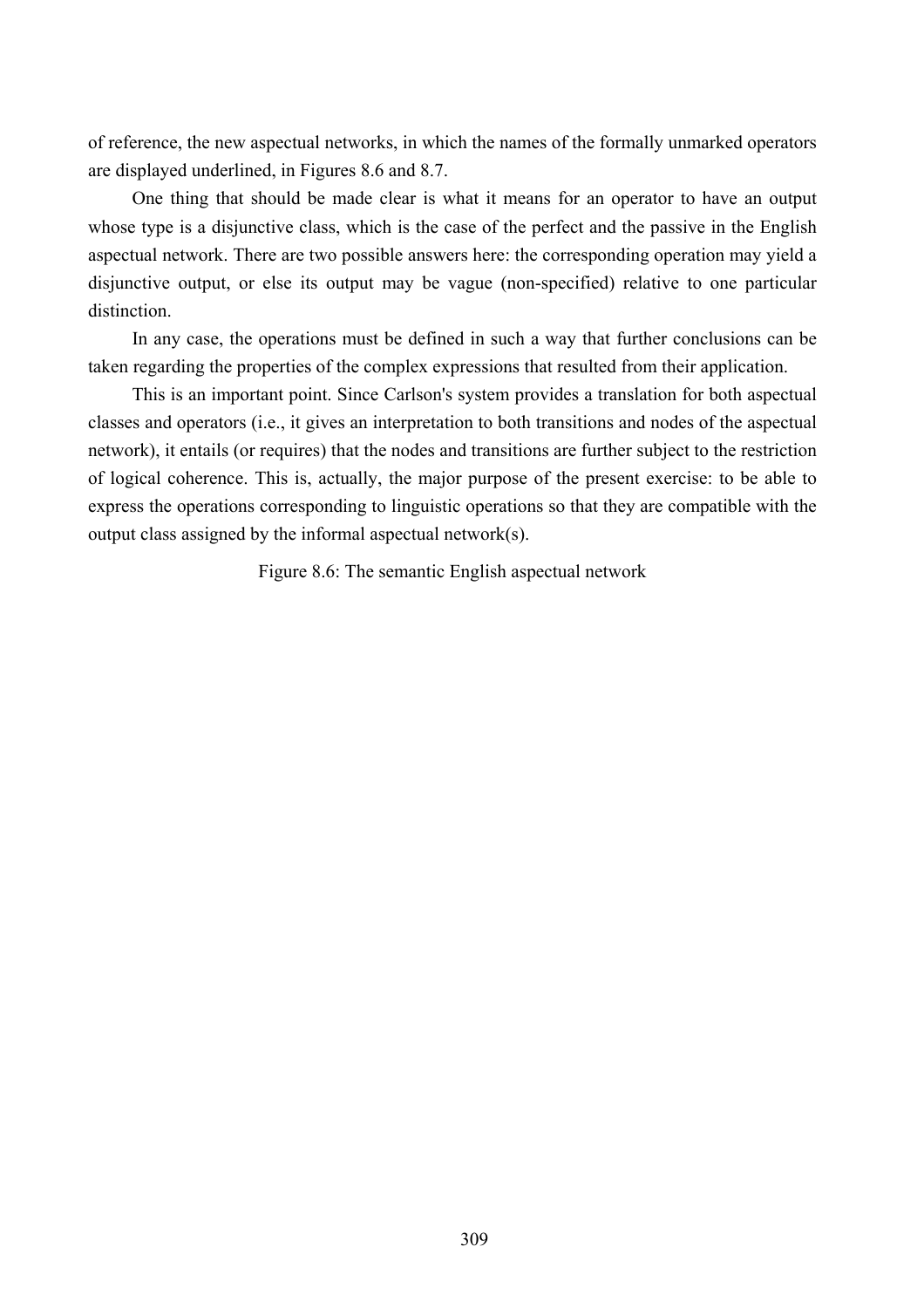

For example, in the realm of aspectual classification, Carlson (p.c.) shows that, given that "move" is an activity, it is possible to derive that the complex event "move + move" (where "+" stands for concatenation) is still an event of the kind "move", but the same does not hold of "move to A+move to A", if "move to A" is an accomplishment (i.e., "move to A" is cast in terms of an activity plus a change of position: ¬be in A+move+be in A).

I thus suggest the following translation for the English semantic operators, commenting on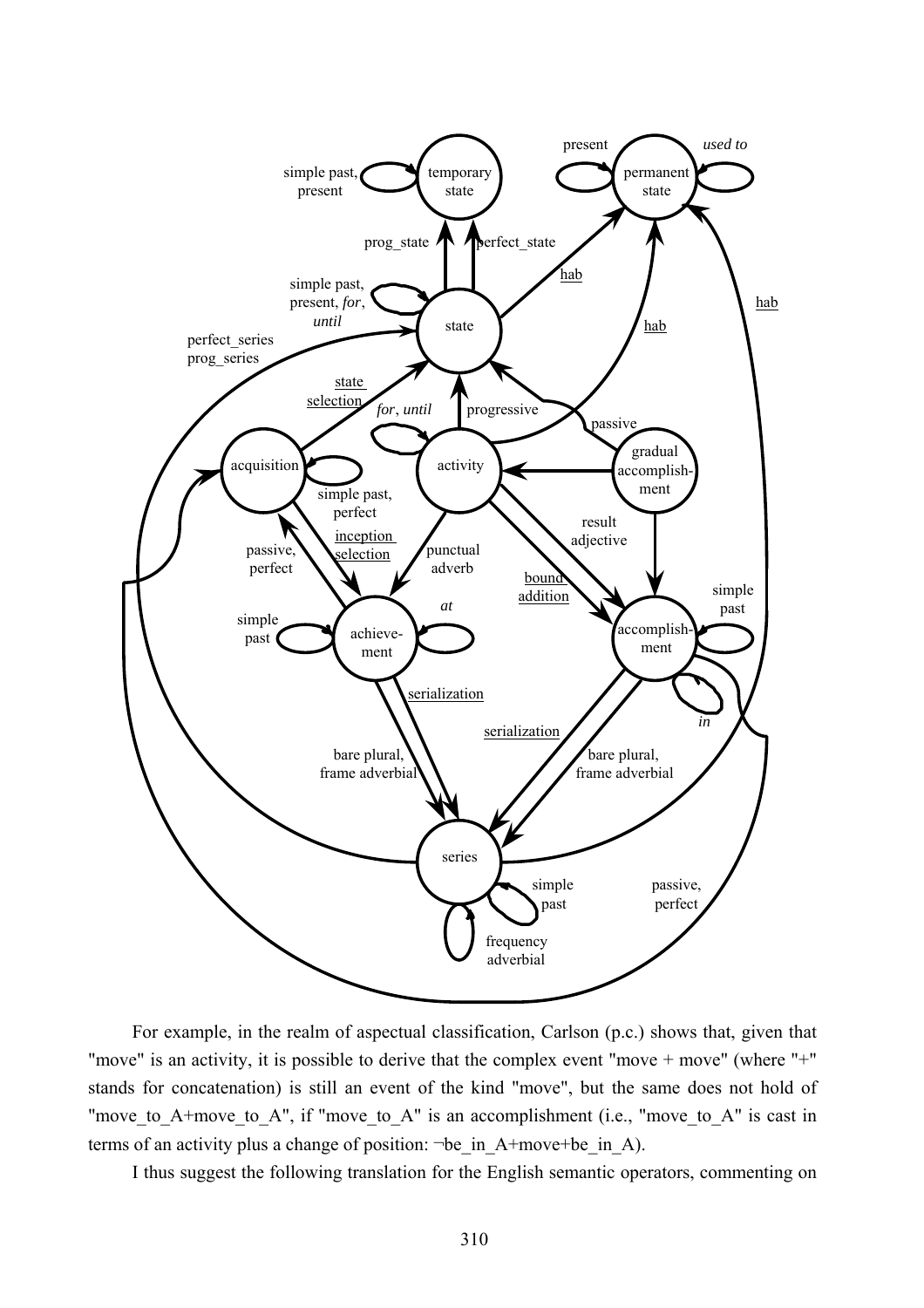some of the choices made:<sup>29</sup>

| S hab:            | $\mathbf{r} \oslash \mathbf{s}$ (with some modal element) |
|-------------------|-----------------------------------------------------------|
| S serialization:  | $e \varnothing e^*$                                       |
| S bound addition: | а ∅ ¬аа¬а                                                 |

Bound addition must add a bound in the two extremes, otherwise *X did Y in 5 minutes* would be synonymous with *X finished doing Y in five minutes*.

| S_prog_event:  | $e \oslash s: xsy \leftrightarrow p \leftrightarrow e$ |
|----------------|--------------------------------------------------------|
| S_prog_series: | $e^* \varnothing$ s: s $\leftrightarrow e^*$           |

Strictly speaking, one need not specify this separately here, since this is a special case of the former. However, since it corresponds to a different arc in the aspectual network, I put it here.

| S prog state:         | $\overline{s} \emptyset \overline{\neg s} \overline{s} \overline{\neg s}$ |
|-----------------------|---------------------------------------------------------------------------|
| S result $adj(ADJ)$ : | $a \oslash \neg \text{ADJ}$ a ADJ                                         |
| S perf events:        | $e \oslash s$ : $e \leftrightarrow xs$                                    |
| S perf states:        | $\overline{s} \emptyset \overline{\neg s} \overline{s} \overline{\neg s}$ |
| S perf series:        | $e^* \varnothing$ s: xs $\leftrightarrow e^*$                             |

The aspectual import of the perfect of events is construed so that it picks the result state. If an event has no result state, it must be coerced into having one by the present definition ( $e \oslash e$ **s**), otherwise it has only a temporal import: the present perfect indicates that the event (a state or activity) is continuing up to the present, as will be described below.

In what concerns the passive. I suggest that it has a behaviour similar to the perfect, in that it only carries aspectual import when it has a stative result (its other function is not aspectual, it simply reverses arguments in an event). This has been described in Quirk et al. (1972, §12.17) as two kinds of passives in English, the one I am treating here is their "result passive":

S\_passive: **e** ∅ **s: es**

Turning now to Portuguese, the aspect operators receive the following translation:

S\_estar\_a: **e** ∅ **s: asb** ↔ **e** S ir+ger obras:  $e \oslash s$ :  $e^* \leftrightarrow s$ S\_parar\_de\_séries: **e\*** ∅ **e\*¬e** S parar de obras: **ab** ∅ **ab**¬(**ab**) S\_continuar\_a\_séries: **e\*** ∅ **p: e\*pe\***  S\_continuar\_a\_obras: **e** ∅ **c: acd** ↔ **e**  S\_passiva\_estar\_obras: **e** ∅ **s: abs** ↔ **e** 

 $\overline{a}$ 

 $^{29}$  Whenever the same linguistic operator translates into more than one semantic operator, I specify its input class in the name of the latter, e.g. "S\_prog\_event" is the semantic operator corresponding to the progressive applied to events.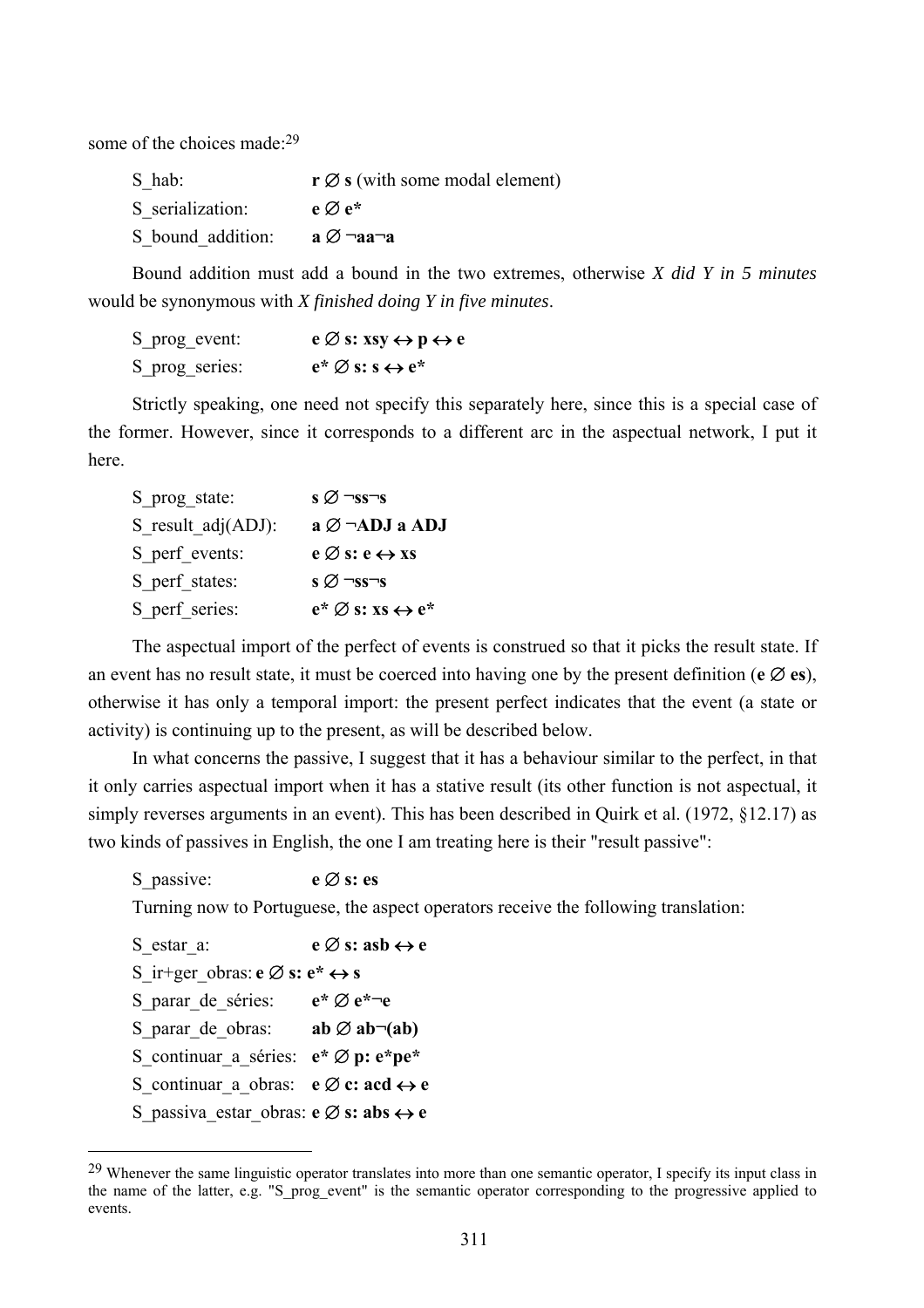



# **8.3.2.3 Arcs (temporal operators)**

Temporal operators will provide reference to specific events and allow one to assert specific propositions about it.

Their meaning may additionally include aspect changes, which in themselves may produce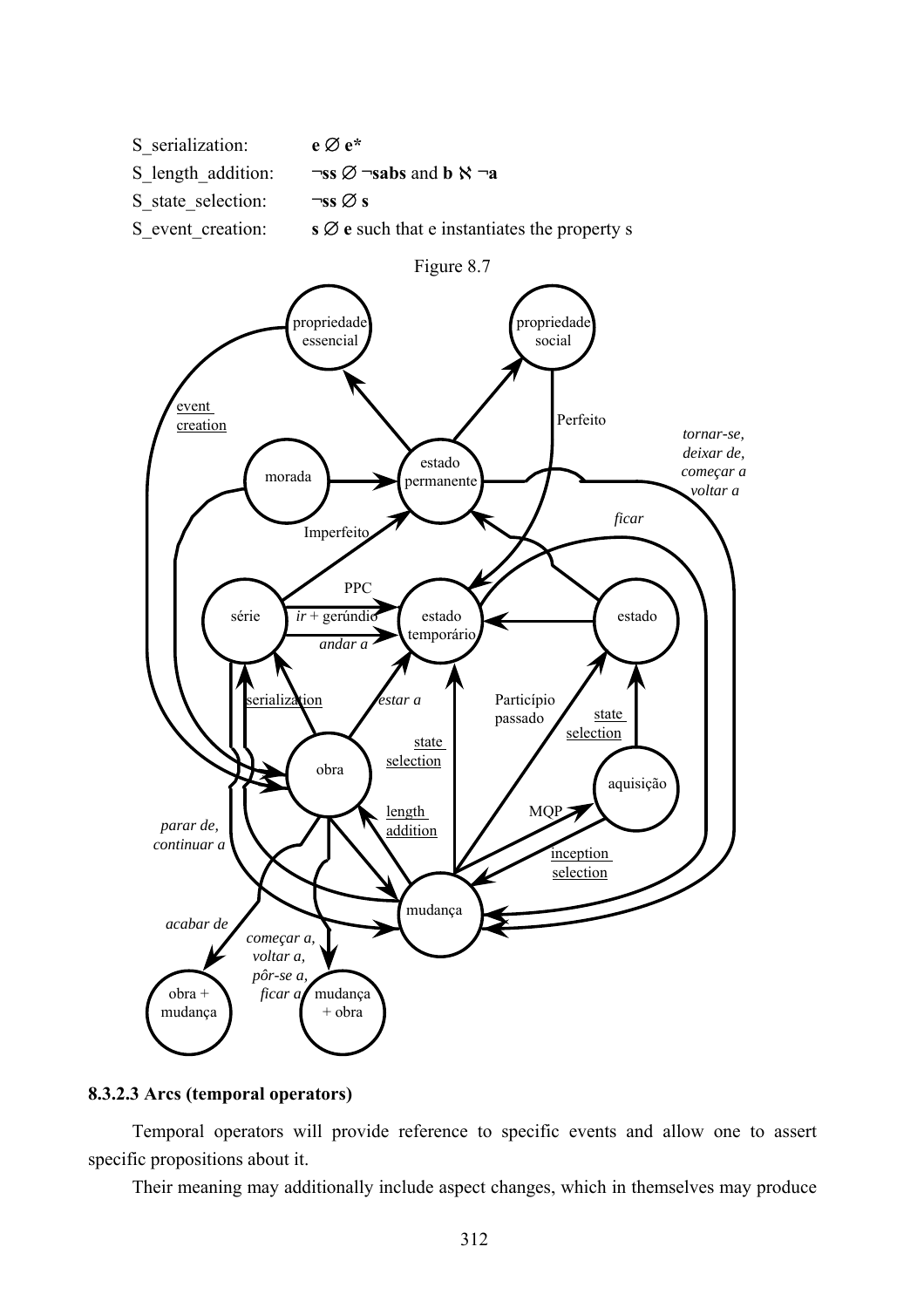coercion -- in the cases when the input does not belong to the appropriate type.

Here are some of the most interesting temporal operators in the two languages:

S simple past: **e in t**  $\Box$  **t < now** S simple present:  $[s]$  s at  $r \Box r = now$ S present perf events:  $[e]$  ( perfect(e)<sup>30</sup> in r  $\Delta$  e in r)  $\Box$  now in r S present perf states:  $[s]$  **s** in  $r \Box$  now in r S PPC séries:  $[e^*] e^*$  at  $t \Box$  now in t S PPC estados:  $[s]$  **s at t**  $\Box$  **now in t** S\_MQP\_mudanças:  $[\neg ss]$  ( $\neg ss$  at  $t \Box t < r < now$ )  $\Delta$  $(\neg ss \text{ at } t \Box s \text{ at } u \Box u \leq r < now)$ 

Note that the difference between the two interpretations of Mais que perfeito with Mudanças (corresponding to its output classification as an Aquisição) is that the second one involves an assertion about (the localization of) the state, while preserving the information conveyed by the first one, namely that a Mudança occurred in a time strictly preceding the reference time. In other words, the clauses  $\neg ss$  at t and  $t \le r \le now$  are common to the two interpretations, while reference to s (**s at u**) is only in the more specific one.

| S MQP obras:                                                    | [e] perf(e) at $t \Box t < r <$ now                                        |
|-----------------------------------------------------------------|----------------------------------------------------------------------------|
| S MQP estados:                                                  | $[s]$ s at t $\square$ $\neg$ s at r $\square$ t < r < now                 |
|                                                                 | S Perfeito acontec: [e] perf(e) at $t \Box t <$ now                        |
|                                                                 | S Perfeito estados: [s] s at $t \Box \neg s$ at $u \Box t \le u \le now$   |
| S Perfeito prop social [s] es <sup>-s</sup> at $t \Box t$ < now |                                                                            |
| S Imperfeito estados: [s] s at $t \Box t <$ now                 |                                                                            |
|                                                                 | S Imperfeito acontec.: [e] impf(e) at $t \Box t <$ now                     |
|                                                                 | S Imperfeito séries: $[e^*]$ hab $(e^*)$ at $u \Box t$ in $u \Box t <$ now |
| S já acontec:                                                   | [e] e at w $\Box$ w < r $\Box$ t in r $\Box$ close (w,t)                   |
| S já estados:                                                   | [s] s: $\neg$ ss at w $\Box$ s at r $\Box$ t in r $\Box$ close (w,t)       |

Note that I analyse *já* here as a sort of non-deictic tense, which introduces another time *w*, which for events must be supplied by the context, as well as a reference time *r*. In addition, it signals some sort of closeness between the two times involved, but expressing the meaning of **close** is clearly beyond the expressiveness of a regular language over events. (Note that close does not appear in Carlson's formulation.)

### **8.3.3 The translation network**

 $\overline{a}$ 

The time is now ripe to explain the translational arcs and to discuss their import in terms of the characterization of information preservation presented in Section 3.5 above.

In fact, the way the translational arcs can be made sense of, in this setting, is to consider

<sup>30</sup> **perfect(e)** abbreviates the definition given above for S\_perf\_events, namely **e** ∅ **s: e** ↔ **xs**.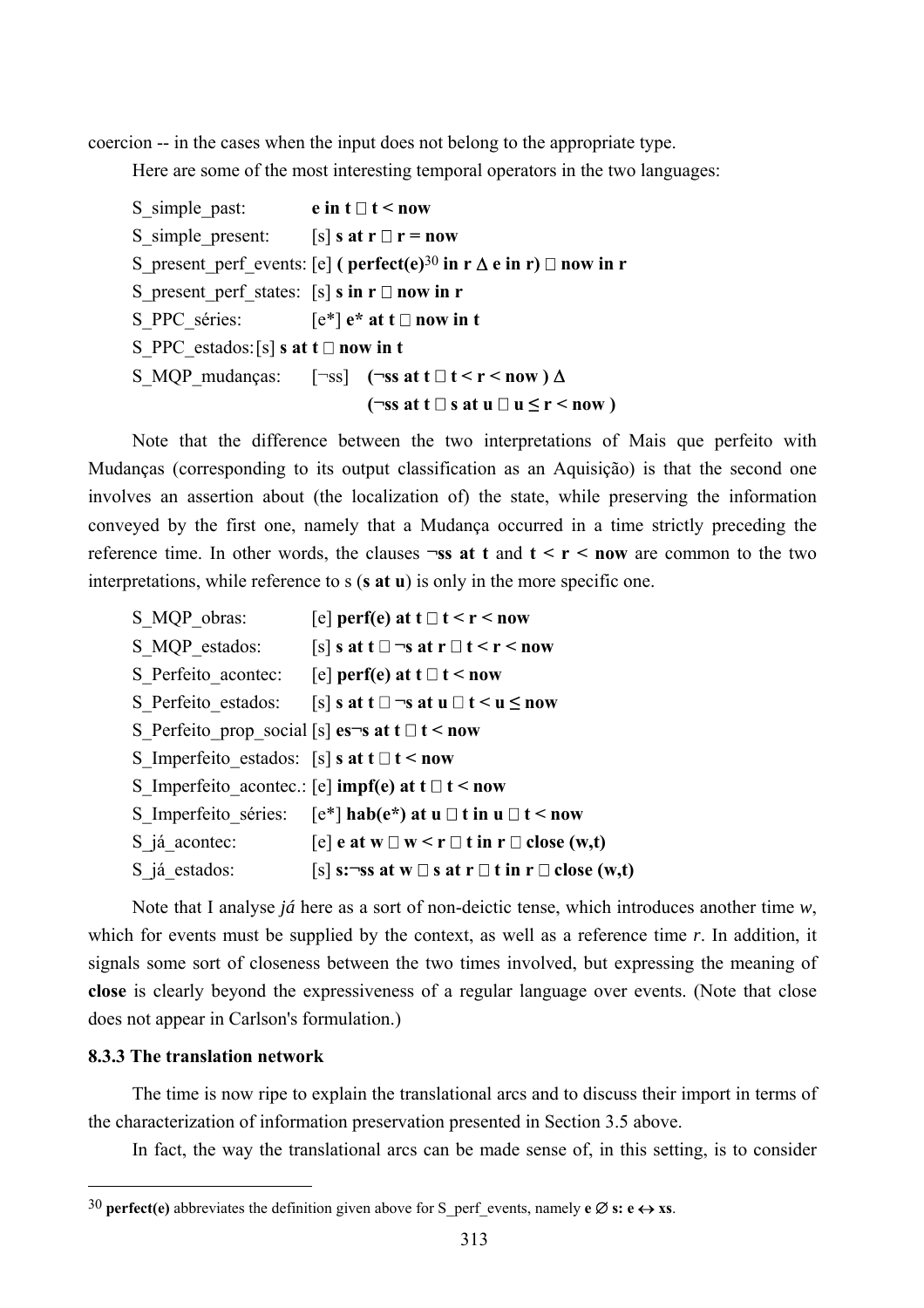them as indicating the pairs of aspect (sequences) where shared entailments are maximal.

The model thus allows for an explanation why there are some translational arcs and not others, as well as provides a more fine-grained rendering of the information differences involved in each case, but it cannot predict the existence (or absence) of particular translational arcs - and, in this sense, does not provide a computational description of the informal translation network.

This is, however, as it should be, since translational arcs cannot be predicted (solely) on logical grounds: in addition to information preservation concerns, their existence obeys requirements of translation practice and target language naturalness.

The way the translation network is modelled in the present section is, therefore, by first describing the translational arcs in terms of differences in information conveyed, in Sections 8.3.3.1-2. And then, since one of the clear advantages of the present model is its integration of aspect and temporal reference, several cases of interplay of the two domains will be analysed in Section 8.3.3.3.

But let me first introduce the method of contrast employed, suggested by Carlson's (1996) comparison of the information conveyed by the English and Finnish present perfects, displayed here for convenience:

| S_English_pres_perfect: | e in $x \square x \leq now \square x$ in $r \square$ now in r |
|-------------------------|---------------------------------------------------------------|
| S Finnish pres perfect: | e in $x \square x \leq now \square x$ in r                    |

Carlson notes that the (slight) difference between these two (analytic) tenses is that the semantic operation associated with the Finnish present perfect does not contain the clause **now in r**. This fits in nicely with the fact that the Finnish perfect allows, in contradistinction to the English one, co-occurrence of adverbials referring to totally past periods.

Despite the little relevance of this specific pair for the present dissertation, its comparison is brought to the fore here because it explicitly handles (a form of) contrastive vagueness (in terms of temporal reference). In other words, it shows that, in the present framework, contrastive vagueness can be modelled by the absence of particular pieces of information (clauses) in an otherwise shared definition.

Comparing now the English present perfect with the Portuguese Perfeito, repeated here for ease of reference, deeper differences appear:

S English pres perfect: **e** in  $x \square x \leq \textbf{now } \square x$  in  $r \square \textbf{now in } r$ 

S Portuguese Perfeito:  $\text{perf}(e) \square e$  at  $t \square t < \text{now}$ 

 $\overline{a}$ 

First, the definition of Perfeito introduces the requirement of perfective aspect. This means that Perfeito is not aspectually neutral: an event is perceived in its entirety.31 And then, there are

 $31$  This does not mean that an event has to attain its intrinsic, internal, conclusion. It only expresses that the event must not go on, i.e., Perfeito selects maximal stretches of events. This can clearly be observed in connection with the unmarked sentences *Ela leu 50 páginas do relatório* ('She read fifty pages of the report') and *Ele correu um bocado*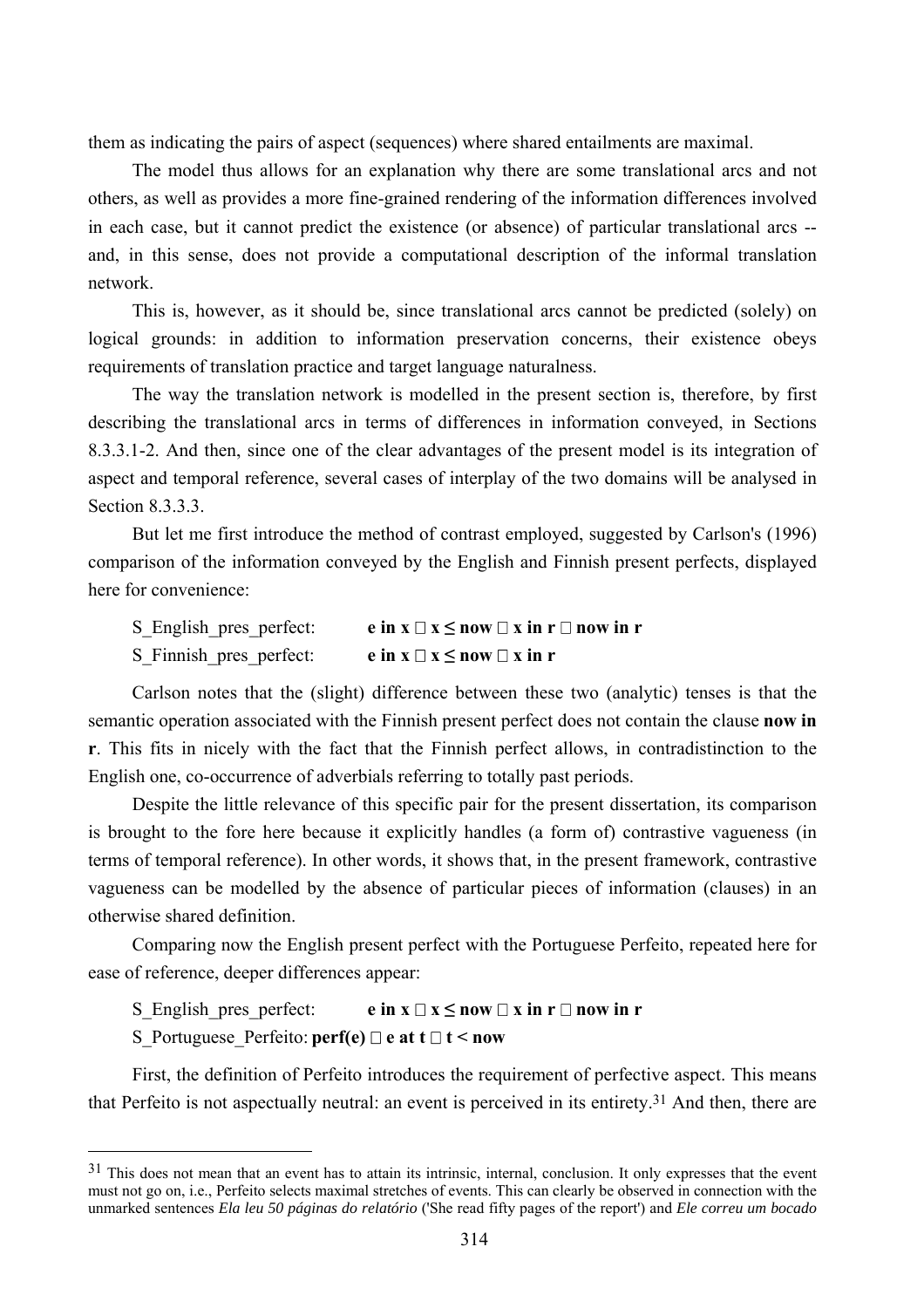two differences at the temporal level: there is no reference time involved (the contextually bound **r**), and, instead of "≤" (precedes), the relevant temporal inequation involving **now** is "<" (strictly precedes).

Actually, I believe this pair is a more realistic example of the kind of differences involved in two translationally related devices in general, because substitution of one device for the other brings about both loss and addition of information.

Such a situation is, in my view, what should be expected of a formulation of the translational arcs: most translational arcs will both add and lose some information. In fact, I have argued in Chapter 3, and illustrated in Chapter 7, that there are not many cases of (strict) information preservation in the pair English-Portuguese. Such a rendering of the "meaning" of translational arcs also explains why, in particular translations, there are often several reasonable choices.

I turn thus to a presentation of the translational arcs in these terms, followed by the treatment of some complex cases of interaction between aspect and temporal reference which were surveyed in Section 7.4. There, I have acknowledged this interaction as one area where the translation network needed to be supplemented. In fact, by integrating the information of both domains, this framework will be able to provide a precise description of cases which so far in the present text have only been described in words.

# **8.3.3.1 The English to Portuguese translation network**

I begin by the English to Portuguese translation network. In what follows, I display the translation of the English aspectual class to the left, then  $" \Box"$  standing for translational arc, and the translation of the Portuguese aspectual class to the right, followed by the corresponding name inside parentheses. In the discussion, I will point to the places in Chapter 7 where particular examples of the kind at stake have been presented.

A caveat is in order here. Strictly speaking, names of event types should not be considered co-referential, e.g., an "s" to the left and an "s" to the right of the translation sign do not necessarily denote the same events (just named differently by the two languages). In fact, it should be emphasized that lexical matters are not being taken into account here. Lexical gaps may actually provide translations not appearing in the translation network (i.e., they may give rise to fairly unsystematic particular translations).

I start with the achievement case, which is probably the least interesting because it correspond to a good overlap between the descriptions in the two languages. Still, this is shown not to be the whole story, and further translation possibilities will be discussed as well.

|           | Achievement: |                                         |                |
|-----------|--------------|-----------------------------------------|----------------|
| $\neg$ ss |              | $\neg$ ss                               | (Mudança)      |
|           |              | $\neg$ ssab such that b $\aleph \neg a$ | (Mudança+Obra) |

 ('He ran a little'). These sentences indicate clearly that the reading is over, and that the running is over, not that these actions are completed, whatever that might mean.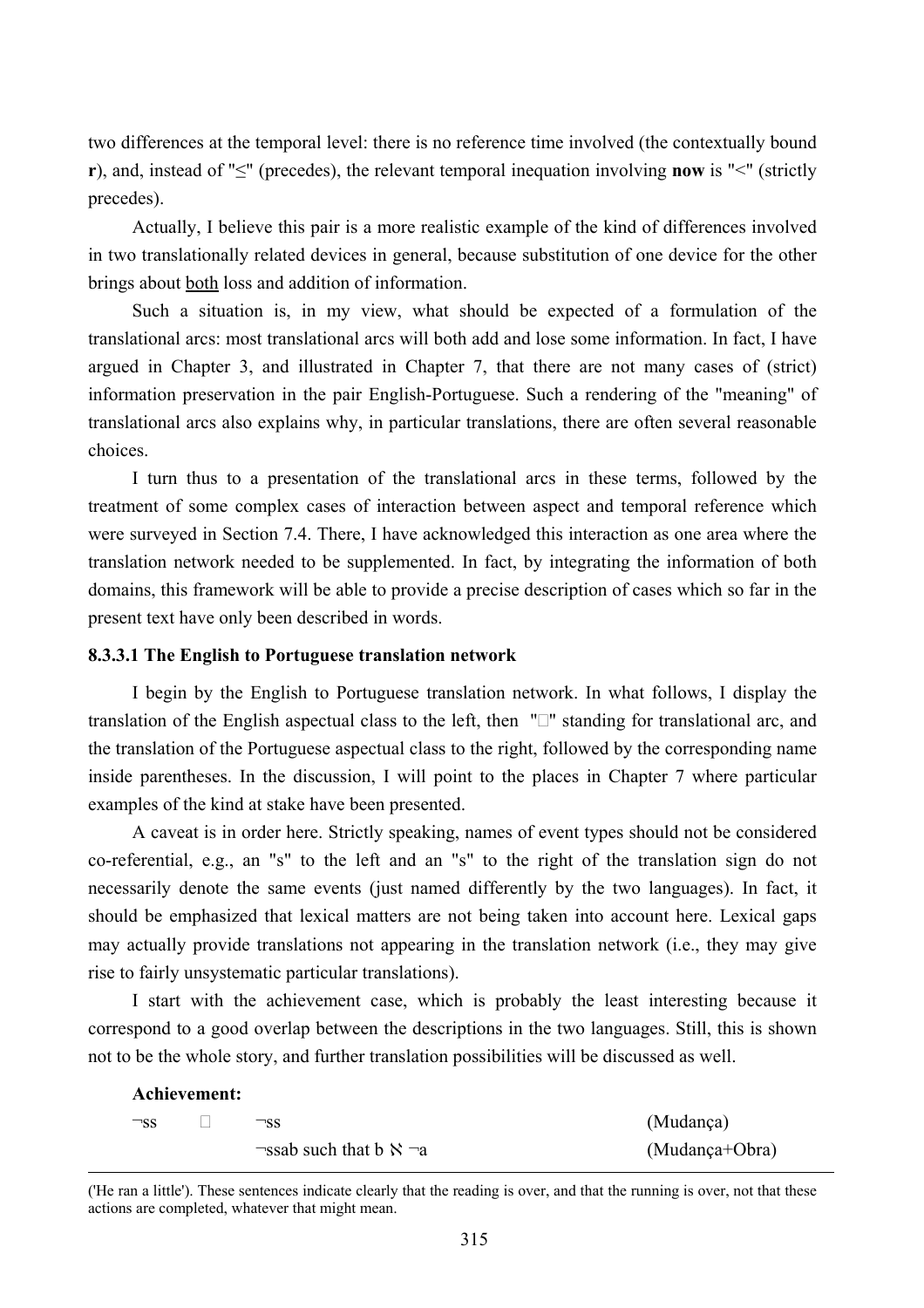Here, it seems that there is even an equivalent rendering of English achievements by Portuguese Mudanças (provided the "s"'s are comparable across languages).

In cases where the achievement corresponds to an inception (being the beginning of a larger event, typically an activity), however, there is another fairly good translation available in terms of information preservation: Mudança + Obra, which is, however, rarely used in practice (cf. Section 7.1.3).

Rather, an Obra in a bounded form is preferred, producing the following translationally related descriptions -- for which the combination of temporal and aspectual information is, incidentally, essential --, corresponding to the paths ACTIVITY punctual adverbial ACHIEVEMENT simple past ACHIEVEMENT and OBRA Perfeito OBRA COMPLETA:

| $\lnot$ aa at t $\Box$ t < now                                   | (English)    |
|------------------------------------------------------------------|--------------|
| perf(ab) at $t \Box t$ < now /¬(ab)(ab)¬(ab) at $t \Box t$ < now | (Portuguese) |

The situations depicted by the two languages both express inception, but Portuguese adds termination (a terminal point), and, instead of reference to a punctual time, as in English, describes an extended time (the temporal location of the Obra). On the other hand, **b** may well be taken as equal to  $a^*$ , since its only restriction is that it must be different to  $\neg a$ , so there is not necessarily a difference here.

**Accomplishment:**  $\neg$ sps  $\Box$  ab such that b  $\aleph$   $\neg$ a (Obra) ¬ss (Mudança) s (Estado) ab¬ss such that b  $\aleph$  ¬a (Obra+Mudanca)

An accomplishment is a standard case of compactness in English. Translating into Portuguese, it can be rendered by an (inherently bounded) Obra, by a Mudança if the change is mainly at stake, or even by the result state. This latter case originates in fairly restricted situations, though (cf. Section 7.2.2.1). The most preserving translation is actually the one by Obra+ Mudança, which is, however, still more restricted in lexical terms (cf. Section 7.2.1.3).

### **Gradual accomplishment:**

| $(a = a^*) \approx c^*$ | ab such that $\mathbf{b} \times \neg \mathbf{a}$ | (Obra)  |
|-------------------------|--------------------------------------------------|---------|
|                         |                                                  | (Série) |

I have noted above that gradual accomplishments are similar to Obras, because both imply temporal duration (both have several parts), and none presupposes absence of change. If a sequence of several events is relevant, a Série may be employed (cf. Section 7.2.2.1); however, it is generally not common to translate one event by a sequence of other events.

**Activity:** 

 $a = a^*$  ab such that  $b \aleph a$  as  $(Obra)$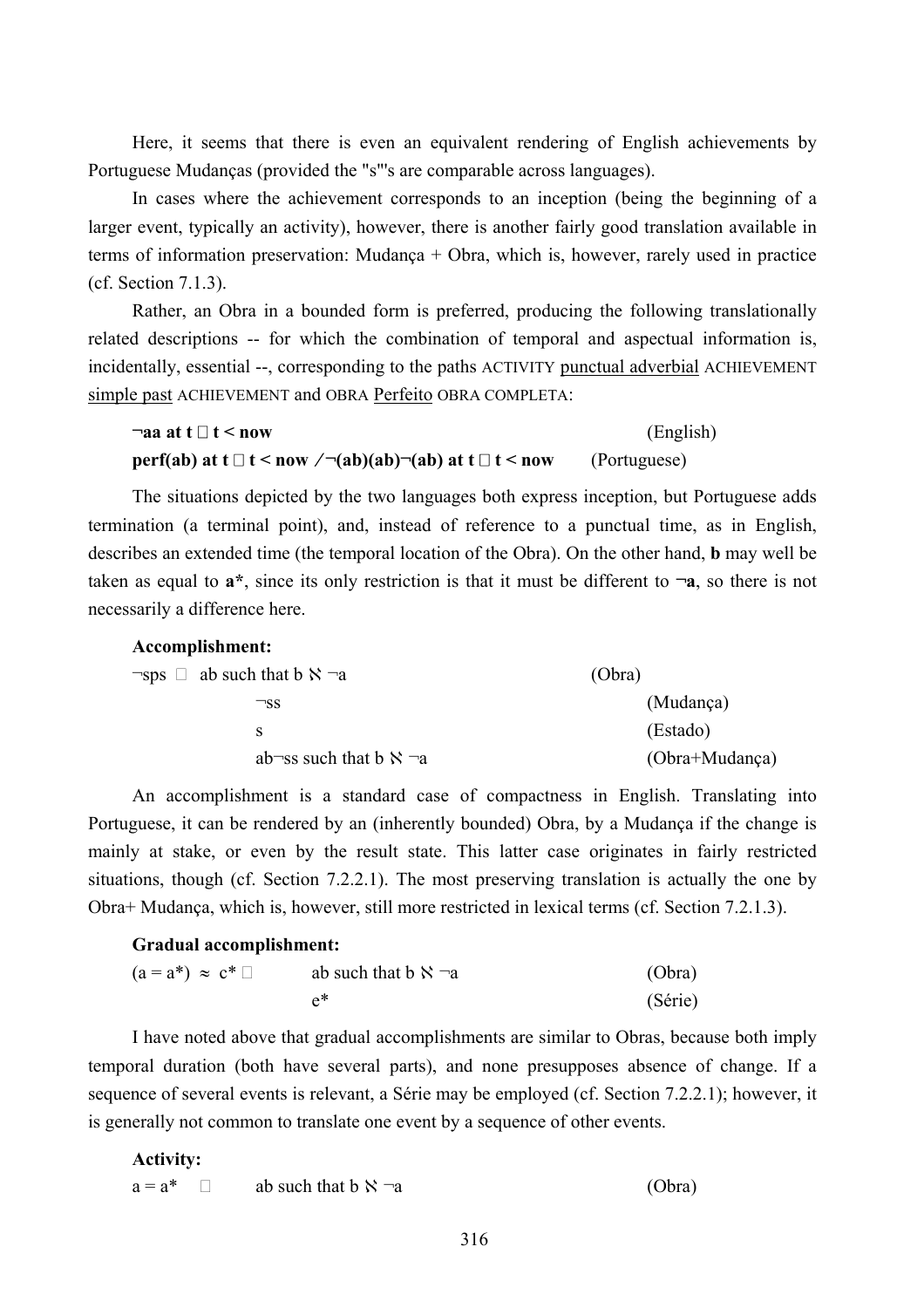Finally, activity has only one translational arc in the English to Portuguese translation network, which could indicate a fairly good match. However, in my view, this corresponds, rather, to a defficient coverage of such a concept in Portuguese. In the arc from activity to Obra, there is mainly a loss, because homogeneity is no longer conveyed; temporal duration is nevertheless preserved.

### **8.3.3.2 The Portuguese to English translation network**

Turning now to the Portuguese to English translation network, and using the same format and approach employed in the English to Portuguese case, let me provide a rendering of some translational arcs as well:

| Mudança:  |                   |                       |
|-----------|-------------------|-----------------------|
| $\neg$ ss | $\neg$ sps        | (accomplishment)      |
|           | $\neg$ ss         | (achievement)         |
|           | $\approx \neg$ SS | (gradual accomplish.) |
|           | p                 | (activity)            |
|           |                   |                       |

The order of presentation of the above alternatives is meant to reflect actual translation practice. In fact, it is common that the English translation adds manner, which is not conveyed in Portuguese. This is especially conspicuous in cases of translation of change of location by movement (resulting in a gradual accomplishment or even in a simple activity); cf. Sections 7.2.1.2-3. But there is also, as foreseeable, an information preserving translation, namely of Mudanças into achievements. I suggest, actually, that the choice between accomplishment and achievement is lexically conditioned to a large extent.

# **Obra:**

| ab such that b $\aleph$ $\neg$ a $\Box$ p $\leftrightarrow \neg$ ss | (accomplishment) |
|---------------------------------------------------------------------|------------------|
|                                                                     | (activity)       |

By contrast, when one translates a Portuguese Obra, a change may be added, but the information that it takes time is only implicitly conveyed.

A more interesting case is the translation of an Obra completa by an acquisition (cf. Section 7.1.7.2), which, as insisted on in Sections 7.3 and 8.2, is only relevant in connection with the paths OBRA Mais que Perfeito OBRA COMPLETA and ACHIEVEMENT perfect ACQUISITION simple past ACQUISITION, and which entails that the Obra does not correspond to the achievement. (I.e., even if the Obra has a clear result, the achievement in the English translation does not correspond to its bringing about. Instead, it denotes the inception of the Obra.)

This can be cast as follows:

| $\neg(ab)(ab)\neg(ab)$ at t $\Box$ t < r < now                                                                                                        | (Portuguese) |
|-------------------------------------------------------------------------------------------------------------------------------------------------------|--------------|
| $(\neg \text{ss} \text{ at } t \Box t < r < \text{now}) \Delta (\neg \text{ss} \text{ at } t \Box s \text{ at } r \Box t < r < \text{now})$ (English) |              |

Note that no end of (whatever corresponds to) the Obra is actually conveyed in English, but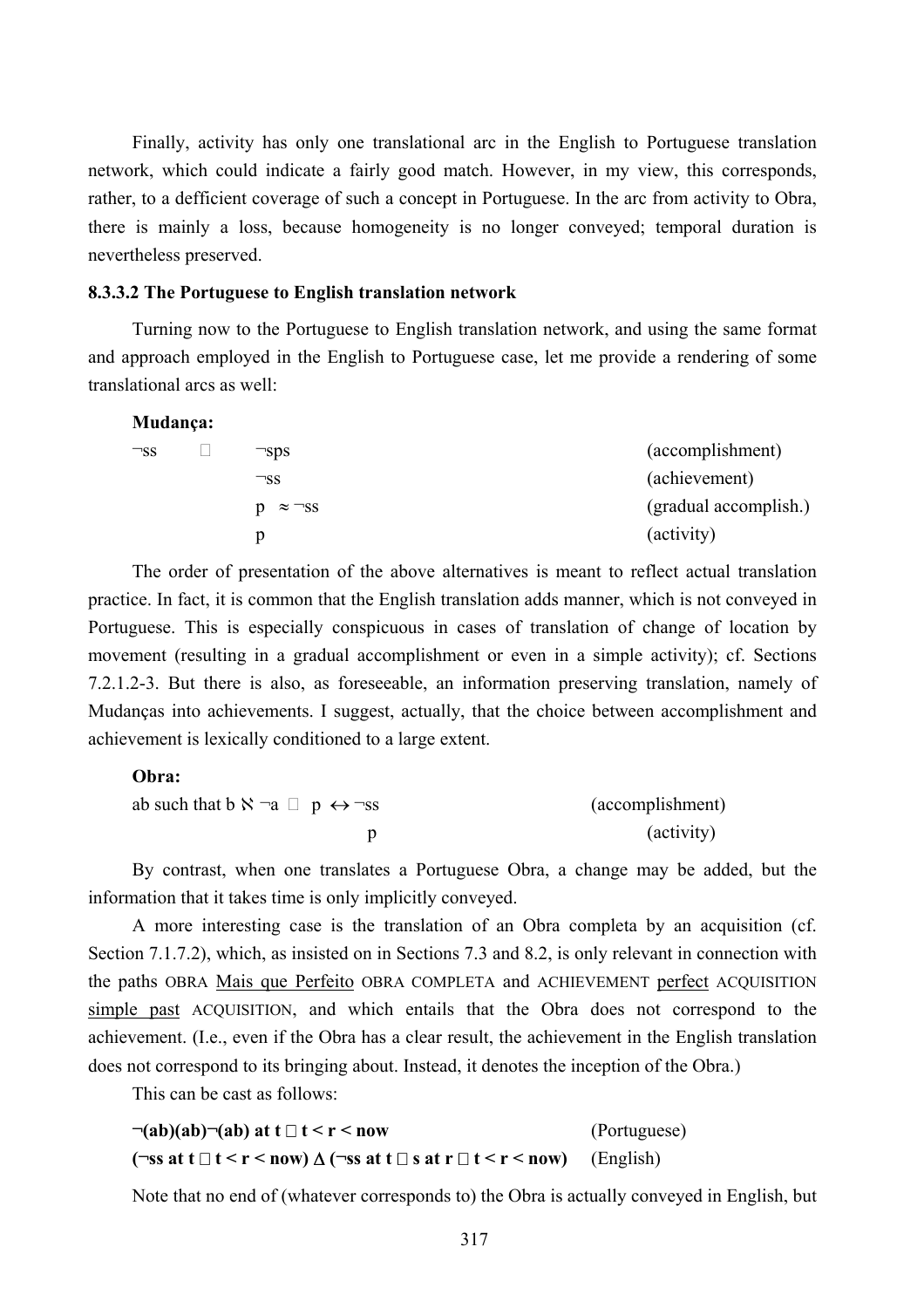rather its beginning and/or continuation. (Note that, for all purposes, "s" could be replaced by "a", i.e., English acquisitions, as described in Section 7.1.2, do not necessarily distinguish between states or activities, and thus "s" and "ab" may correspond to the "same" activity, as was the case in several of the examples in Section 7.1.7.1.)

Finally, there remain several translational arcs involving stative expressions, but the present framework does not seem suited to explain them. Its power, on the other hand, can be appreciated by discussing further cases of temporal reference contrast, to which I turn now.

### **8.3.3.3 Examples of translation detailed**

I deal with a bunch of examples here, mainly in order to sketch a more encompassing treatment of temporal matters in connection with aspect, and not for their own sake.

I proceed as follows: For each member of the translation pair, I describe, first, the paths in the aspectual networks and then, produce the corresponding set of formulas in the present model. Finally, I explain the differences in meaning between the formulations in the two languages that become apparent in such a decomposition.

1. In the first case, introduced in Section 7.2.3.2, the event and the result conveyed by the English pluperfect of an achievement are rendered by the Perfeito of a Mudança:

> *"Do you think they would take you back alive to say they had stolen it?" --Pensas que te levarão vivo para dizerem que ta roubaram?*  'Do you think that they will take you alive for them to say that they stole it from you?'32

The corresponding paths and relevant equations ("s" standing for "pearl in possession of the thieves") are:

ACHIEVEMENT (steal) perfect ACQUISITION simple past ACQUISITION

**s** at  $r \Box r$  < now OR **steal (e)** & **e** at  $t \square t < r <$ **now** 

MUDANÇA (roubar) Perfeito MUDANÇA

 $\neg$ ss at t  $\Box$  t < now

 $\overline{a}$ 

The Mudança *roubar* ('steal') expresses equally well the result ("you don't have the pearl") and the change ("they stole it"), whereas one of the contributions of the English pluperfect is precisely to focus on the result state.

A subtle difference between the formulations in the two languages is that the English sentence presupposes that **r** is the time of "saying" (i.e., "pearl in possession of thieves is true at the time when "you" say..."), while the Portuguese sentence merely identifies an (indefinite) time **t** in which the theft took place, i.e., in which "pearl in possession of the thieves" began to be

 $32$  Note that in this example the subject of say has been mistranslated into Portuguese; in any case the temporal and aspectual properties of the correct rendering would be the same; cf. *Pensas que te levarão vivo para dizeres que ta roubaram?*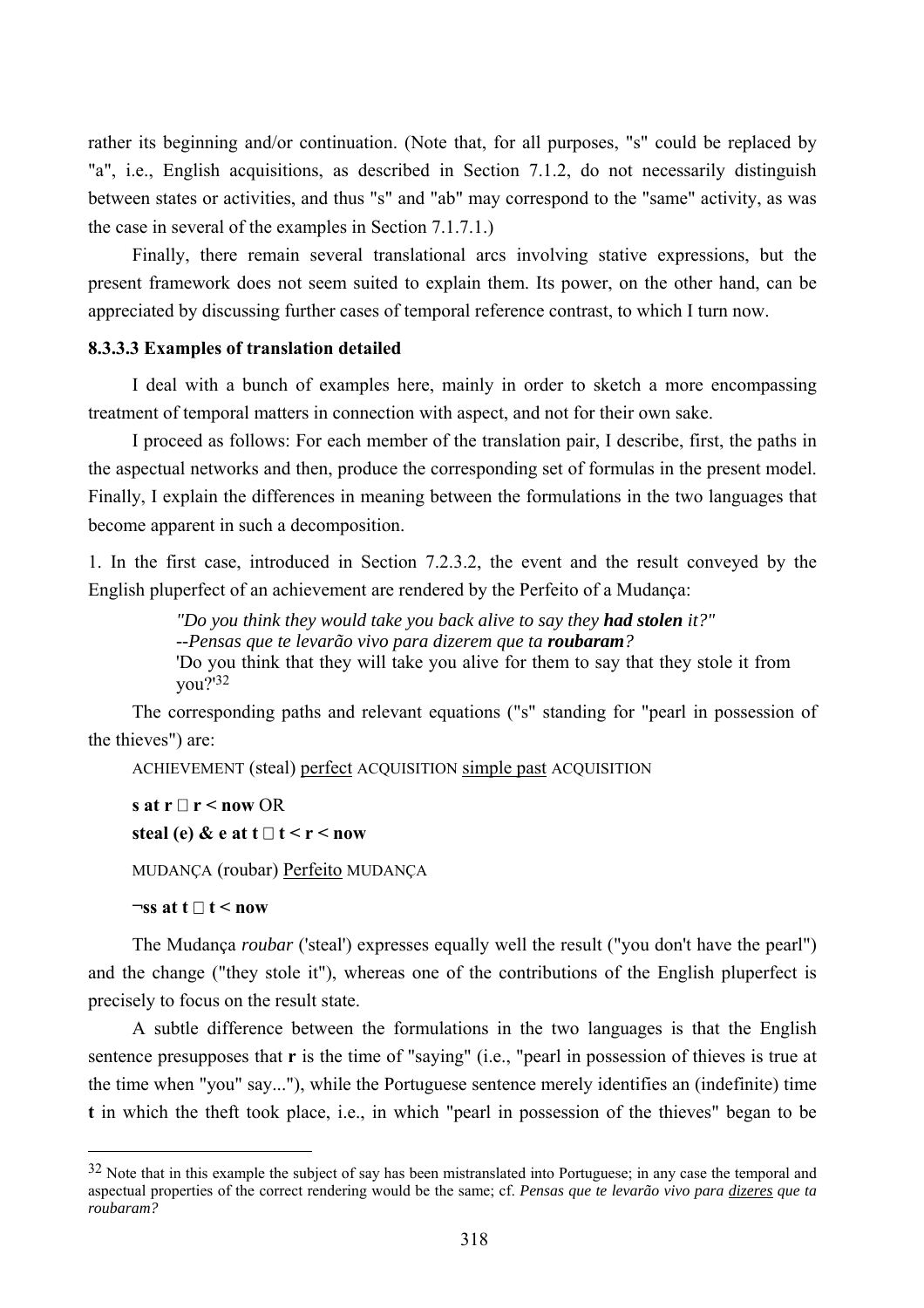true).

This also explains why a Mais que perfeito formulation would sound weird here:

# $\exists$ ss at t  $\exists$ t < r < now OR  $\exists$  ss at t  $\Box$  s at u  $\Box$  u  $\leq$  r  $\leq$  now

The explanation is that one of its interpretations does not rule out the possibility (in fact, I even think it suggests it) that the "you" had the pearl back again after the theft (i.e., **s** is no longer true at **r**, or at **now**).

2. Consider now the following often cited example (cf. Section 3.5):

*He was trapped as his people were always trapped Estava peado, como todos os da sua raça sempre tinham estado*  'He was trapped as his people had always been'

Disregarding *always* and *sempre* for the moment, this example can be modelled as involving the following paths:

ACCOMPLISHMENT (trap) passive ACQUISITION simple past ACQUISITION T> STATE

OBRA (pear) Passiva com estar ESTADO TEMPORÁRIO Mais que perfeito ESTADO TEMPORÁRIO

These paths can in turn be analysed as conveying the following pieces of information, respectively:

# **trap (e)**  $\Box$  (s at **t**  $\Delta$  **e** at **t**)  $\Box$  **t** < now **pear (abs)**  $\Box$  **s** at  $t \Box \neg s$  at  $r \Box t \le r \le n$ ow

Now, in addition to the difference between Obra (**abs**) and accomplishment (**¬sps**), one notes that the time at which the state **s** holds in English is not required to have finished by now, in contradistinction to the Portuguese rendering.

It is thus interesting to follow the other possibility for translation into Portuguese (using Imperfeito, cf. *Estava peado como todos os da sua raça estavam sempre*) and see the consequences:

OBRA (pear) passiva com estar ESTADO TEMPORÁRIO Imperfeito ESTADO TEMPORÁRIO

## **pear (abs)**  $\Box$  **s** in  $t \Box$  **t** < now

Now it is no longer required that the result state is over, which might at first blush suggest that this would be a better translation. However, the quantification information must still be dealt with. Its import, in English, preserves the vagueness, since *always* can be taken to denote quantification over events or over times, conveying respectively that, in all relevant events, "they" were trapped (for every **e**), and that the state of being trapped occurred in all past (whatever  $t < now$ ).

By contrast, the Portuguese sentence with Imperfeito cannot be taken to mean "for all time", because it already refers to a particular (although imprecise) **t**. At most, it can be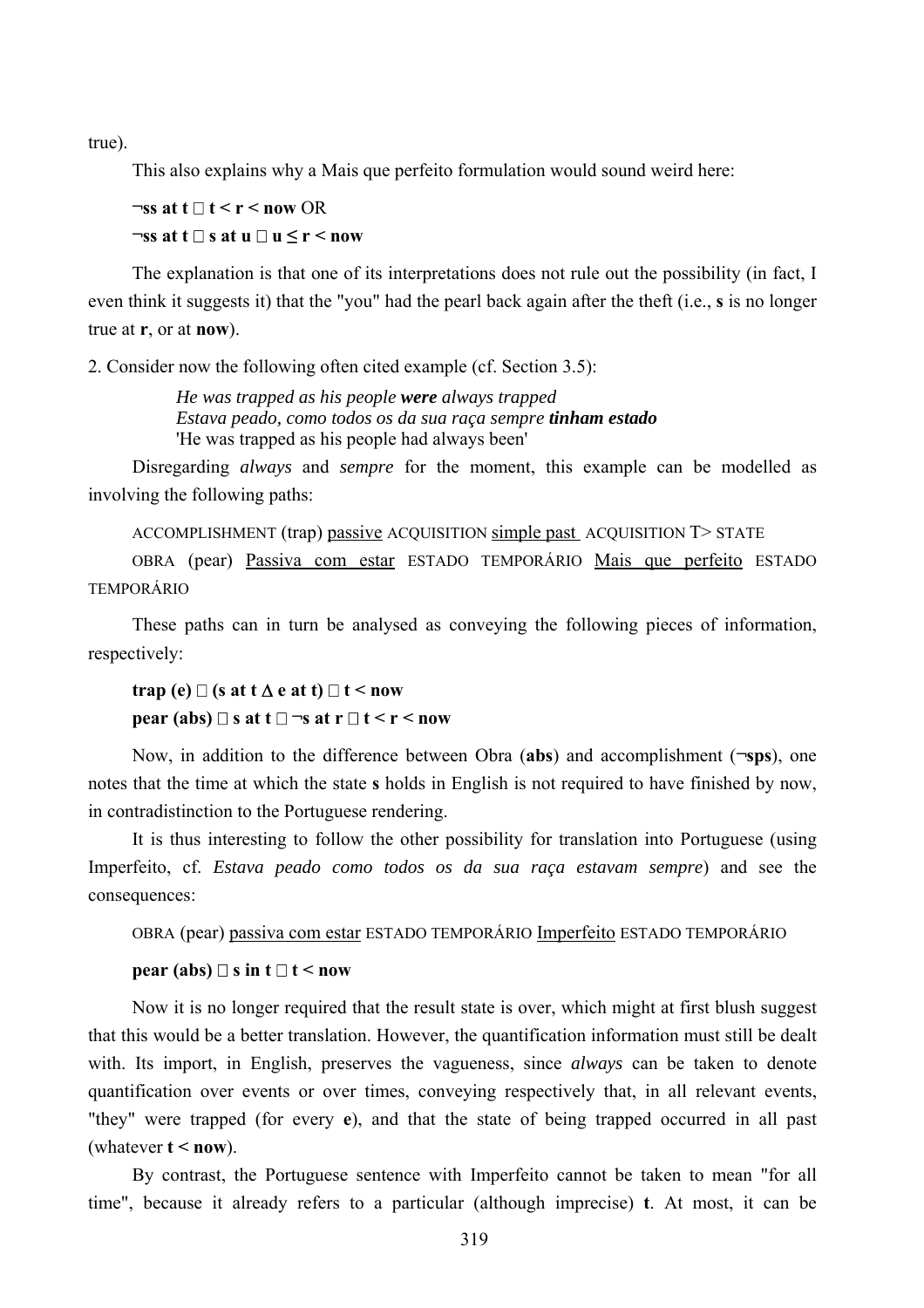interpreted as for every **s in t**, i.e., quantification over (possible) situations where Imperfeito would be acceptable.

This seems to be the reason for the translator's choice, since the formulation with the Mais que perfeito above takes quantification over (strict) past times.

3. Consider now the following instance of Perfeito rendered in English by the pluperfect:

*Eu, que levei anos a curar-me dos sustos [...] fiquei estarrecido. I, who had spent years recovering from the fears [...] I was appalled.*  'It has taken years for me to recover from the frights [...] I got appalled'

The transitions involved, and the corresponding formulas, are:

OBRA (levar) Perfeito OBRA COMPLETA

ACTIVITY (spend) duration argument ACCOMPLISHMENT perfect ACQUISITION simple past **ACQUISITION** 

**levar** (e)  $\Box$  ¬ee¬e at  $t \Box t$  < now **spend (a)**  $\Box$  **a** at  $t \Box$  **t** = years  $\Box$  **t** < **r** < now OR **spend-lim<sup>33</sup> (e)**  $\Box$  **<b>s** at **r**  $\Box$  **r** < **now** (s=perfect(e))

So, the Portuguese text conveys clearly a bounded period wholly in the past, at some time in the past, i.e., indefinitely located. To convey that the period has ended, the English past perfect seems to be required. The English sentence is vague between the statement of a stretch of activity in a period preceding the reference time (which can then be pragmatically identified as the point where the period ended) and the statement of a delimited event whose result is relevant from then on. This latter alternative is, incidentally, a good interpretation of the reason why the Portuguese sentence would have been uttered in the first place, but it should be equally clear that the Portuguese sentence does not mention any result or state.

Further justification for the use of the pluperfect can be adduced by comparing its common alternatives. Starting by the present perfect:

## spend-lim (e)  $\Box$  ( s in r  $\Delta$  e in r )  $\Box$  now in r

Such a translation would strongly imply an extended now, instead of a situation totally in the past. It would thus be compatible with a state of affairs where **e** had not yet stopped, i.e. the "I" would still be spending those years at **now** (as in *I have lived here for two years*).

Likewise, the simple past rendering would result in:

## **spend (a)**  $\Box$  **a** in  $t \Box$  **t** < now

 $\overline{a}$ 

This would fail to convey the perfectivity, and could thus, again, be taken to denote that the spending activity could extend until the present (since *he spent* does not preclude *he is still spending*).

<sup>&</sup>lt;sup>33</sup> **Spend-lim** denotes a kind of event which was due to the coercion into accomplishment caused by the application of the perfect. So, **e** corresponds to the bounded event which ends after the time period identified by "years".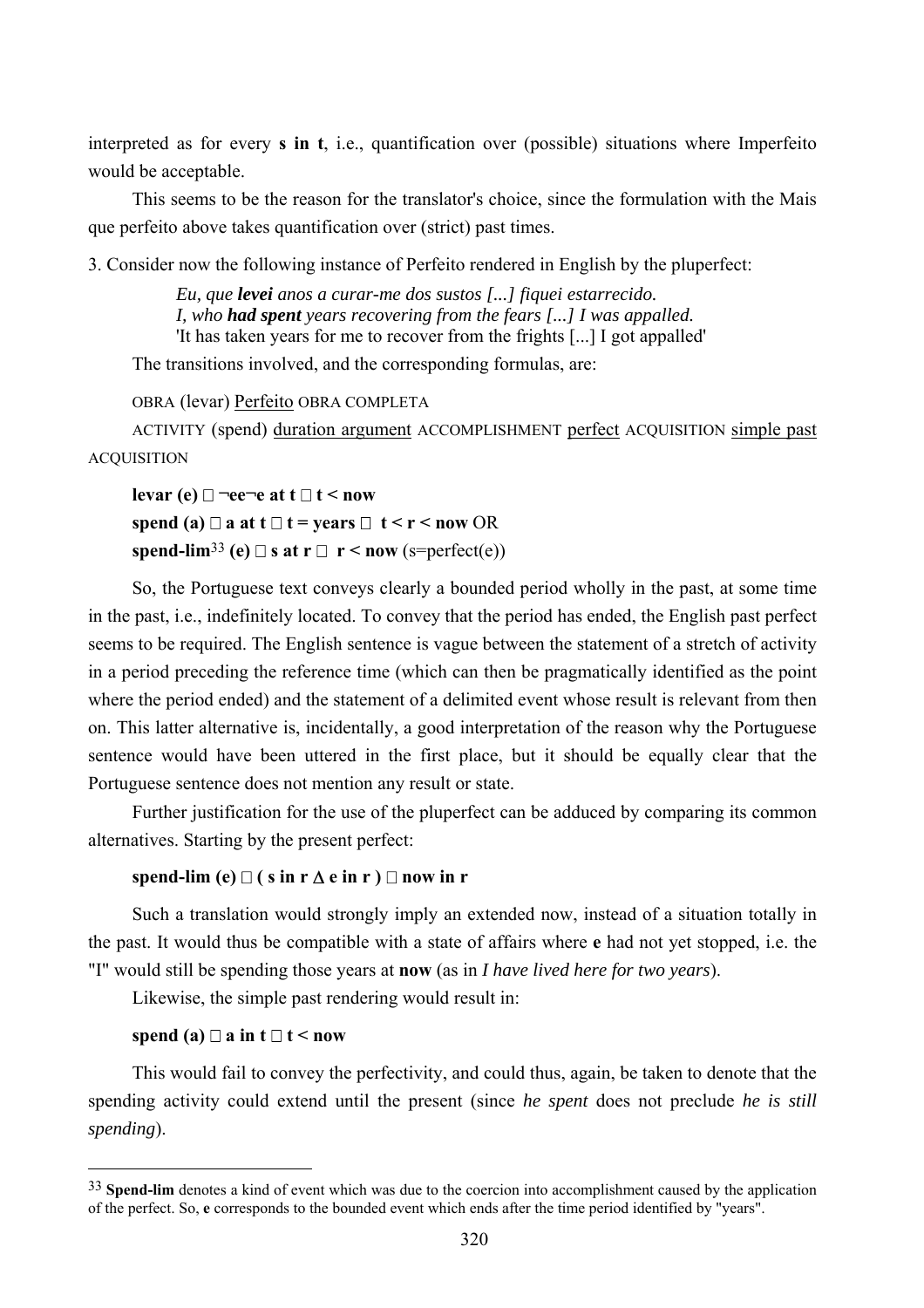4. Let me also cast the common translation of Imperfeito by the English perfect (discussed in Section 7.2.5) also in these terms:

> *Ele, que via almas de brâmanes passarem a cães, He, who had seen Brahmins' souls become dogs'*  'He, who (often) saw Brahmins' souls go to dogs'

There are actually two possible paths for the target sentence of this translation pair:

```
OBRA (ver) @> SÉRIE Imperfeito ESTADO PERMANENTE
ACQUISITION (see) @> ACHIEVEMENT plural argument SERIES perfect STATE past STATE
ACQUISITION (see) perfect ACQUISITION past ACQUISITION
```
The formal translation of the English member of the pair is, moreover, manifold, because of the acquisitional import:

```
ver (e) \Box hab(e*) at r \Box t in r \Box t < now
see (e) \Box e* at t \Box s at r \Box r < now (s = perfect (e^*))\text{see} (\text{e}) \square \text{e at } t \square t \leq r \leq \text{now} \text{OR}\text{see } (\textbf{s}) \square \textbf{s} \text{ at } \textbf{t} \square \neg \textbf{s} \textbf{ at } \textbf{r} \square \textbf{ t} \leq \textbf{r} \leq \textbf{now } \text{OR}see (e) \Box s at \mathbf{r} \Box r < now (s = perfect(e))
```
Note that, in addition to the absence of a property-like connotation in the case of the English sentence (due to **hab** in the Portuguese sentence), the "presentness in the past", which is available, and conspicuous, in the Portuguese text -- modelled by having **t** co-temporal with the series of "seeing" events -- is lost in the English interpretation.

In fact, analysing in detail the four possible translations, one sees that the first forces the series to be over, the second involves one single (and past in the past) event, the third specifically indicates that the state **s** of seeing is no longer true, and the fourth and most natural reading refers to a single event of seeing which is still present (i.e., the state of seeing is still in force) but no mention is made of temporal duration or plurality in time, i.e., "he" could still be seeing the single event of a plural number of souls together changing into dogs.

This explains my claim that the simultaneous conveyance of habituality and present property, typical of the Portuguese Imperfeito, is impossible to render in English, even though the very last case observed does not preclude the interpretation that a series of events (as opposed to one collective event) would be the case.

5. Finally, I turn to a case involving the PPC, discussed in Section 7.2.4:

*E eu disse [...] que tens trabalhado muito e até tens estudado com o Padre Manuel para que as palavras santas fiquem todas certas e nos seus lugares. And I said [...] that you've worked much and have even studied much with Padre Manuel so that the holy words would come out right and in their proper places.*  'And I said [...] that you've been working much and have even been studying with Padre Manuel so that the holy words would all come out right and in their right places.'

Selecting the first clause, for simplicity's sake, one would have: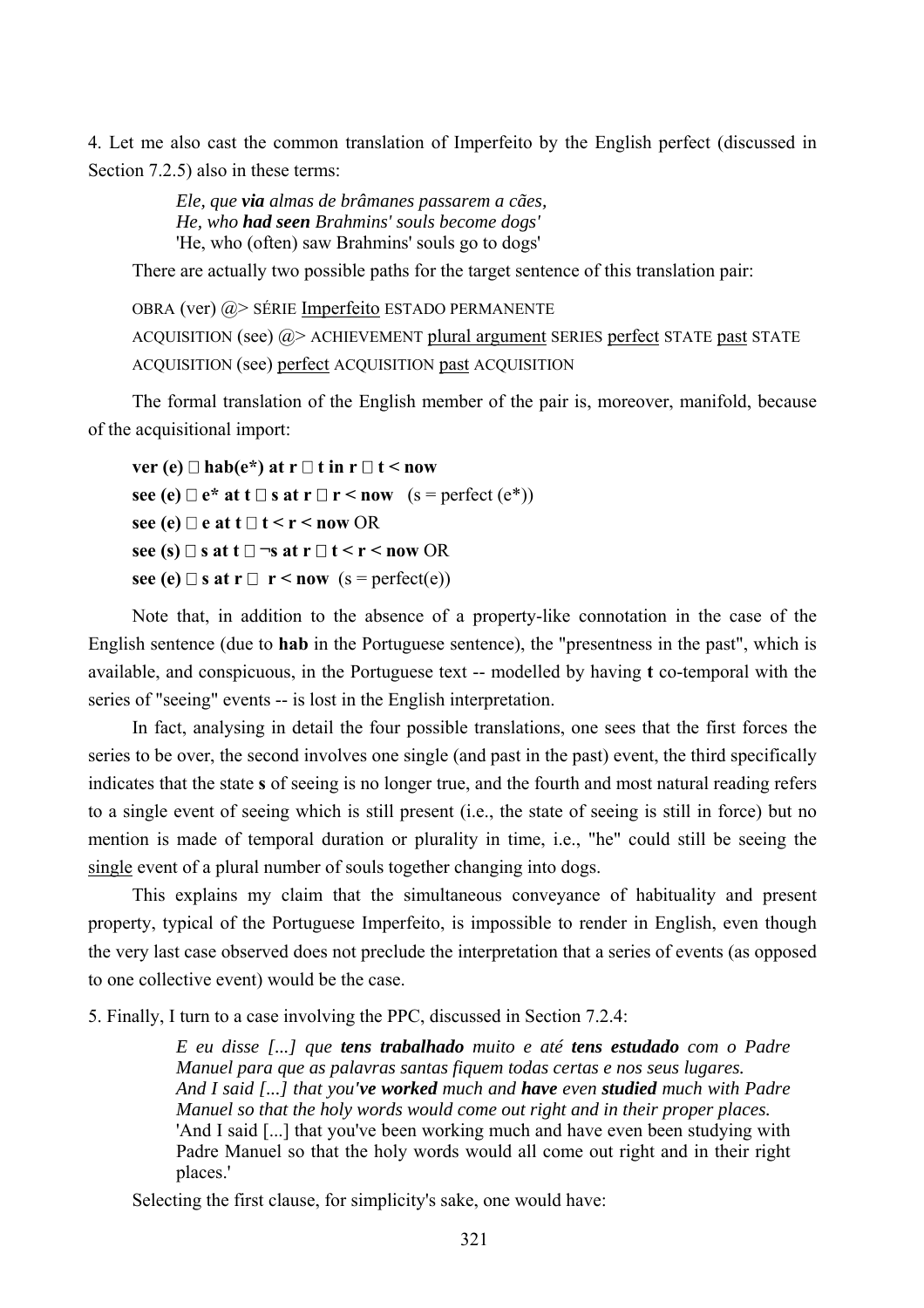```
OBRA (trabalhar) @> SÉRIE PPC ESTADO TEMPORÁRIO
ACTIVITY (work) @> ACCOMPLISHMENT much SERIES perfect STATE
ACTIVITY (work) much ACCOMPLISHMENTS perfect ACQUISITION
```
# **trabalhar** (e)  $\Box$  e<sup>\*</sup> in  $r \Box$  now in r **work (a)**  $\Box$  **s at r**  $\Box$  **now in r** (**s** = perfect (a\*)) **work-much (e)**  $\Box$  ( **s** in **r**  $\Delta$  **e** in **r** )  $\Box$  **now** in **r** (s = perfect(e))

One can see that, while the series of workings conveyed in Portuguese includes the present, none of the two English interpretations manages to describe exactly that state of affairs. In fact, the first alternative, although referring to a series, explicitly denies the possibility that it extends up to the present, i.e., the series must be completed. The second alternative, in turn, although compatible (in the event reading) with an interpretation up to now, involves a single activity, i.e. a single stretch of working (much).

It is, in fact, very interesting that the second clause adds a *much* to the information conveyed in the source language, as if to allow for the transition which would otherwise not be felicitous.

And this concludes the illustration of the power of this model, as well as hopefully provides more insight into some of the contrastive cases least thoroughly explained in Chapter 7, because of the lack of a corresponding model of temporal reference.

# **8.3.4 Discussion**

This framework allowed me to systematize and explain further many of the contrastive findings presented in this dissertation. In particular, it provided a way to express adequately vagueness and compactness involving temporal reference, something for which the translation network had to be supplemented anyway: in Chapter 7, the relevant contrasts had only been discussed informally.

The main drawback of the present formalization is its defficient coverage of the state realm: except for result states, stative expressions were not adequately described. (This, in fact, is something that the present model shares with all event-based formalisms, Moens's original system included, as was pointed out by Herweg; cf. Chapter 4.)

Although the only differences handled were, consequently, related to events, this might be a plausible state of affairs anyway. In other words, since English itself is such an event-centered language, such a restriction to events might already be inherent in the language pair. The complexity of stative descriptions in Portuguese, no matter how conveniently described in a different model, would always result in loss when translated into the English coarse-grained stative description. By contrast, the event realm, albeit different, seems to be comparable in complexity in the two languages, and thus its comparison would be more revealing.

# **8.4 Concluding remarks**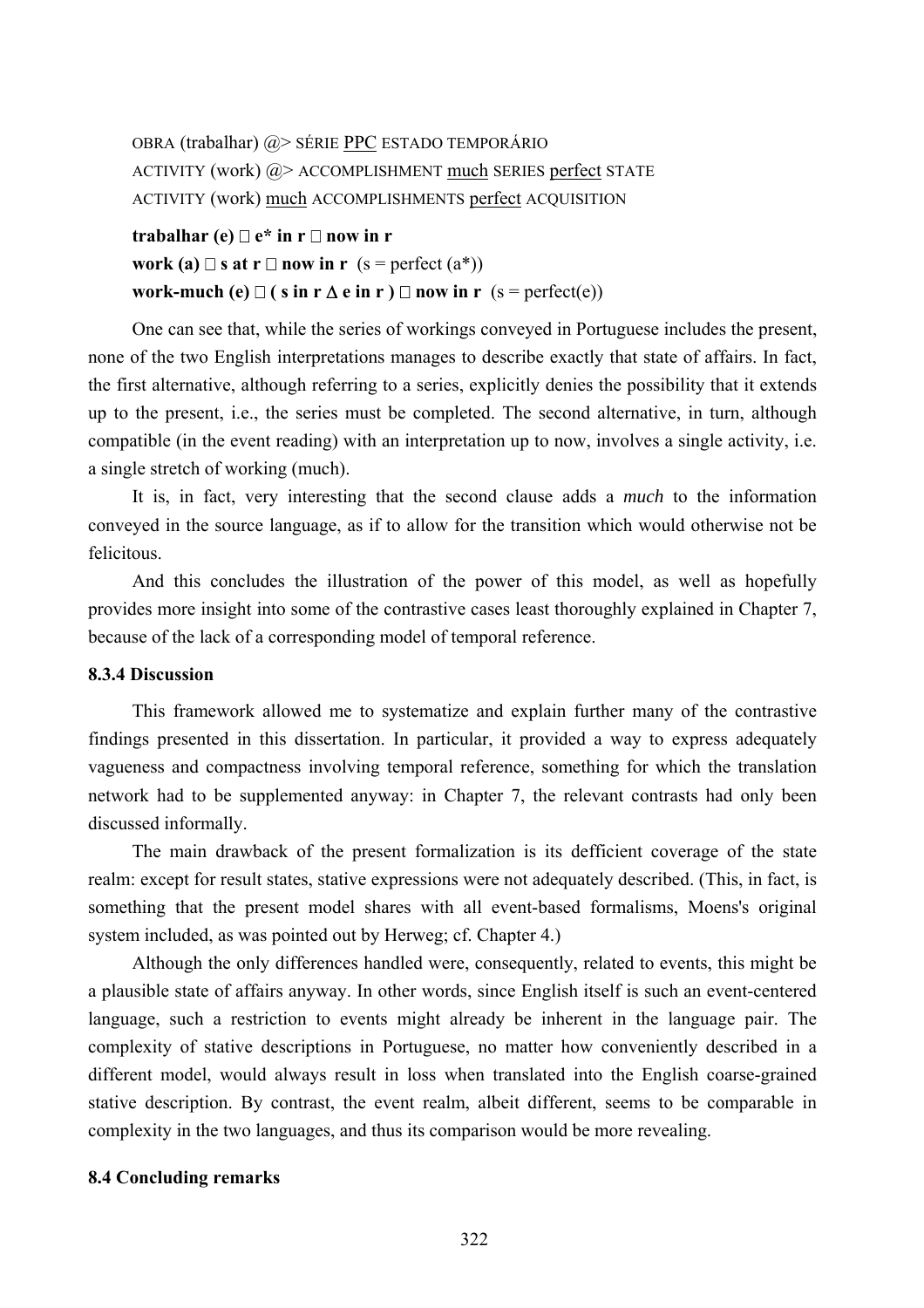The main concern of the present dissertation is, obviously, neither formalization nor implementation. Therefore, the remarks on both matters were admittedly sketchy.

In particular, Section 8.1 simply aimed at describing an ideal translation browser, for which power the models put forward in the present dissertation would mainly be responsible, but without rehearsing an actual implementation.

And Section 8.2 is not to be read as concerning automata theory or algebraic specification. As a language engineer, I only resorted to basic concepts in both disciplines in order to debate some issues that would be relevant for any formalization of my proposals and to make more clear the informal specification intended.

As far as Section 8.3 is concerned, it is just fair to say that I only used Carlson's model and did not provide any contribution as far as formal matters are concerned.

One might thus ask the following question: What has been gained by viewing the networks at the light of the three frameworks discussed here?

An undeniable advantage was to make more precise (to myself and to others) what I had in mind. The relevance of such an achievement cannot be enough emphasized: It suffices to observe that Moens's model -- in particular, his notion of coercion -- has been interpreted in radically different ways by subsequent work (contrast e.g. Lascarides (1988), Glasbey (1990) and Kent (1993)).

Making the models more precise also uncovered some of their limitations, as well as brought to the light several hidden assumptions (and/or external restrictions). Examples of these, in the case of the aspectual network, are the presupposition of uniqueness (per path) of some grammatical devices, and the prohibition of a sequence of unlabelled arcs in a row, which, although stated in words in Chapter 5, was not encoded. It also uncovered a hidden similarity between parameterized transitions and syntactic embedding, both conceivable of as binary operations.

Especially in the case of the translation network, the requirement for precision made it apparent that several different things had been involved in my informal design, each of which has received a different -- and I would say complementary -- treatment in the present chapter.

In fact, the translation network was first seen as a translation matcher, i.e., a device for describing real translation pairs, and a formal rendering of such a computational object was provided as a finite-state transducer (whose practical application is obvious).

Then, it was seen as describing the properties of the translation between the systems of two languages, and interesting insights on the mathematical properties of such a relation were brought to the fore.

Finally, an explanation in logical terms of why some translations and not others would systematically occur was investigated, and actually conceived of as additional information carried by a translation network.

Even though I was not able to provide one integrated formal framework to state the three perspectives, I believe that this fact is due to my lack of expertise in formal matters and does not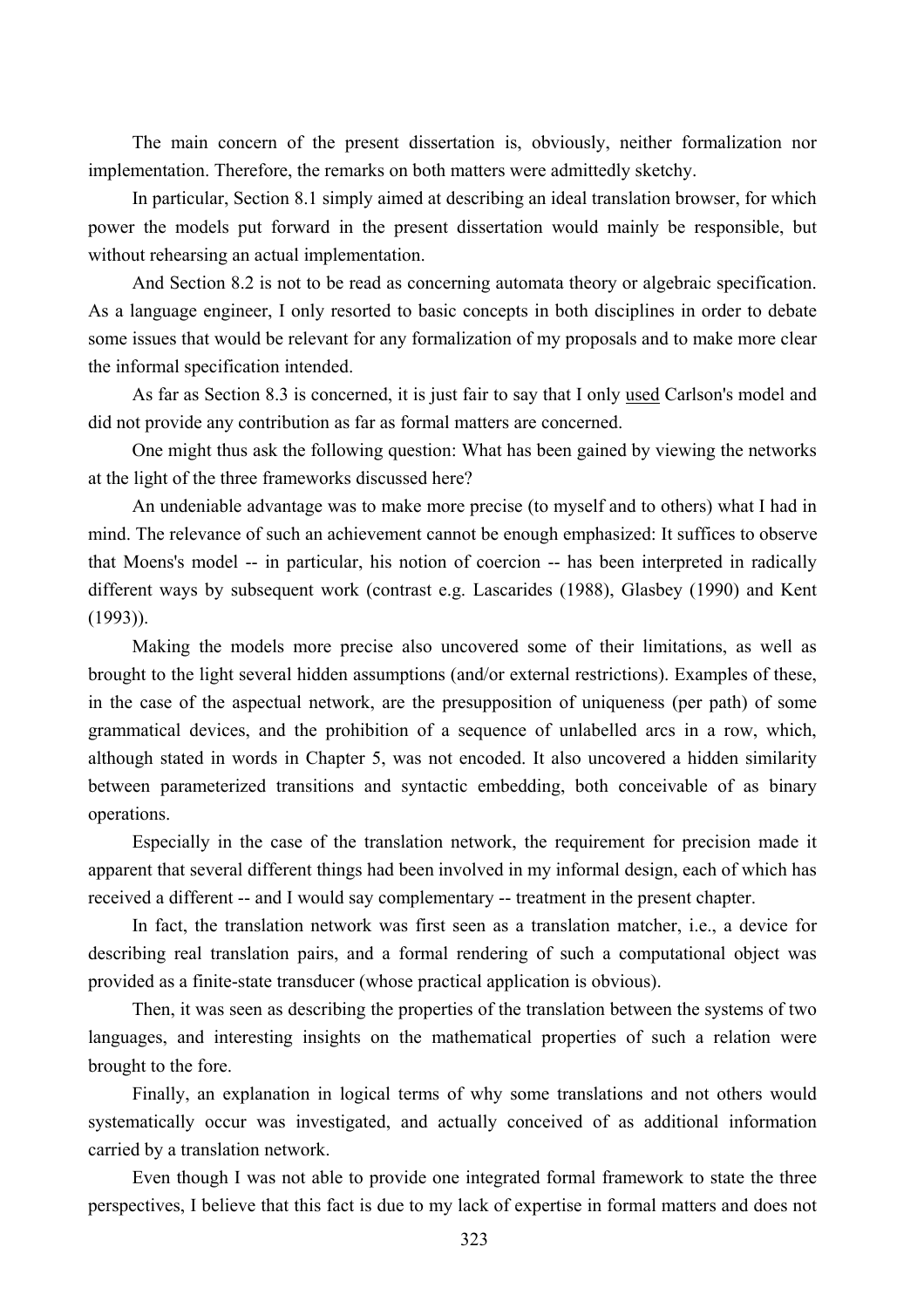indicate any inherent defect of the (informal) specification. I thus hope that subsequent work on these subjects will succeed in provide a more unified formal treatment of the (informal) objects proposed here.